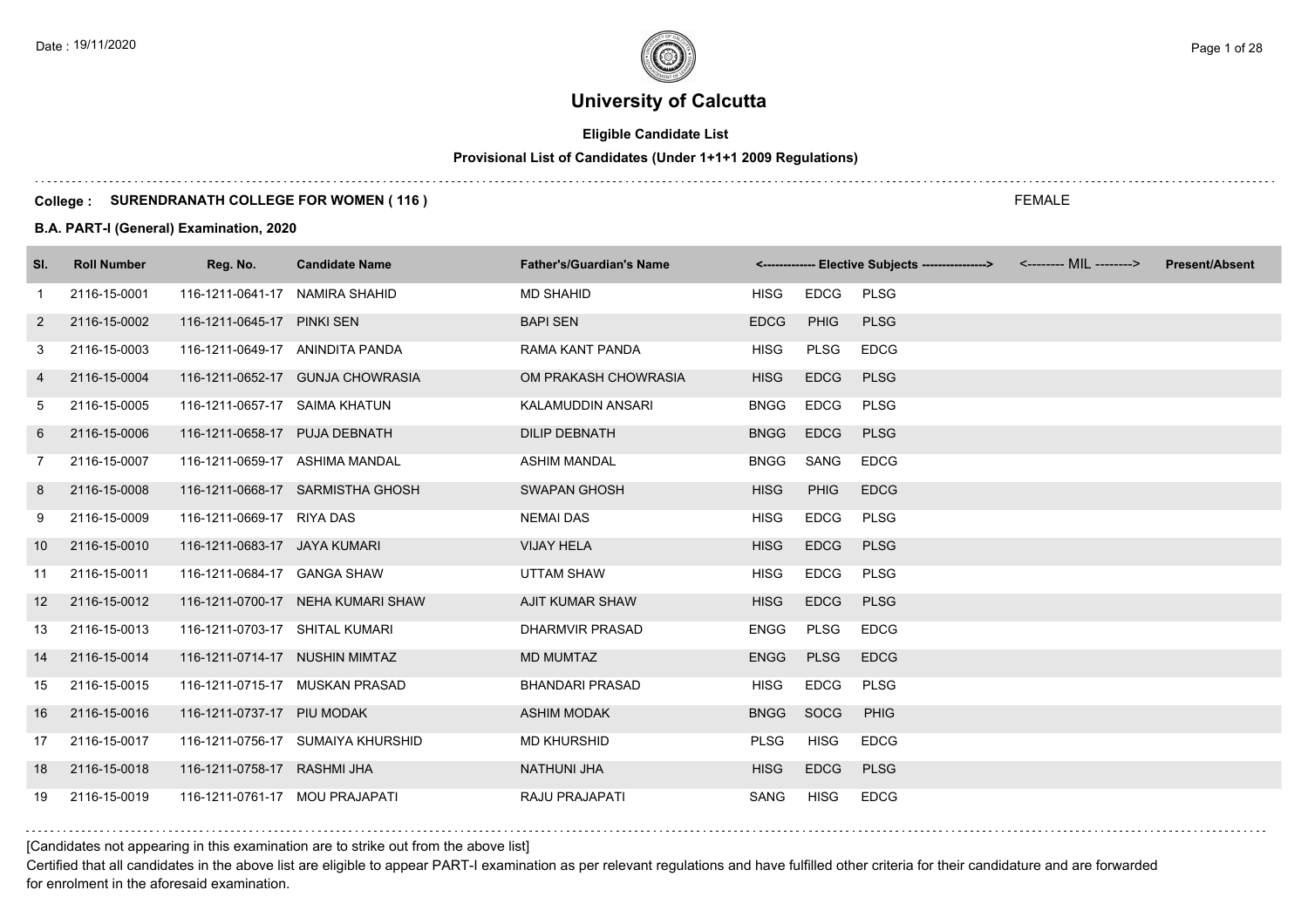# **Eligible Candidate List**

# **Provisional List of Candidates (Under 1+1+1 2009 Regulations)**

### **College : SURENDRANATH COLLEGE FOR WOMEN ( 116 )**

### **B.A. PART-I (General) Examination, 2020**

| SI. | <b>Roll Number</b> | Reg. No.                        | <b>Candidate Name</b>             | <b>Father's/Guardian's Name</b> |             |             | <------------- Elective Subjects ----------------> | <b>Present/Absent</b> |
|-----|--------------------|---------------------------------|-----------------------------------|---------------------------------|-------------|-------------|----------------------------------------------------|-----------------------|
| 20  | 2116-15-0020       |                                 | 116-1211-0763-17 MAHUA SAMANTA    | <b>PRABIR SAMANTA</b>           | <b>HISG</b> | <b>PHIG</b> | <b>EDCG</b>                                        |                       |
| 21  | 2116-15-0021       | 116-1211-0776-17 TEASHA SAHA    |                                   | PRANAB SAHA                     | <b>BNGG</b> | <b>PLSG</b> | <b>EDCG</b>                                        |                       |
| 22  | 2116-15-0022       |                                 | 116-1211-0796-17 SNEHA CHOURASIA  | SANTOSH CHOURASIA               | <b>HISG</b> | <b>EDCG</b> | <b>PLSG</b>                                        |                       |
| 23  | 2116-15-0023       | 116-1211-0810-17 DIVYA VERMA    |                                   | <b>UMAKANT VERMA</b>            | <b>ENGG</b> | <b>PLSG</b> | <b>EDCG</b>                                        |                       |
| 24  | 2116-15-0024       |                                 | 116-1211-0830-17 ARTI KUMARI SHAW | <b>RABINDAR SHAW</b>            | <b>HISG</b> | <b>EDCG</b> | <b>PLSG</b>                                        |                       |
| 25  | 2116-15-0025       |                                 | 116-1211-0831-17 ANKITA SAMANTA   | <b>ARUN SAMANTA</b>             | <b>BNGG</b> | <b>PLSG</b> | <b>EDCG</b>                                        |                       |
| 26  | 2116-15-0026       |                                 | 116-1212-0732-17 MUNMUN HALDER    | <b>SUKHRAJAN HALDER</b>         | <b>BNGG</b> | SOCG        | <b>JORG</b>                                        |                       |
| 27  | 2116-15-0027       | 116-1212-0748-17 SHIBANI NASKAR |                                   | <b>MAHADEB NASKAR</b>           | <b>BNGG</b> | SANG        | PHIG                                               |                       |
| 28  | 2116-15-0028       |                                 | 116-1212-0754-17 PAROMITA DOLUI   | RANJIT DOLUI                    | <b>BNGG</b> | SOCG        | <b>PHIG</b>                                        |                       |
| 29  | 2116-15-0029       | 116-1212-0762-17 NANDINI ROUTH  |                                   | KAILASH ROUTH                   | SANG        | <b>HISG</b> | <b>EDCG</b>                                        |                       |
| 30  | 2116-15-0030       | 116-1212-0766-17 RIYA MONDAL    |                                   | <b>KHOKAN MONDAL</b>            | <b>BNGG</b> | PHIG        | <b>PLSG</b>                                        |                       |
| 31  | 2116-15-0031       | 116-1214-0662-17 PURNIMA SHAW   |                                   | <b>RAJ KUMAR SHAW</b>           | <b>HING</b> | <b>JORG</b> | <b>PLSG</b>                                        |                       |
| 32  | 2116-15-0032       | 116-1221-0320-16 PUJA KUMARI    |                                   | <b>MADAN PASWAN</b>             | <b>ENGG</b> | <b>PHIG</b> | <b>EDCG</b>                                        |                       |
| 33  | 2116-15-0033       | 116-1221-0439-16 ASAR ZABEEN    |                                   | <b>FAROOQUE HUSSAIN</b>         | <b>ENGG</b> | SOCG        | PHIG                                               |                       |
| 34  | 2116-15-0034       | 116-1221-0451-16 ANDLIB NAAZ    |                                   | <b>MD ALAMGIR</b>               | <b>ENGG</b> | SOCG        | <b>EDCG</b>                                        |                       |
| 35  | 2116-15-0035       | 116-1221-0613-16 PUNAM KUMARI   |                                   | AWADHESH SHARMA                 | ENGG        | SOCG        | <b>PHIG</b>                                        |                       |
| 36  | 2116-15-0036       | 116-1221-0798-16 ANJALI SINGH   |                                   | <b>JAI PRAKASH SINGH</b>        | <b>ENGG</b> | SOCG        | <b>EDCG</b>                                        |                       |
| 37  | 2116-15-0037       |                                 | 116-1221-0816-16 SHAGUFTA SHAMIM  | <b>MD SHAMIM</b>                | ENGG        | <b>EDCG</b> | <b>PLSG</b>                                        |                       |
| 38  | 2116-15-0038       | 116-1221-0866-16 KAJAL SHAW     |                                   | <b>GOPAL SHAW</b>               | <b>HISG</b> | <b>GEOG</b> | <b>EDCG</b>                                        |                       |

[Candidates not appearing in this examination are to strike out from the above list]

Certified that all candidates in the above list are eligible to appear PART-I examination as per relevant regulations and have fulfilled other criteria for their candidature and are forwarded for enrolment in the aforesaid examination.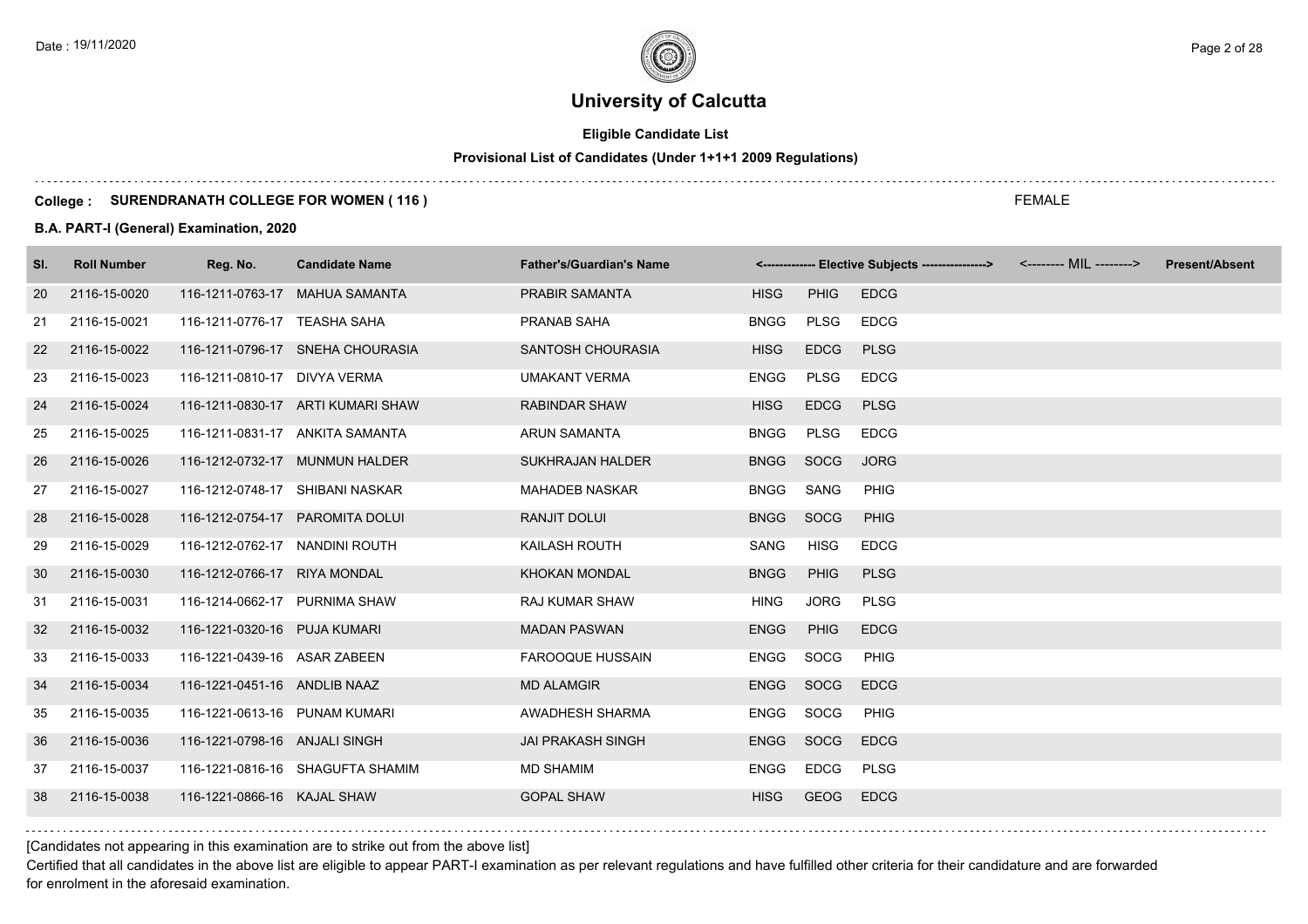# **Eligible Candidate List**

#### **Provisional List of Candidates (Under 1+1+1 2009 Regulations)**

### **College : SURENDRANATH COLLEGE FOR WOMEN ( 116 )**

### **B.A. PART-I (General) Examination, 2020**

| SI. | <b>Roll Number</b> | Reg. No.                        | <b>Candidate Name</b>                 | <b>Father's/Guardian's Name</b> |             |             | <------------- Elective Subjects ----------------> <-------- MIL --------> | <b>Present/Absent</b> |
|-----|--------------------|---------------------------------|---------------------------------------|---------------------------------|-------------|-------------|----------------------------------------------------------------------------|-----------------------|
| 39  | 2116-15-0039       |                                 | 116-1221-0918-16 SAHANI KHATOON       | <b>SK SAMSUDDIN</b>             | EDCG        | SOCG        | PHIG                                                                       |                       |
| 40  | 2116-15-0040       | 116-1221-1571-16 POOJA SHAW     |                                       | RAVINDRA SHAW                   | <b>ECOG</b> | <b>PLSG</b> | <b>HISG</b>                                                                |                       |
| 41  | 2116-15-0041       | 116-1221-1682-16 ANUPAM MALI    |                                       | <b>KRISHANA MALI</b>            | <b>ENGG</b> | <b>PLSG</b> | <b>ECOG</b>                                                                |                       |
| 42  | 2116-15-0042       | 116-1221-1809-16 PUJA YADAV     |                                       | <b>CHANMUNI YADAV</b>           | <b>PLSG</b> | <b>EDCG</b> | <b>HISG</b>                                                                |                       |
| 43  | 2116-15-0043       |                                 | 125-1221-0309-15 GURIYA KUMARI PASWAN | <b>MAHENDRA PASWAN</b>          | <b>EDCG</b> | <b>HISG</b> | <b>PLSG</b>                                                                |                       |
| 44  | 2116-15-0044       |                                 | 116-1221-1379-16 ROQAIYA PARVEEN      | <b>MD MURSHID</b>               | <b>ENGG</b> | SOCG        | <b>EDCG</b>                                                                |                       |
| 45  | 2116-15-0045       | 116-1221-1386-16 ALKA PANDEY    |                                       | NARENDRA KUMAR PANDEY           | <b>ENGG</b> | SOCG        | <b>PLSG</b>                                                                |                       |
| 46  | 2116-15-0046       |                                 | 116-1222-0081-16 PUNAM KUMARI PASSI   | <b>TARAK NATH PASSI</b>         | <b>SOCG</b> | <b>GEOG</b> | <b>EDCG</b>                                                                |                       |
| 47  | 2116-15-0047       | 116-1211-0888-17 SOUMITA ROY    |                                       | <b>BISWANATH ROY</b>            | ENGG        | <b>EDCG</b> | <b>PLSG</b>                                                                |                       |
| 48  | 2116-15-0048       | 116-1211-0628-17 BABY AFRIN     |                                       | <b>MD IZAHAR</b>                | <b>BNGG</b> | <b>EDCG</b> | <b>PLSG</b>                                                                |                       |
| 49  | 2116-15-0049       |                                 | 116-1211-0631-17 MADHUMITA MONDAL     | <b>GANESH MONDAL</b>            | <b>HISG</b> | <b>EDCG</b> | <b>PLSG</b>                                                                |                       |
| 50  | 2116-15-0050       |                                 | 116-1211-0633-17 SUPARNA SARKAR       | <b>KANKAN SARKAR</b>            | <b>HISG</b> | SOCG        | <b>PHIG</b>                                                                |                       |
| 51  | 2116-15-0051       | 116-1211-0642-17 NEHA BEGUM     |                                       | <b>AHMED OMER</b>               | <b>URDG</b> | <b>PLSG</b> | <b>EDCG</b>                                                                |                       |
| 52  | 2116-15-0052       | 116-1211-0644-17 DINKY SIKDAR   |                                       | <b>RANJAN SIKDAR</b>            | <b>BNGG</b> | <b>PLSG</b> | <b>PHIG</b>                                                                |                       |
| 53  | 2116-15-0053       | 116-1211-0646-17 KAJAL MALAKAR  |                                       | <b>GOURANGA MALAKAR</b>         | <b>EDCG</b> | <b>PHIG</b> | <b>PLSG</b>                                                                |                       |
| 54  | 2116-15-0054       | 116-1211-0647-17 KAVITA HELA    |                                       | <b>GHANASHYAM HELA</b>          | <b>HISG</b> | <b>PLSG</b> | <b>EDCG</b>                                                                |                       |
| 55  | 2116-15-0055       |                                 | 116-1211-0650-17 SANGEETA GUPTA       | SIKANDRA GUPTA                  | <b>HISG</b> | <b>EDCG</b> | <b>PLSG</b>                                                                |                       |
| 56  | 2116-15-0056       | 116-1211-0654-17 SHILPASHRI DAS |                                       | <b>ASHOK DAS</b>                | <b>HISG</b> | <b>EDCG</b> | <b>PLSG</b>                                                                |                       |
| 57  | 2116-15-0057       | 116-1211-0665-17 RUMKI DUTTA    |                                       | SHYAMAL DUTTA                   | <b>SOCG</b> | <b>EDCG</b> | <b>HISG</b>                                                                |                       |

[Candidates not appearing in this examination are to strike out from the above list]

Certified that all candidates in the above list are eligible to appear PART-I examination as per relevant regulations and have fulfilled other criteria for their candidature and are forwarded for enrolment in the aforesaid examination.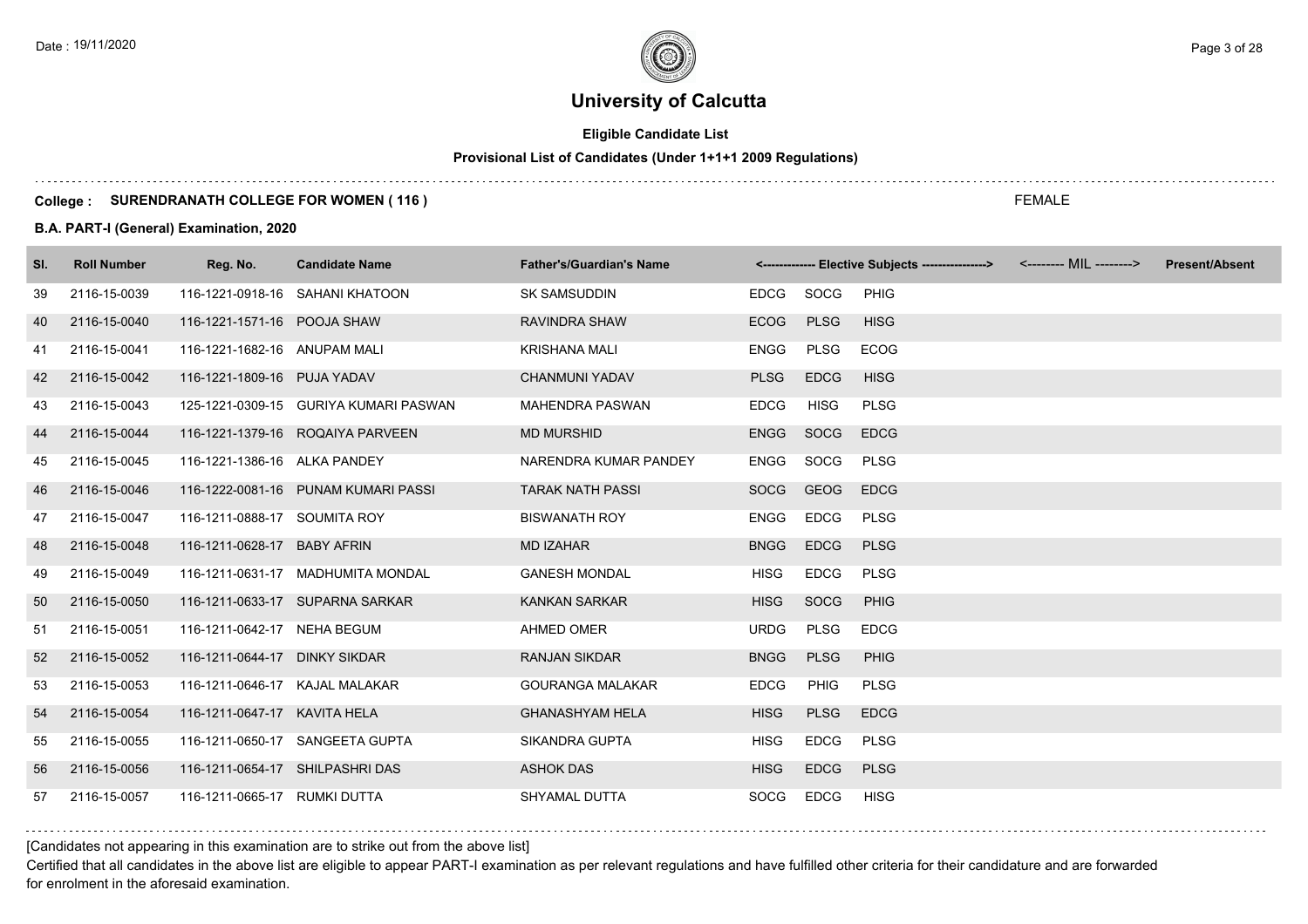# **Eligible Candidate List**

#### **Provisional List of Candidates (Under 1+1+1 2009 Regulations)**

### **College : SURENDRANATH COLLEGE FOR WOMEN ( 116 )**

### **B.A. PART-I (General) Examination, 2020**

| SI. | <b>Roll Number</b> | Reg. No.                        | <b>Candidate Name</b>               | <b>Father's/Guardian's Name</b> |             |             | <------------- Elective Subjects ---------------> <-------- MIL --------> | <b>Present/Absent</b> |
|-----|--------------------|---------------------------------|-------------------------------------|---------------------------------|-------------|-------------|---------------------------------------------------------------------------|-----------------------|
| 58  | 2116-15-0058       | 116-1211-0666-17 ANKITA JAISWAL |                                     | PANKAJ JAISWAL                  | <b>HISG</b> | SOCG        | <b>PLSG</b>                                                               |                       |
| 59  | 2116-15-0059       | 116-1211-0671-17 ANJALI DAS     |                                     | <b>SANKAR DAS</b>               | <b>SOCG</b> | PHIG        | <b>EDCG</b>                                                               |                       |
| 60  | 2116-15-0060       | 116-1211-0677-17 PAYAL RAJAK    |                                     | <b>SANJAY RAJAK</b>             | <b>HISG</b> | <b>EDCG</b> | <b>PLSG</b>                                                               |                       |
| 61  | 2116-15-0061       | 116-1211-0679-17 SIMA MANDAL    |                                     | <b>RAMA MANDAL</b>              | <b>PLSG</b> | <b>HISG</b> | <b>EDCG</b>                                                               |                       |
| 62  | 2116-15-0062       |                                 | 116-1211-0680-17 SHAMA PARVEEN      | <b>MD ZUBAIR</b>                | <b>HISG</b> | <b>PLSG</b> | <b>EDCG</b>                                                               |                       |
| 63  | 2116-15-0063       |                                 | 116-1211-0681-17 NAMITA KUMARI SHAW | <b>NEBULAL SHAW</b>             | <b>HISG</b> | <b>EDCG</b> | <b>PLSG</b>                                                               |                       |
| 64  | 2116-15-0064       | 116-1211-0685-17 ANJALI SHAW    |                                     | <b>RAJESH SHAW</b>              | <b>PLSG</b> | <b>EDCG</b> | <b>ENGG</b>                                                               |                       |
| 65  | 2116-15-0065       | 116-1211-0686-17 ANJALI SINGH   |                                     | <b>SHYAM SUNDAR SINGH</b>       | <b>HISG</b> | <b>EDCG</b> | <b>PLSG</b>                                                               |                       |
| 66  | 2116-15-0066       | 116-1211-0688-17 KHUSBU ROUTH   |                                     | RAJU ROUTH                      | <b>HISG</b> | <b>EDCG</b> | <b>PLSG</b>                                                               |                       |
| 67  | 2116-15-0067       |                                 | 116-1211-0691-17 NIKHAT PARVEEN     | <b>SK KALIM</b>                 | <b>URDG</b> | PLSG        | <b>EDCG</b>                                                               |                       |
| 68  | 2116-15-0068       | 116-1211-0692-17 RANI PARVEEN   |                                     | <b>SK FAZLE KARIM</b>           | <b>URDG</b> | <b>EDCG</b> | <b>PLSG</b>                                                               |                       |
| 69  | 2116-15-0069       | 116-1211-0693-17 KUMKUM POTI    |                                     | <b>GOPAL POTI</b>               | <b>BNGG</b> | <b>PLSG</b> | <b>EDCG</b>                                                               |                       |
| 70  | 2116-15-0070       | 116-1211-0694-17 SONALI BRAHMA  |                                     | <b>BISWANATH BRAHMA</b>         | <b>HISG</b> | <b>PHIG</b> | <b>PLSG</b>                                                               |                       |
| 71  | 2116-15-0071       | 116-1211-0698-17 RIYA SARDAR    |                                     | <b>KANAI SARDAR</b>             | <b>HISG</b> | SOCG        | <b>EDCG</b>                                                               |                       |
| 72  | 2116-15-0072       | 116-1211-0699-17 JHILIK HALDER  |                                     | <b>JOYDEB HALDER</b>            | <b>BNGG</b> | SOCG        | <b>EDCG</b>                                                               |                       |
| 73  | 2116-15-0073       | 116-1211-0701-17 PRIYANKA SINGH |                                     | <b>SHAMBHU SINGH</b>            | <b>ENGG</b> | PLSG        | <b>EDCG</b>                                                               |                       |
| 74  | 2116-15-0074       |                                 | 116-1211-0706-17 HOOR TALAB KHANAM  | <b>MD AFTAB ALAM</b>            | <b>HISG</b> | <b>EDCG</b> | <b>PLSG</b>                                                               |                       |
| 75  | 2116-15-0075       |                                 | 116-1211-0713-17 FARHIN KHATOON     | MD KHURSHID KHAN                | <b>ENGG</b> | <b>EDCG</b> | <b>PLSG</b>                                                               |                       |
| 76  | 2116-15-0076       | 116-1211-0720-17 ZEBA KHATOON   |                                     | <b>MD GUFRAN</b>                | <b>ENGG</b> | <b>PLSG</b> | <b>EDCG</b>                                                               |                       |

[Candidates not appearing in this examination are to strike out from the above list]

Certified that all candidates in the above list are eligible to appear PART-I examination as per relevant regulations and have fulfilled other criteria for their candidature and are forwarded for enrolment in the aforesaid examination.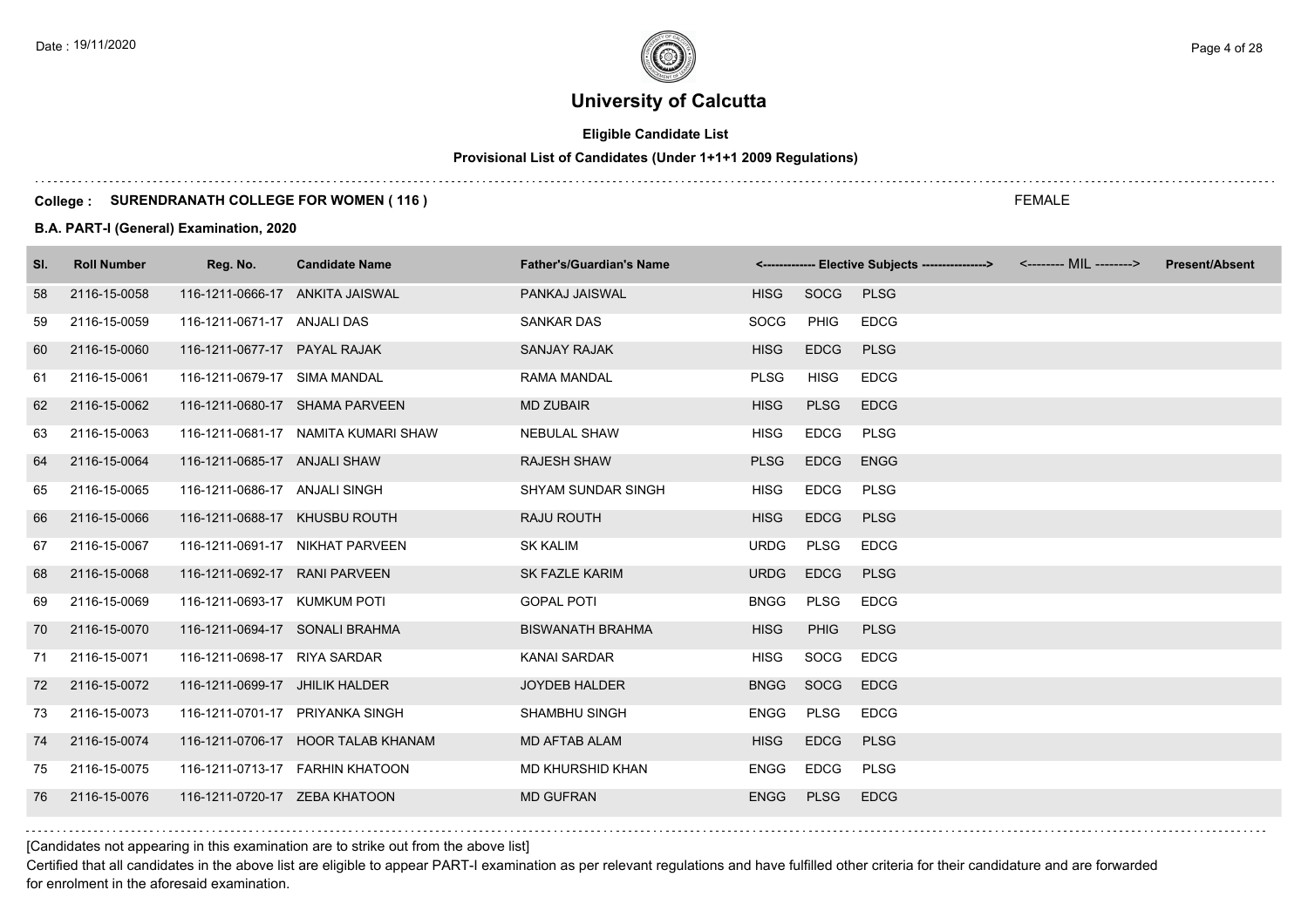# **Eligible Candidate List**

#### **Provisional List of Candidates (Under 1+1+1 2009 Regulations)**

### **College : SURENDRANATH COLLEGE FOR WOMEN ( 116 )**

### **B.A. PART-I (General) Examination, 2020**

| SI. | <b>Roll Number</b> | Reg. No.                      | <b>Candidate Name</b>                 | <b>Father's/Guardian's Name</b> |             |             | <------------- Elective Subjects ----------------> <-------- MIL --------> | <b>Present/Absent</b> |
|-----|--------------------|-------------------------------|---------------------------------------|---------------------------------|-------------|-------------|----------------------------------------------------------------------------|-----------------------|
| 77  | 2116-15-0077       | 116-1211-0722-17 SHAZIA MAJID |                                       | <b>MD MAJID</b>                 | <b>URDG</b> | PLSG        | <b>EDCG</b>                                                                |                       |
| 78  | 2116-15-0078       |                               | 116-1211-0742-17 SAJDA KHATOON        | <b>SAGIR ALAM</b>               | <b>HISG</b> | SOCG        | <b>EDCG</b>                                                                |                       |
| 79  | 2116-15-0079       |                               | 116-1211-0744-17 KIRAN KU PRASAD      | <b>INDU PRASAD</b>              | <b>ENGG</b> | <b>EDCG</b> | <b>PLSG</b>                                                                |                       |
| 80  | 2116-15-0080       | 116-1211-0746-17 SIMRAN ASGAR |                                       | <b>ALI ASGAR</b>                | <b>ENGG</b> | <b>EDCG</b> | <b>PLSG</b>                                                                |                       |
| 81  | 2116-15-0081       |                               | 116-1211-0747-17 ANJALI CHAUHAN       | SANJAY CHAUHAN                  | <b>ENGG</b> | <b>EDCG</b> | <b>PLSG</b>                                                                |                       |
| 82  | 2116-15-0082       |                               | 116-1211-0749-17 SONGITA MONDAL       | <b>JAGODISH MONDAL</b>          | <b>HISG</b> | <b>EDCG</b> | <b>PHIG</b>                                                                |                       |
| 83  | 2116-15-0083       | 116-1211-0760-17 RATNA DEY    |                                       | <b>FANI DEY</b>                 | <b>BNGG</b> | PHIG        | <b>PLSG</b>                                                                |                       |
| 84  | 2116-15-0084       | 116-1211-0764-17 MOUMITA PAUL |                                       | <b>DILIP PAUL</b>               | <b>HISG</b> | SOCG        | <b>PHIG</b>                                                                |                       |
| 85  | 2116-15-0085       | 116-1211-0768-17 ANITA SARDAR |                                       | <b>RAJESH SARDAR</b>            | <b>HISG</b> | SOCG        | <b>EDCG</b>                                                                |                       |
| 86  | 2116-15-0086       |                               | 116-1211-0774-17 MINAKSHI SARKAR      | <b>NABADIP SARKAR</b>           | <b>BNGG</b> | SOCG        | <b>EDCG</b>                                                                |                       |
| 87  | 2116-15-0087       | 116-1211-0781-17 RISHU SHARMA |                                       | <b>INDRADEV SHARMA</b>          | <b>ENGG</b> | <b>PLSG</b> | <b>EDCG</b>                                                                |                       |
| 88  | 2116-15-0088       |                               | 116-1211-0782-17 NEHA KUMARI PRASAD   | <b>DEVENDRA PRASAD</b>          | <b>HING</b> | <b>EDCG</b> | <b>PLSG</b>                                                                |                       |
| 89  | 2116-15-0089       | 116-1211-0788-17 JYOTI SHAW   |                                       | <b>PRADIP SHAW</b>              | <b>ENGG</b> | <b>PLSG</b> | <b>ECOG</b>                                                                |                       |
| 90  | 2116-15-0090       | 116-1211-0790-17 ARSHI ISRAIL |                                       | <b>MD ISRAIL</b>                | <b>HISG</b> | <b>EDCG</b> | <b>PLSG</b>                                                                |                       |
| 91  | 2116-15-0091       | 116-1211-0794-17 SIMRAN TAHIR |                                       | <b>MD TAHIR</b>                 | <b>ENGG</b> | <b>PLSG</b> | <b>EDCG</b>                                                                |                       |
| 92  | 2116-15-0092       |                               | 116-1211-0802-17 MAMTA KUMARI SHARMA  | <b>RAM RATAN SHARMA</b>         | <b>ENGG</b> | <b>PLSG</b> | <b>EDCG</b>                                                                |                       |
| 93  | 2116-15-0093       |                               | 116-1211-0807-17 MAMATA KUMARI PRASAD | KAILASH PRASAD                  | ENGG        | <b>PLSG</b> | <b>EDCG</b>                                                                |                       |
| 94  | 2116-15-0094       |                               | 116-1211-0808-17 TAMANNA PARVEEN      | <b>ZAHID HOSSAIN</b>            | <b>URDG</b> | <b>EDCG</b> | <b>PLSG</b>                                                                |                       |
| 95  | 2116-15-0095       | 116-1211-0817-17 ARATI SHAW   |                                       | <b>RANJIT SHAW</b>              | <b>HISG</b> | SOCG        | <b>EDCG</b>                                                                |                       |

[Candidates not appearing in this examination are to strike out from the above list]

Certified that all candidates in the above list are eligible to appear PART-I examination as per relevant regulations and have fulfilled other criteria for their candidature and are forwarded for enrolment in the aforesaid examination.

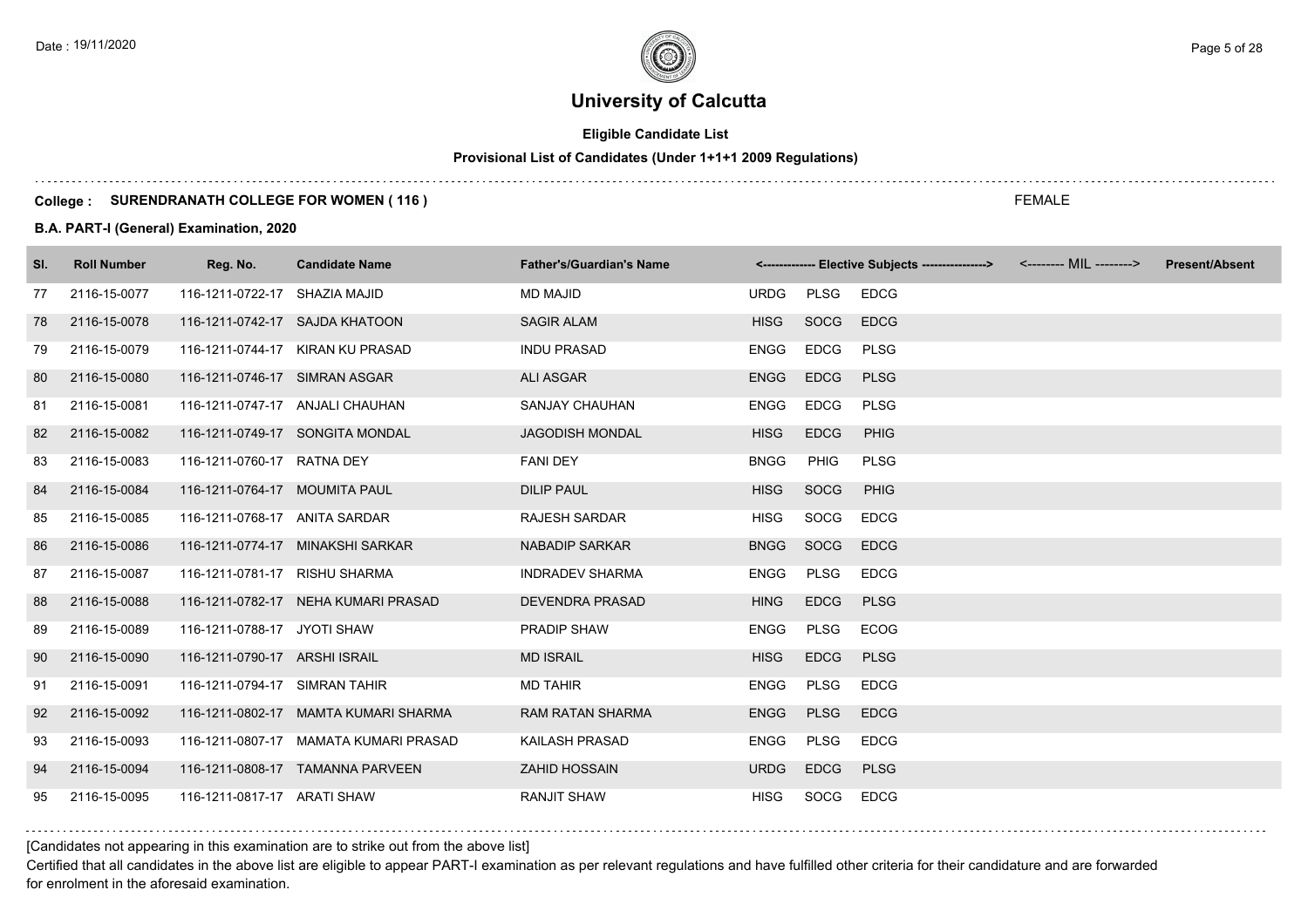# **Eligible Candidate List**

# **Provisional List of Candidates (Under 1+1+1 2009 Regulations)**

### **College : SURENDRANATH COLLEGE FOR WOMEN ( 116 )**

### **B.A. PART-I (General) Examination, 2020**

| SI.              | <b>Roll Number</b> | Reg. No.                       | <b>Candidate Name</b>               | <b>Father's/Guardian's Name</b> |             |             | <------------- Elective Subjects ----------------> |             | <-------- MIL --------> | <b>Present/Absent</b> |
|------------------|--------------------|--------------------------------|-------------------------------------|---------------------------------|-------------|-------------|----------------------------------------------------|-------------|-------------------------|-----------------------|
| 96               | 2116-15-0096       |                                | 116-1211-0820-17 SALEHA KHATOON     | <b>ASHRAF JAHANGIR</b>          | <b>HISG</b> | <b>PLSG</b> | <b>EDCG</b>                                        |             |                         |                       |
| 97               | 2116-15-0097       |                                | 116-1211-0821-17 TARANNUM PARVEEN   | LATE MD ANWAR                   | ENGG        | SOCG        | PHIG                                               |             |                         |                       |
| 98               | 2116-15-0098       |                                | 116-1211-0822-17 SHAHENA PARVEEN    | ABDUL AZIZ                      | <b>HISG</b> | SOCG        | <b>EDCG</b>                                        |             |                         |                       |
| 99               | 2116-15-0099       |                                | 116-1211-0823-17 INDU PRABHA TIWARI | <b>RAJESH TIWARI</b>            | ENGG        | <b>EDCG</b> | <b>PHIG</b>                                        |             |                         |                       |
| 100              | 2116-15-0100       |                                | 116-1211-0834-17 SANJANA KUMARI JHA | <b>BINAY KUMAR JHA</b>          | <b>PHIG</b> | <b>PLSG</b> | <b>EDCG</b>                                        |             |                         |                       |
| 101              | 2116-15-0101       | 116-1211-0847-17 PRIYANKA SHAW |                                     | LATE BINOD SHAW                 | <b>ENGG</b> | PLSG        | <b>EDCG</b>                                        |             |                         |                       |
| 102 <sub>2</sub> | 2116-15-0102       | 116-1211-0853-17 CHHOTI YADAV  |                                     | <b>JAIRAM YADAV</b>             | <b>ENGG</b> | <b>PLSG</b> | <b>EDCG</b>                                        | <b>HINM</b> | <b>ENGC</b>             |                       |
| 103              | 2116-15-0103       | 116-1211-0882-17 NAMITA SHARMA |                                     | <b>JUGAL SHARMA</b>             | <b>BNGG</b> | SOCG        | <b>EDCG</b>                                        | BNGM        | <b>ENGC</b>             |                       |
| 104              | 2116-15-0104       | 116-1211-0886-17 JAYEETA PAUL  |                                     | <b>PRABIR PAUL</b>              | <b>BNGG</b> | SOCG        | <b>EDCG</b>                                        |             |                         |                       |
| 105              | 2116-15-0105       | 116-1212-0630-17 BINA DAS      |                                     | OM PRAKASH DAS                  | <b>SOCG</b> | <b>PHIG</b> | <b>EDCG</b>                                        |             |                         |                       |
| 106              | 2116-15-0106       |                                | 116-1212-0730-17 NANDITA BACHHAR    | SUBHAS CHANDRA BACHHAR          | <b>HISG</b> | <b>SOCG</b> | <b>EDCG</b>                                        |             |                         |                       |
| 107              | 2116-15-0107       | 116-1212-0735-17 SILPA DALUI   |                                     | JAYANTA DALUI                   | <b>HISG</b> | <b>JORG</b> | <b>EDCG</b>                                        |             |                         |                       |
| 108              | 2116-15-0108       | 116-1212-0765-17 BABY NASKAR   |                                     | <b>BAPI NASKAR</b>              | <b>HISG</b> | SANG        | <b>EDCG</b>                                        |             |                         |                       |
| 109              | 2116-15-0109       |                                | 116-1212-0770-17 SOMA PRAMANICK     | <b>GOUR PRAMANICK</b>           | <b>HISG</b> | SOCG        | <b>EDCG</b>                                        |             |                         |                       |
| 110              | 2116-15-0110       | 116-1212-0785-17 PREETI MONDAL |                                     | <b>GOPAL MONDAL</b>             | <b>BNGG</b> | GEOG        | SOCG                                               |             |                         |                       |
| 111              | 2116-15-0111       | 116-1214-0690-17 NIKKITA SHAW  |                                     | <b>MANOJ SHAW</b>               | ENGG        | <b>PLSG</b> | <b>EDCG</b>                                        |             |                         |                       |
|                  | 112 2116-15-0112   | 116-1214-0797-17 NEHA SINGH    |                                     | SHYAM BABU SINGH YADAV          | <b>HING</b> | <b>SOCG</b> | <b>JORG</b>                                        |             |                         |                       |
| 113              | 2116-15-0113       |                                | 116-1214-0815-17 RUBI KUMARI YADAV  | DHIRENDRA YADAV                 | <b>HISG</b> | <b>PHIG</b> | <b>PLSG</b>                                        |             |                         |                       |
|                  | 114 2116-15-0114   |                                | 116-1215-0743-17 ZAINAB PARVEEN     | <b>MD SHAMIM</b>                | <b>HISG</b> | <b>EDCG</b> | <b>PLSG</b>                                        |             |                         |                       |

FEMALE

[Candidates not appearing in this examination are to strike out from the above list]

Certified that all candidates in the above list are eligible to appear PART-I examination as per relevant regulations and have fulfilled other criteria for their candidature and are forwarded for enrolment in the aforesaid examination.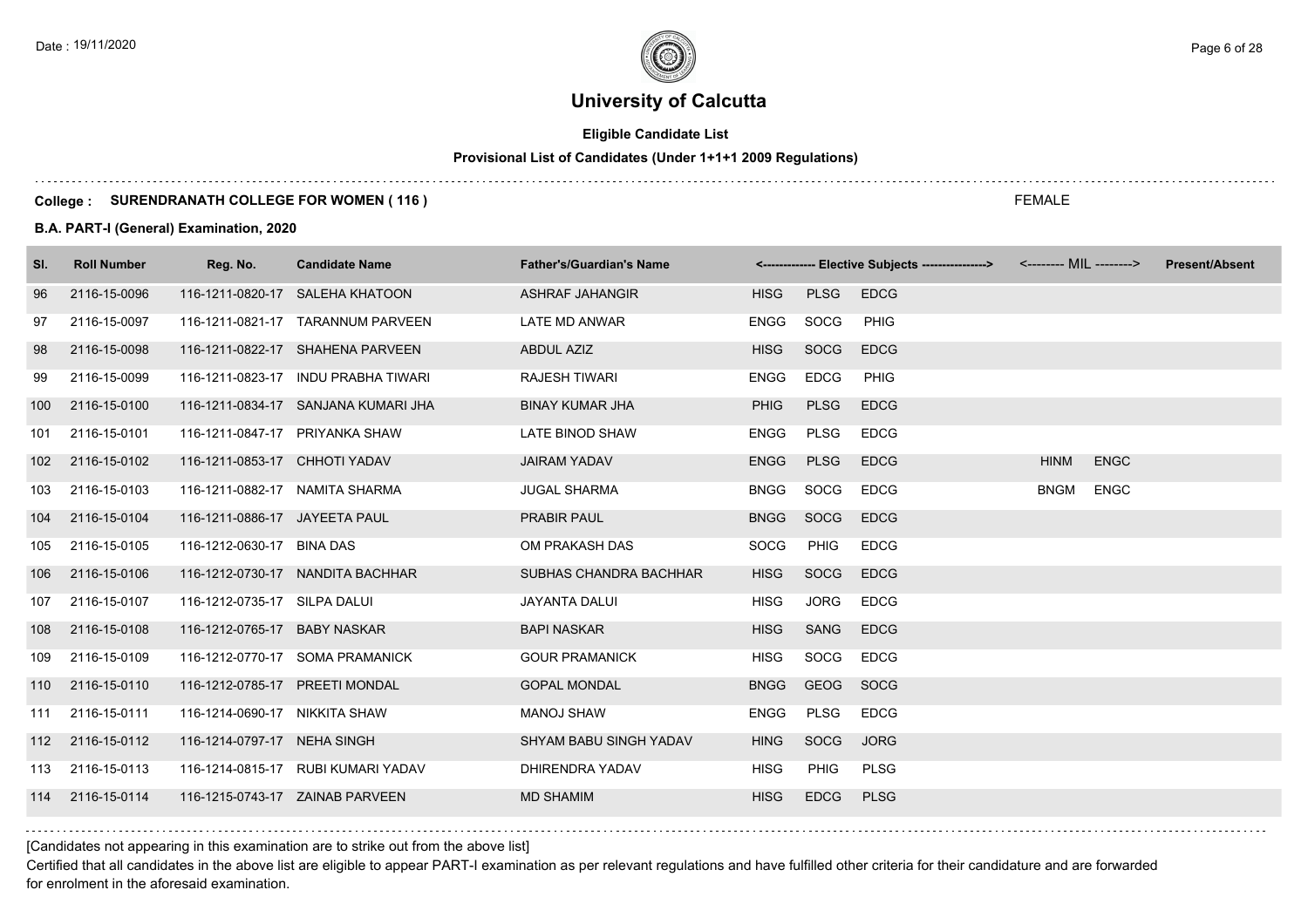# **Eligible Candidate List**

# **Provisional List of Candidates (Under 1+1+1 2009 Regulations)**

### **College : SURENDRANATH COLLEGE FOR WOMEN ( 116 )**

### **B.A. PART-I (General) Examination, 2020**

| SI. | <b>Roll Number</b> | Reg. No.                       | <b>Candidate Name</b>                | <b>Father's/Guardian's Name</b> |             |             | <------------- Elective Subjects ---------------> <-------- MIL --------> | <b>Present/Absent</b> |
|-----|--------------------|--------------------------------|--------------------------------------|---------------------------------|-------------|-------------|---------------------------------------------------------------------------|-----------------------|
| 115 | 2116-15-0115       |                                | 116-1221-0258-16 ANJALI KUMARI GUPTA | DHARMAJ GUPTA                   | <b>HISG</b> | <b>EDCG</b> | SOCG                                                                      |                       |
|     | 116 2116-15-0116   |                                | 116-1221-0340-16 SHAMIMA KHATOON     | <b>SAGIR ALAM</b>               | <b>URDG</b> | <b>PHIG</b> | <b>EDCG</b>                                                               |                       |
| 117 | 2116-15-0117       |                                | 116-1221-0374-16 SADHANA TIWARI      | <b>BINOD TIWARI</b>             | <b>HISG</b> | SOCG        | <b>EDCG</b>                                                               |                       |
| 118 | 2116-15-0118       | 116-1221-0401-16 RANI KAMTI    |                                      | <b>MOJE LAL KAMTI</b>           | <b>ENGG</b> | <b>GEOG</b> | <b>PLSG</b>                                                               |                       |
| 119 | 2116-15-0119       | 116-1221-0409-16 MUKTASREE DAS |                                      | <b>MIHIR DAS</b>                | <b>SOCG</b> | <b>PHIG</b> | <b>EDCG</b>                                                               |                       |
| 120 | 2116-15-0120       | 116-1221-0418-16 AISHWARYA RAI |                                      | PRABHU RAI                      | <b>EDCG</b> | <b>PLSG</b> | <b>HISG</b>                                                               |                       |
|     | 121 2116-15-0121   | 116-1221-0499-16 ANITA DAS     |                                      | <b>JOGESHWAR DAS</b>            | <b>HISG</b> | SOCG        | <b>EDCG</b>                                                               |                       |
|     | 122 2116-15-0122   | 116-1221-0517-16 NISHA GIRI    |                                      | <b>KRISHNA DEV GIRI</b>         | <b>ENGG</b> | <b>PLSG</b> | <b>EDCG</b>                                                               |                       |
| 123 | 2116-15-0123       | 116-1221-0535-16 PAYEL DAS     |                                      | <b>GOPAL DAS</b>                | <b>BNGG</b> | SOCG        | <b>EDCG</b>                                                               |                       |
| 124 | 2116-15-0124       | 116-1221-0543-16 KAJAL GUPTA   |                                      | <b>BIJAY GUPTA</b>              | <b>HISG</b> | <b>PLSG</b> | <b>EDCG</b>                                                               |                       |
| 125 | 2116-15-0125       | 116-1221-0550-16 SABA NAAZ     |                                      | <b>MD FARID AHMED</b>           | <b>URDG</b> | PLSG        | <b>EDCG</b>                                                               |                       |
| 126 | 2116-15-0126       | 116-1221-0579-16 SUSMITA DUTTA |                                      | <b>GOPAL DUTTA</b>              | <b>HISG</b> | <b>PHIG</b> | <b>PLSG</b>                                                               |                       |
| 127 | 2116-15-0127       |                                | 116-1221-0589-16 BARNALI BANERJEE    | <b>DEBU BANERJEE</b>            | <b>PHIG</b> | <b>PLSG</b> | <b>BNGG</b>                                                               |                       |
| 128 | 2116-15-0128       |                                | 116-1221-0597-16 ROSHNI PARVEEN      | <b>MD ALI HUSSAIN</b>           | <b>URDG</b> | <b>PLSG</b> | <b>EDCG</b>                                                               |                       |
| 129 | 2116-15-0129       | 116-1221-0605-16 NITU GUPTA    |                                      | <b>SURENDRA GUPTA</b>           | <b>HISG</b> | <b>PLSG</b> | <b>EDCG</b>                                                               |                       |
| 130 | 2116-15-0130       | 116-1221-0616-16 ROJINA KHATUN |                                      | <b>MUJIBAR MONDAL</b>           | <b>PLSG</b> | <b>HISG</b> | <b>PHIG</b>                                                               |                       |
|     | 131 2116-15-0131   |                                | 116-1221-0714-16 ROUNAQUE PARVEEN    | <b>MD OMAR</b>                  | ENGG        | <b>PLSG</b> | <b>EDCG</b>                                                               |                       |
|     | 132 2116-15-0132   | 116-1221-0745-16 RESHMI GUPTA  |                                      | <b>SHEO KUMAR GUPTA</b>         | <b>ENGG</b> | <b>PLSG</b> | <b>EDCG</b>                                                               |                       |
|     | 133 2116-15-0133   | 116-1221-0749-16 AMRITA GUPTA  |                                      | <b>BIJOY GUPTA</b>              | HISG        | <b>PHIG</b> | <b>PLSG</b>                                                               |                       |

[Candidates not appearing in this examination are to strike out from the above list]

Certified that all candidates in the above list are eligible to appear PART-I examination as per relevant regulations and have fulfilled other criteria for their candidature and are forwarded for enrolment in the aforesaid examination.

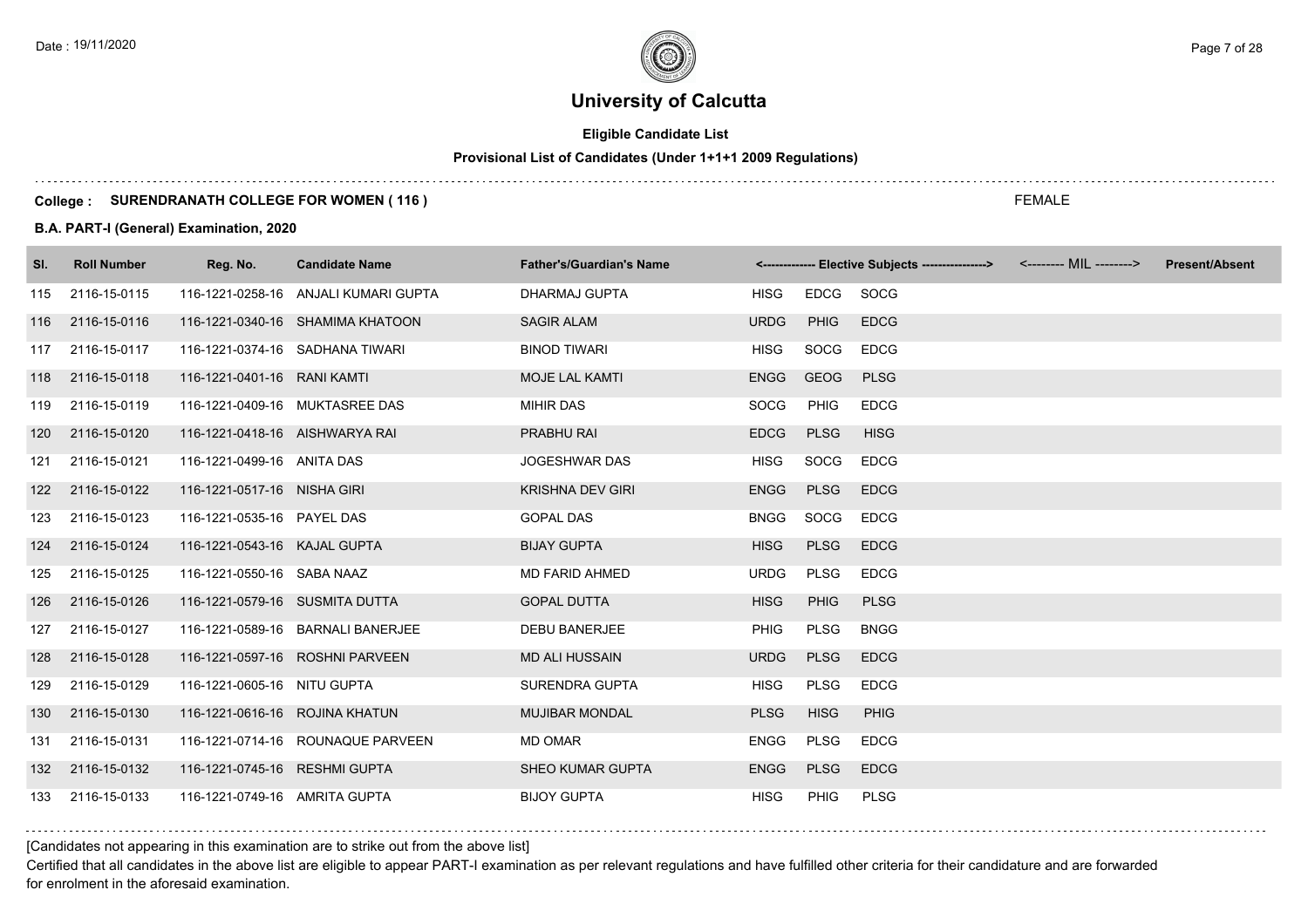# **Eligible Candidate List**

# **Provisional List of Candidates (Under 1+1+1 2009 Regulations)**

### **College : SURENDRANATH COLLEGE FOR WOMEN ( 116 )**

### **B.A. PART-I (General) Examination, 2020**

| SI. | <b>Roll Number</b> | Reg. No.                       | <b>Candidate Name</b>               | <b>Father's/Guardian's Name</b> |             |             | <------------- Elective Subjects ---------------> <-------- MIL --------> | <b>Present/Absent</b> |
|-----|--------------------|--------------------------------|-------------------------------------|---------------------------------|-------------|-------------|---------------------------------------------------------------------------|-----------------------|
| 134 | 2116-15-0134       | 116-1221-0769-16 RAKHI KAMTI   |                                     | <b>MAHENDRA KAMTI</b>           | ENGG        | GEOG PLSG   |                                                                           |                       |
| 135 | 2116-15-0135       | 116-1221-0777-16 BAISHALY SHAW |                                     | SANJIB SHAW                     | <b>HISG</b> | SOCG        | <b>JORG</b>                                                               |                       |
| 136 | 2116-15-0136       | 116-1221-0794-16 SUBHADRA ROY  |                                     | <b>RABINDRA ROY</b>             | <b>HISG</b> | <b>PHIG</b> | <b>EDCG</b>                                                               |                       |
| 137 | 2116-15-0137       | 116-1221-0799-16 NEHA SHAW     |                                     | SAGAR MAL SHAW                  | <b>ENGG</b> | <b>PLSG</b> | <b>EDCG</b>                                                               |                       |
| 138 | 2116-15-0138       |                                | 116-1221-0868-16 TARANNUM KHATOON   | <b>MD RUSTAM</b>                | <b>HISG</b> | <b>EDCG</b> | <b>PLSG</b>                                                               |                       |
| 139 | 2116-15-0139       | 116-1221-0891-16 PUJA KU SHAW  |                                     | LAL BABU SHAW                   | <b>ENGG</b> | <b>PLSG</b> | <b>EDCG</b>                                                               |                       |
| 140 | 2116-15-0140       |                                | 116-1221-1050-16 SUMAN KUMARI SHAW  | <b>SANJAY SHAW</b>              | <b>ENGG</b> | PHIG        | <b>PLSG</b>                                                               |                       |
| 141 | 2116-15-0141       | 116-1221-1062-16 PURNIMA BAURI |                                     | <b>KARTIK BAURI</b>             | <b>HISG</b> | GEOG        | <b>PLSG</b>                                                               |                       |
| 142 | 2116-15-0142       |                                | 116-1221-1087-16 SHANAZ PARVEEN     | MD SHAMIM                       | <b>URDG</b> | <b>PLSG</b> | <b>EDCG</b>                                                               |                       |
| 143 | 2116-15-0143       | 116-1221-1128-16 SABRIN JAHAN  |                                     | <b>MD SHAMSHER ALAM</b>         | <b>HISG</b> | <b>EDCG</b> | SOCG                                                                      |                       |
| 144 | 2116-15-0144       |                                | 116-1221-1129-16 SHAMA PARVEEN      | <b>MD NOOR HUSSAIN</b>          | <b>URDG</b> | SOCG        | <b>PLSG</b>                                                               |                       |
| 145 | 2116-15-0145       | 116-1221-1157-16 KULSUM BEGUM  |                                     | MD KALIM UDDIN                  | ENGG        | SOCG        | <b>PHIG</b>                                                               |                       |
| 146 | 2116-15-0146       |                                | 116-1221-1190-16 SHAHEEN PARVEEN    | <b>MD SHAHNAWAZ</b>             | <b>URDG</b> | <b>PHIG</b> | <b>PLSG</b>                                                               |                       |
| 147 | 2116-15-0147       |                                | 116-1221-1361-16 SABERA KHATOON     | ASH MOHAMMAD                    | <b>HISG</b> | EDCG        | <b>PLSG</b>                                                               |                       |
| 148 | 2116-15-0148       | 116-1221-1443-16 JYOTI BARI    |                                     | <b>TARKESHWAR BARI</b>          | ENGG SOCG   |             | PHIG                                                                      |                       |
| 149 | 2116-15-0149       |                                | 116-1221-1480-16 JYOTI KUMARI KAMTI | KAPILESHWAR KAMTI               | PLSG        | ECOG        | HISG                                                                      |                       |
| 150 | 2116-15-0150       | 116-1221-1490-16 PRIYA RANA    |                                     | <b>BINOY RANA</b>               | <b>BNGG</b> | SOCG        | <b>EDCG</b>                                                               |                       |
| 151 | 2116-15-0151       | 116-1221-1546-16 NAHID PARVEEN |                                     | MD JALIL QURASHI                | <b>URDG</b> | <b>PHIG</b> | <b>EDCG</b>                                                               |                       |
| 152 | 2116-15-0152       | 116-1221-1576-16 MOUMITA BASU  |                                     | <b>SUBHAS BASU</b>              | SANG        | <b>JORG</b> | <b>EDCG</b>                                                               |                       |
|     |                    |                                |                                     |                                 |             |             |                                                                           |                       |

[Candidates not appearing in this examination are to strike out from the above list]

Certified that all candidates in the above list are eligible to appear PART-I examination as per relevant regulations and have fulfilled other criteria for their candidature and are forwarded for enrolment in the aforesaid examination.

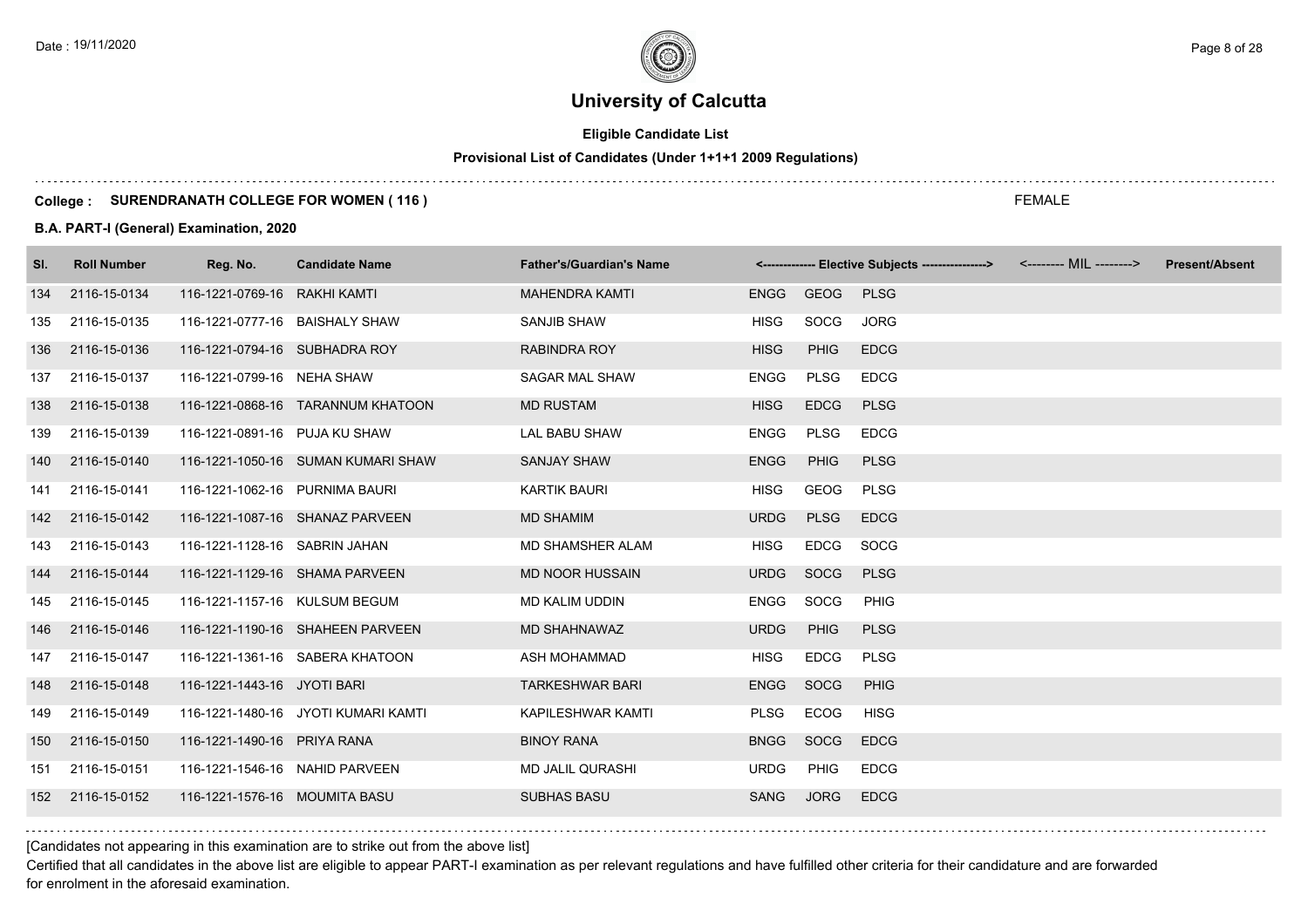# **Eligible Candidate List**

# **Provisional List of Candidates (Under 1+1+1 2009 Regulations)**

### **College : SURENDRANATH COLLEGE FOR WOMEN ( 116 )**

### **B.A. PART-I (General) Examination, 2020**

| SI. | <b>Roll Number</b> | Reg. No.                       | <b>Candidate Name</b>               | <b>Father's/Guardian's Name</b> |             |             | <------------- Elective Subjects ----------------> | <b>Present/Absent</b> |
|-----|--------------------|--------------------------------|-------------------------------------|---------------------------------|-------------|-------------|----------------------------------------------------|-----------------------|
| 153 | 2116-15-0153       | 116-1221-1613-16 JHUMPA GHOSH  |                                     | <b>GONESH GHOSH</b>             | HISG        | EDCG        | <b>PLSG</b>                                        |                       |
| 154 | 2116-15-0154       |                                | 116-1221-1674-16 ANNU KUMARI SHAW   | <b>RAJENDRA SHAW</b>            | <b>ENGG</b> | <b>PLSG</b> | <b>ECOG</b>                                        |                       |
| 155 | 2116-15-0155       | 116-1221-1729-16 ANAMIKA GUPTA |                                     | <b>SHIVJI GUPTA</b>             | ENGG        | SOCG        | <b>EDCG</b>                                        |                       |
| 156 | 2116-15-0156       | 116-1221-1738-16 AMRITA GUPTA  |                                     | <b>AMARNATH GUPTA</b>           | <b>HISG</b> | <b>PLSG</b> | <b>ECOG</b>                                        |                       |
| 157 | 2116-15-0157       |                                | 116-1221-1745-16 NAINA KUMARI GUPTA | <b>KAPIL GUPTA</b>              | ENGG        | <b>SOCG</b> | <b>PHIG</b>                                        |                       |
| 158 | 2116-15-0158       | 116-1222-0434-16 SARMISTHA DAS |                                     | <b>SAILEN DAS</b>               | <b>GEOG</b> | <b>EDCG</b> | <b>PLSG</b>                                        |                       |
| 159 | 2116-15-0159       |                                | 116-1222-0442-16 SANGITA MALLICK    | NILKAMAL MALLICK                | <b>BNGG</b> | SOCG        | <b>EDCG</b>                                        |                       |
| 160 | 2116-15-0160       |                                | 116-1222-0678-16 SANDHYA MONDAL     | <b>DIBAKAR MONDAL</b>           | <b>HISG</b> | PHIG        | <b>PLSG</b>                                        |                       |
| 161 | 2116-15-0161       | 116-1222-0791-16 SIMRAN SONKAR |                                     | <b>TARAK SONKAR</b>             | <b>ENGG</b> | SOCG        | <b>ECOG</b>                                        |                       |
| 162 | 2116-15-0162       |                                | 116-1224-0354-16 SUSHMITA KARMAKAR  | <b>SUNIL KARMAKAR</b>           | <b>HISG</b> | <b>PHIG</b> | <b>EDCG</b>                                        |                       |
| 163 | 2116-15-0163       | 116-1225-0563-16 RUBINA KHATUN |                                     | <b>SK AMIR ALI</b>              | <b>BNGG</b> | JORG        | <b>PLSG</b>                                        |                       |
| 164 | 2116-15-0164       | 116-1225-1815-16 MUNIYA KHATUN |                                     | <b>MUBAROK SARDAR</b>           | <b>EDCG</b> | <b>HISG</b> | <b>PLSG</b>                                        |                       |
| 165 | 2116-15-0165       | 116-1221-1006-14 PARVIN KHATUN |                                     | <b>BASIR KHAN</b>               | <b>ENGG</b> | SOCG        | <b>PHIG</b>                                        |                       |
| 166 | 2116-15-0166       | 116-1221-1195-14 SANGITA KOIRI |                                     | <b>RAJENDRA KOIRI</b>           | <b>BNGG</b> | SANG        | <b>EDCG</b>                                        |                       |
| 167 | 2116-15-0167       |                                | 116-1221-1209-14 SUPARNA SHARMA     | <b>SUSHANTA SHARMA</b>          | <b>HISG</b> | GEOG        | <b>EDCG</b>                                        |                       |
| 168 | 2116-15-0168       | 543-1221-0464-14 BIDISHA NEOGY |                                     | <b>BISWANATH NEOGY</b>          | <b>EDCG</b> | <b>HISG</b> | SOCG                                               |                       |
| 169 | 2116-15-0169       | 214-1222-0311-16 KONIKA MONDAL |                                     | <b>GOPAL MONDAL</b>             | <b>PHIG</b> | <b>HISG</b> | <b>EDCG</b>                                        |                       |
| 170 | 2116-15-0170       |                                | 116-1221-0200-16 PAPIYA CHAKRABORTY | <b>GOPAL CHAKRABORTY</b>        | <b>BNGG</b> | SANG        | <b>EDCG</b>                                        |                       |
| 171 | 2116-15-0171       | 116-1221-0394-16 KABITA BAIDYA |                                     | <b>TAPAN BAIDYA</b>             | ENGG        | SOCG        | <b>PHIG</b>                                        |                       |

[Candidates not appearing in this examination are to strike out from the above list]

Certified that all candidates in the above list are eligible to appear PART-I examination as per relevant regulations and have fulfilled other criteria for their candidature and are forwarded for enrolment in the aforesaid examination.

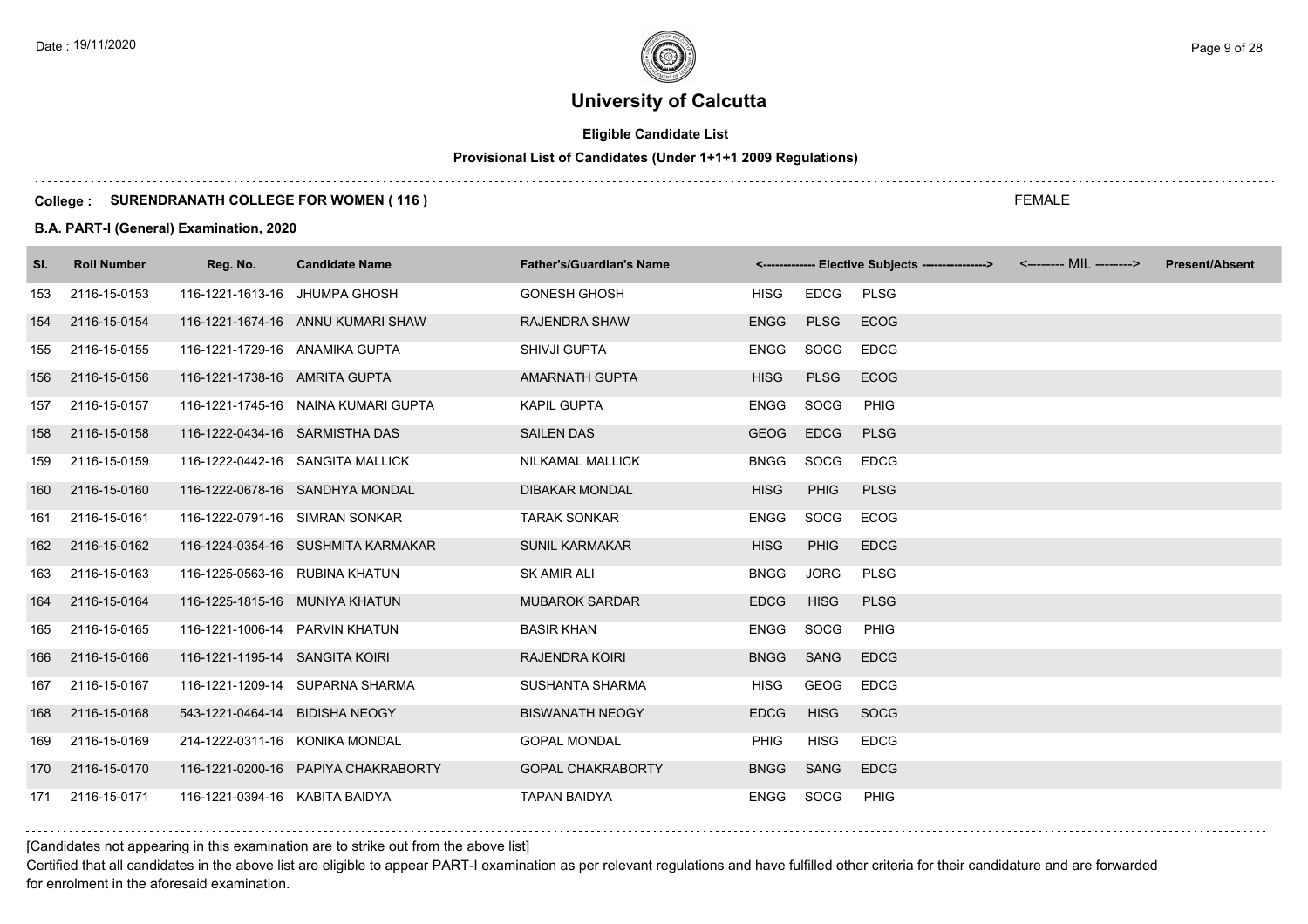# **Eligible Candidate List**

# **Provisional List of Candidates (Under 1+1+1 2009 Regulations)**

### **College : SURENDRANATH COLLEGE FOR WOMEN ( 116 )**

### **B.A. PART-I (General) Examination, 2020**

| SI. | <b>Roll Number</b> | Reg. No.                        | <b>Candidate Name</b>                     | <b>Father's/Guardian's Name</b> |             |             | <------------- Elective Subjects ----------------> <-------- MIL --------> | <b>Present/Absent</b> |
|-----|--------------------|---------------------------------|-------------------------------------------|---------------------------------|-------------|-------------|----------------------------------------------------------------------------|-----------------------|
|     | 172 2116-15-0172   | 116-1222-0110-16 SUMITA DAS     |                                           | <b>GOPAL DAS</b>                | <b>BNGG</b> | SANG        | <b>EDCG</b>                                                                |                       |
| 173 | 2116-15-0173       |                                 | 116-1221-0075-16 NAINY KUMARI SINGH       | MRITUNJAY KUMAR SINGH           | SOCG        | <b>JORG</b> | <b>EDCG</b>                                                                |                       |
| 174 | 2116-15-0174       | 116-1221-0150-16 BOBBY GUPTA    |                                           | PARASH NATH GUPTA               | <b>HISG</b> | <b>EDCG</b> | <b>PLSG</b>                                                                |                       |
| 175 | 2116-15-0175       | 116-1221-0253-16 SUCHITRA SINGH |                                           | SHIB NANDAN SINGH               | <b>EDCG</b> | PLSG        | <b>ENGG</b>                                                                |                       |
| 176 | 2116-15-0176       |                                 | 116-1221-0268-16 NEKHAT PARVEEN           | <b>TAYAB HUSSAIN</b>            | <b>HISG</b> | <b>EDCG</b> | <b>PLSG</b>                                                                |                       |
| 177 | 2116-15-0177       |                                 | 116-1221-0270-16 SHAMA PARVEEN            | <b>MD SALIM</b>                 | <b>EDCG</b> | <b>HISG</b> | <b>PLSG</b>                                                                |                       |
|     | 178 2116-15-0178   | 116-1221-0296-16 ANJU SINGH     |                                           | <b>KAMLESH SINGH</b>            | <b>ENGG</b> | <b>JORG</b> | SOCG                                                                       |                       |
| 179 | 2116-15-0179       | 116-1221-0297-16 SANJANA PANDIT |                                           | SURESH KUMAR PANDIT             | ENGG        | SOCG        | <b>JORG</b>                                                                |                       |
| 180 | 2116-15-0180       |                                 | 116-1221-0301-16 SUCHISMITA ROY CHOUDHURY | SUBRATA ROY CHOUDHURY           | <b>HISG</b> | <b>EDCG</b> | <b>PLSG</b>                                                                |                       |
| 181 | 2116-15-0181       | 116-1221-0328-16 PRIYA DEY      |                                           | NUTU DEY                        | <b>BNGG</b> | <b>PHIG</b> | <b>EDCG</b>                                                                |                       |
| 182 | 2116-15-0182       | 116-1221-0362-16 NAJMUS SAHER   |                                           | <b>MD NESAR</b>                 | <b>URDG</b> | <b>EDCG</b> | <b>PLSG</b>                                                                |                       |
| 183 | 2116-15-0183       | 116-1221-0375-16 RASHMI SINGH   |                                           | <b>DEVENDRA SINGH</b>           | <b>HISG</b> | <b>JORG</b> | <b>PLSG</b>                                                                |                       |
| 184 | 2116-15-0184       | 116-1221-0382-16 PRIYA PRASAD   |                                           | <b>SHAMBHU PRASAD</b>           | <b>ENGG</b> | <b>EDCG</b> | <b>PHIG</b>                                                                |                       |
| 185 | 2116-15-0185       | 116-1221-0407-16 PIYASA ROY     |                                           | PURNENDU ROY                    | SANG        | PHIG        | <b>EDCG</b>                                                                |                       |
| 186 | 2116-15-0186       | 116-1221-0424-16 PARVEEN BANO   |                                           | <b>MD IDRIS</b>                 | <b>URDG</b> | <b>SOCG</b> | <b>EDCG</b>                                                                |                       |
| 187 | 2116-15-0187       | 116-1221-0433-16 ANKITA JANA    |                                           | RABIN JANA                      | <b>HISG</b> | <b>PHIG</b> | <b>PLSG</b>                                                                |                       |
| 188 | 2116-15-0188       | 116-1221-0460-16 ANITA SINGH    |                                           | SATYA NARAYAN SINGH             | <b>PHIG</b> | <b>SOCG</b> | <b>EDCG</b>                                                                |                       |
| 189 | 2116-15-0189       | 116-1221-0462-16 PUJA THAKUR    |                                           | <b>DILIP THAKUR</b>             | <b>ENGG</b> | <b>PHIG</b> | <b>PLSG</b>                                                                |                       |
| 190 | 2116-15-0190       | 116-1221-0470-16 FARHEEN BANO   |                                           | <b>MD ISLAM</b>                 | <b>URDG</b> | <b>PLSG</b> | <b>EDCG</b>                                                                |                       |

FEMALE

[Candidates not appearing in this examination are to strike out from the above list]

Certified that all candidates in the above list are eligible to appear PART-I examination as per relevant regulations and have fulfilled other criteria for their candidature and are forwarded for enrolment in the aforesaid examination.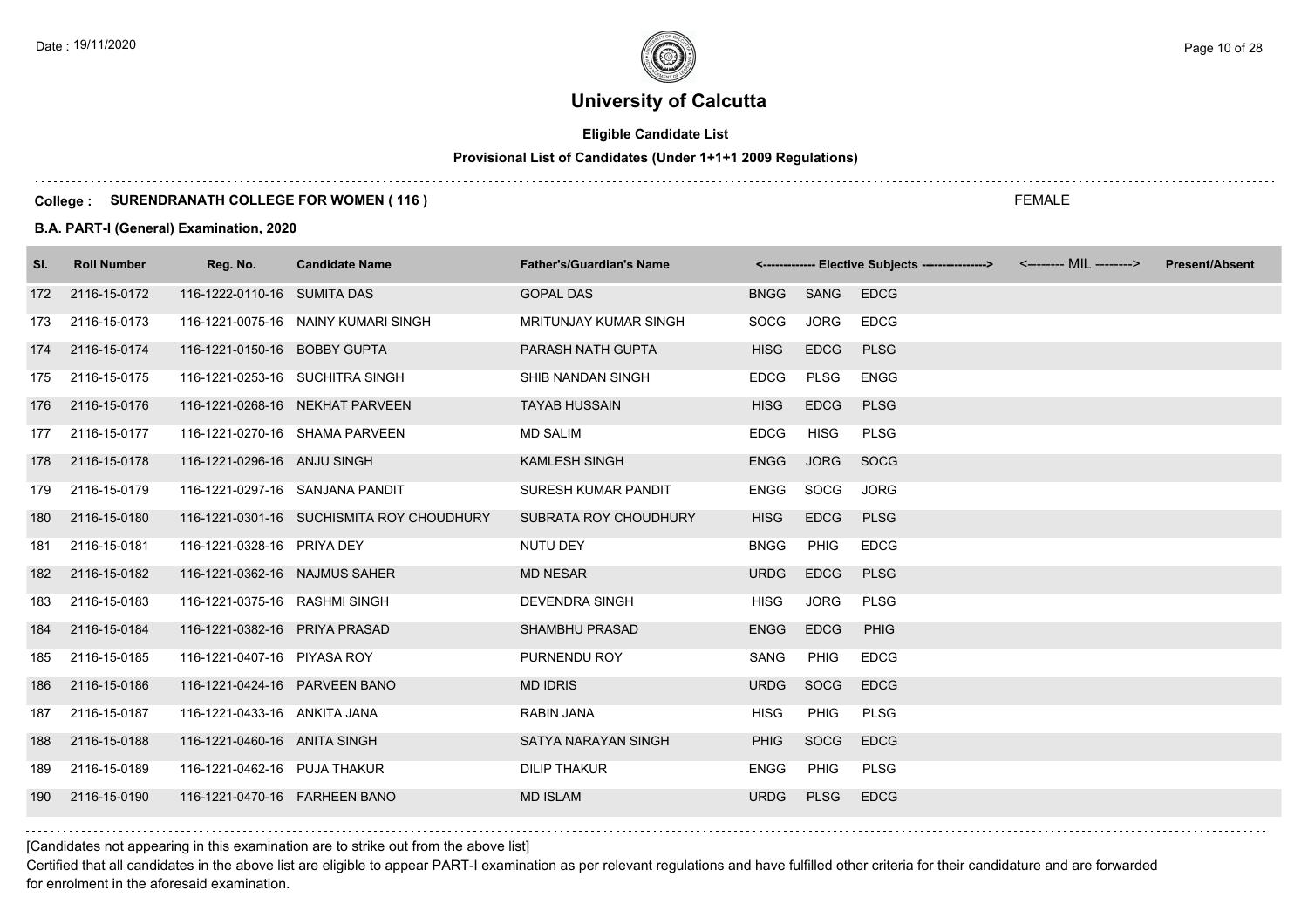# **Eligible Candidate List**

# **Provisional List of Candidates (Under 1+1+1 2009 Regulations)**

### **College : SURENDRANATH COLLEGE FOR WOMEN ( 116 )**

### **B.A. PART-I (General) Examination, 2020**

| SI. | <b>Roll Number</b> | Reg. No.                         | <b>Candidate Name</b>                   | <b>Father's/Guardian's Name</b> |             |             | <------------- Elective Subjects ----------------> <-------- MIL --------> | <b>Present/Absent</b> |
|-----|--------------------|----------------------------------|-----------------------------------------|---------------------------------|-------------|-------------|----------------------------------------------------------------------------|-----------------------|
| 191 | 2116-15-0191       | 116-1221-0472-16    FARHEEN NAAZ |                                         | <b>NOOR HASAN</b>               | <b>URDG</b> | <b>PLSG</b> | <b>EDCG</b>                                                                |                       |
| 192 | 2116-15-0192       | 116-1221-0473-16 GAZAL HABIB     |                                         | <b>MD HABIB</b>                 | <b>URDG</b> | <b>PLSG</b> | <b>EDCG</b>                                                                |                       |
| 193 | 2116-15-0193       |                                  | 116-1221-0484-16 LAXMI KUMARI CHOUDHARY | <b>ASHOK CHOUDHARY</b>          | <b>HISG</b> | <b>EDCG</b> | SOCG                                                                       |                       |
| 194 | 2116-15-0194       |                                  | 116-1221-0488-16 GUDDI RANI GUPTA       | <b>DURGA PRASAD GUPTA</b>       | <b>HISG</b> | <b>PLSG</b> | <b>EDCG</b>                                                                |                       |
| 195 | 2116-15-0195       | 116-1221-0495-16 PUJA MONDAL     |                                         | <b>SWAPAN MONDAL</b>            | <b>HISG</b> | PHIG        | <b>EDCG</b>                                                                |                       |
| 196 | 2116-15-0196       |                                  | 116-1221-0496-16 MOUSUMI SARDAR         | <b>GOBINDA SARDAR</b>           | <b>BNGG</b> | <b>PHIG</b> | <b>EDCG</b>                                                                |                       |
| 197 | 2116-15-0197       |                                  | 116-1221-0497-16 KOMAL KUMARI SHAW      | <b>DEVI DIN SHAW</b>            | <b>GEOG</b> | PLSG        | <b>HISG</b>                                                                |                       |
| 198 | 2116-15-0198       |                                  | 116-1221-0521-16 MOUMITA GHARAMI        | <b>GOUTAM GHARAMI</b>           | <b>BNGG</b> | <b>PHIG</b> | <b>EDCG</b>                                                                |                       |
| 199 | 2116-15-0199       | 116-1221-0567-16 NEHA PASWAN     |                                         | SHIV SHANKAR PASWAN             | <b>ENGG</b> | SOCG        | <b>PLSG</b>                                                                |                       |
| 200 | 2116-15-0200       | 116-1221-0569-16 TWINKLE SHAW    |                                         | <b>SHIV SHAW</b>                | <b>ENGG</b> | <b>PLSG</b> | <b>EDCG</b>                                                                |                       |
| 201 | 2116-15-0201       | 116-1221-0602-16 ZARKA QASIM     |                                         | MD QASIM                        | <b>URDG</b> | <b>SOCG</b> | <b>EDCG</b>                                                                |                       |
| 202 | 2116-15-0202       | 116-1221-0603-16 SUMANA DUTTA    |                                         | <b>NIRMAL DUTTA</b>             | <b>BNGG</b> | PHIG        | <b>EDCG</b>                                                                |                       |
| 203 | 2116-15-0203       | 116-1221-0618-16 REKHA SINGH     |                                         | <b>RAM SINGH</b>                | <b>HISG</b> | <b>PLSG</b> | <b>PHIG</b>                                                                |                       |
| 204 | 2116-15-0204       |                                  | 116-1221-0619-16 MAMTA KUMARI MAHATO    | PARMESHWAR MAHATO               | <b>HISG</b> | <b>PLSG</b> | <b>PHIG</b>                                                                |                       |
| 205 | 2116-15-0205       | 116-1221-0629-16 NISHITA SARKAR  |                                         | <b>TAPAS SARKAR</b>             | <b>BNGG</b> | <b>SOCG</b> | <b>EDCG</b>                                                                |                       |
| 206 | 2116-15-0206       | 116-1221-0642-16 BAISHALI SINGH  |                                         | <b>BIJAY SINGH</b>              | <b>GEOG</b> | <b>EDCG</b> | <b>HISG</b>                                                                |                       |
| 207 | 2116-15-0207       |                                  | 116-1221-0653-16 HASINA KHATOON         | <b>MD ISLAM</b>                 | SOCG        | <b>PHIG</b> | <b>EDCG</b>                                                                |                       |
| 208 | 2116-15-0208       |                                  | 116-1221-0679-16 LADLY KUMARI SINGH     | SACHIDANAND SINGH               | <b>ENGG</b> | <b>PHIG</b> | <b>PLSG</b>                                                                |                       |
| 209 | 2116-15-0209       | 116-1221-0686-16 TULSI GUPTA     |                                         | <b>LAV KUMAR GUPTA</b>          | ENGG        | <b>EDCG</b> | PLSG                                                                       |                       |

[Candidates not appearing in this examination are to strike out from the above list]

Certified that all candidates in the above list are eligible to appear PART-I examination as per relevant regulations and have fulfilled other criteria for their candidature and are forwarded for enrolment in the aforesaid examination.

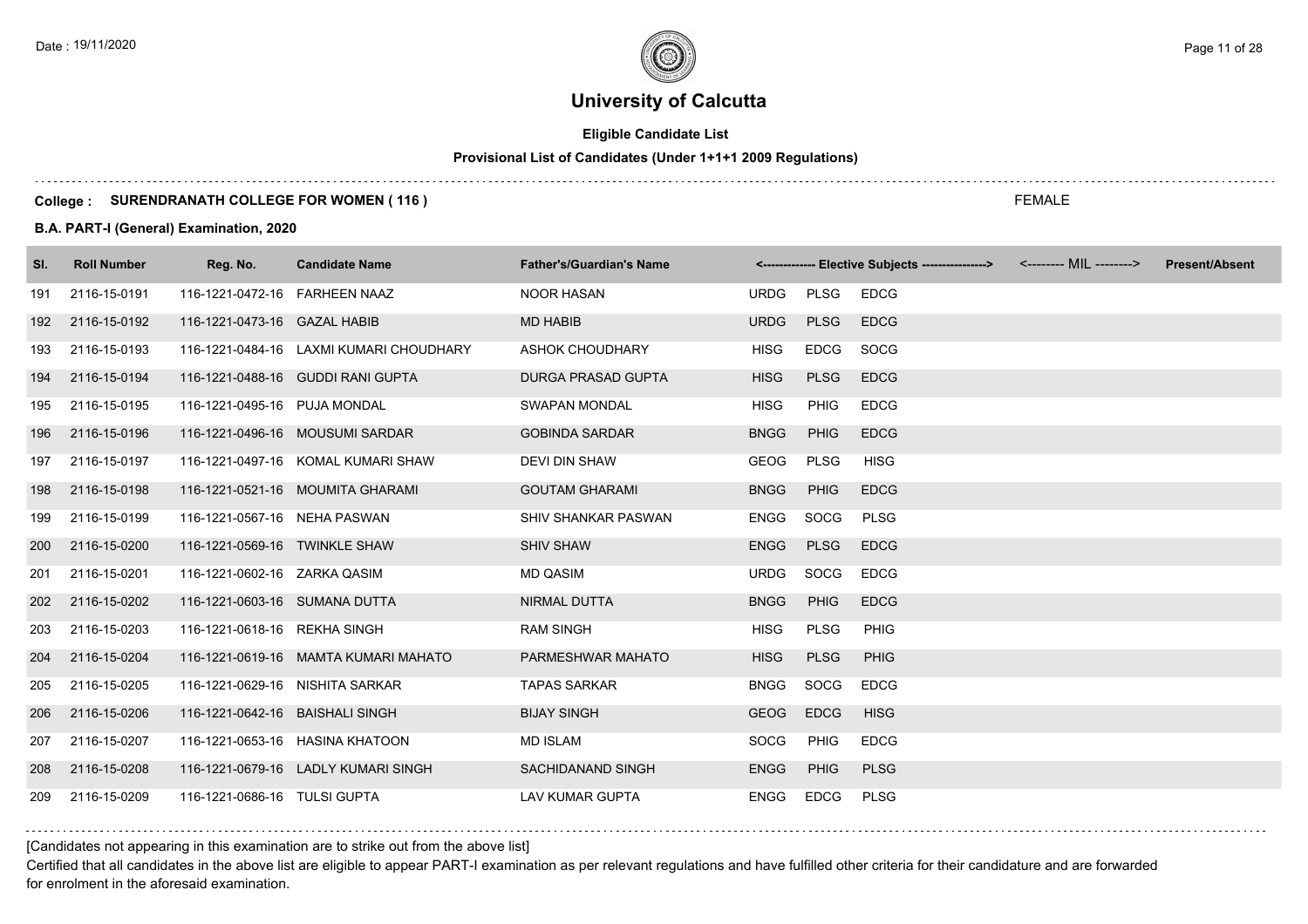# **Eligible Candidate List**

# **Provisional List of Candidates (Under 1+1+1 2009 Regulations)**

### **College : SURENDRANATH COLLEGE FOR WOMEN ( 116 )**

### **B.A. PART-I (General) Examination, 2020**

| SI. | <b>Roll Number</b> | Reg. No.                      | <b>Candidate Name</b>                 | <b>Father's/Guardian's Name</b> |             |             | <------------- Elective Subjects ---------------> <-------- MIL --------> | <b>Present/Absent</b> |
|-----|--------------------|-------------------------------|---------------------------------------|---------------------------------|-------------|-------------|---------------------------------------------------------------------------|-----------------------|
| 210 | 2116-15-0210       |                               | 116-1221-0691-16 JYOTI KUMARI SHARMA  | <b>BRIJ MOHAN SHARMA</b>        | <b>HISG</b> | <b>EDCG</b> | <b>PLSG</b>                                                               |                       |
| 211 | 2116-15-0211       | 116-1221-0697-16 SUJATA SHAW  |                                       | <b>ASHOK SHAW</b>               | <b>HISG</b> | PLSG        | PHIG                                                                      |                       |
| 212 | 2116-15-0212       | 116-1221-0739-16 RANI PATEL   |                                       | <b>SRI RAMAYAN</b>              | <b>SOCG</b> | <b>EDCG</b> | <b>PHIG</b>                                                               |                       |
| 213 | 2116-15-0213       |                               | 116-1221-0743-16 PRATEEKSHA DUBEY     | <b>MANOJ KUMAR DUBEY</b>        | <b>HISG</b> | SOCG        | <b>EDCG</b>                                                               |                       |
| 214 | 2116-15-0214       |                               | 116-1221-0765-16 MADHURI KUMARI SINGH | <b>GUPTESHWAR SINGH</b>         | <b>HISG</b> | <b>EDCG</b> | <b>PLSG</b>                                                               |                       |
| 215 | 2116-15-0215       |                               | 116-1221-0771-16 MOUMITA TALUKDAR     | <b>BADOL TALUKDAR</b>           | <b>HISG</b> | <b>PHIG</b> | <b>EDCG</b>                                                               |                       |
| 216 | 2116-15-0216       | 116-1221-0788-16 KAJAL RAJAK  |                                       | <b>SHAMBHU RAJAK</b>            | <b>HISG</b> | <b>JORG</b> | <b>PLSG</b>                                                               |                       |
| 217 | 2116-15-0217       | 116-1221-0795-16 PANNA BURMAN |                                       | <b>AJIT BARMAN</b>              | HISG        | SANG        | <b>PLSG</b>                                                               |                       |
| 218 | 2116-15-0218       | 116-1221-0815-16 RIMA HAZRA   |                                       | <b>KRISHINATH HAZRA</b>         | <b>HISG</b> | <b>EDCG</b> | <b>PHIG</b>                                                               |                       |
| 219 | 2116-15-0219       | 116-1221-0819-16 SABA KHATUN  |                                       | KHAWAZA JAWED ANOWAR            | <b>HISG</b> | SOCG        | <b>EDCG</b>                                                               |                       |
| 220 | 2116-15-0220       | 116-1221-0836-16 PRITY SINGH  |                                       | <b>UTTAM SINGH</b>              | <b>ENGG</b> | <b>EDCG</b> | <b>PLSG</b>                                                               |                       |
| 221 | 2116-15-0221       |                               | 116-1221-0844-16 RINKU KUMARI SHAW    | <b>RAGHU SHAW</b>               | <b>HISG</b> | <b>PLSG</b> | <b>ECOG</b>                                                               |                       |
| 222 | 2116-15-0222       | 116-1221-0847-16 MADHU SHAW   |                                       | <b>MADAN SHAW</b>               | <b>EDCG</b> | <b>GEOG</b> | <b>PLSG</b>                                                               |                       |
| 223 | 2116-15-0223       |                               | 116-1221-0870-16 SHAMMO PARVEEN       | <b>ABDUL RAHIM</b>              | <b>HISG</b> | EDCG        | <b>PLSG</b>                                                               |                       |
| 224 | 2116-15-0224       |                               | 116-1221-0875-16 SUNITA KUMARI YADAV  | NANDLAL YADAV                   | <b>ENGG</b> | GEOG        | <b>PLSG</b>                                                               |                       |
| 225 | 2116-15-0225       |                               | 116-1221-0884-16 ANJALI CHOWDHARY     | LAL BABU CHOWDHURY              | HISG        | <b>EDCG</b> | <b>PLSG</b>                                                               |                       |
| 226 | 2116-15-0226       | 116-1221-0885-16 RUPA JHA     |                                       | HRIDAY NARAYAN JHA              | <b>HISG</b> | <b>EDCG</b> | <b>PLSG</b>                                                               |                       |
| 227 | 2116-15-0227       |                               | 116-1221-0898-16 SARASWATI CHOWDHURY  | KAILASH CHOWDHURY               | <b>HISG</b> | <b>PHIG</b> | <b>EDCG</b>                                                               |                       |
| 228 | 2116-15-0228       | 116-1221-0912-16 TASMIA NAZIR |                                       | <b>AKBER ALI</b>                | <b>URDG</b> | <b>PLSG</b> | <b>EDCG</b>                                                               |                       |

[Candidates not appearing in this examination are to strike out from the above list]

Certified that all candidates in the above list are eligible to appear PART-I examination as per relevant regulations and have fulfilled other criteria for their candidature and are forwarded for enrolment in the aforesaid examination.

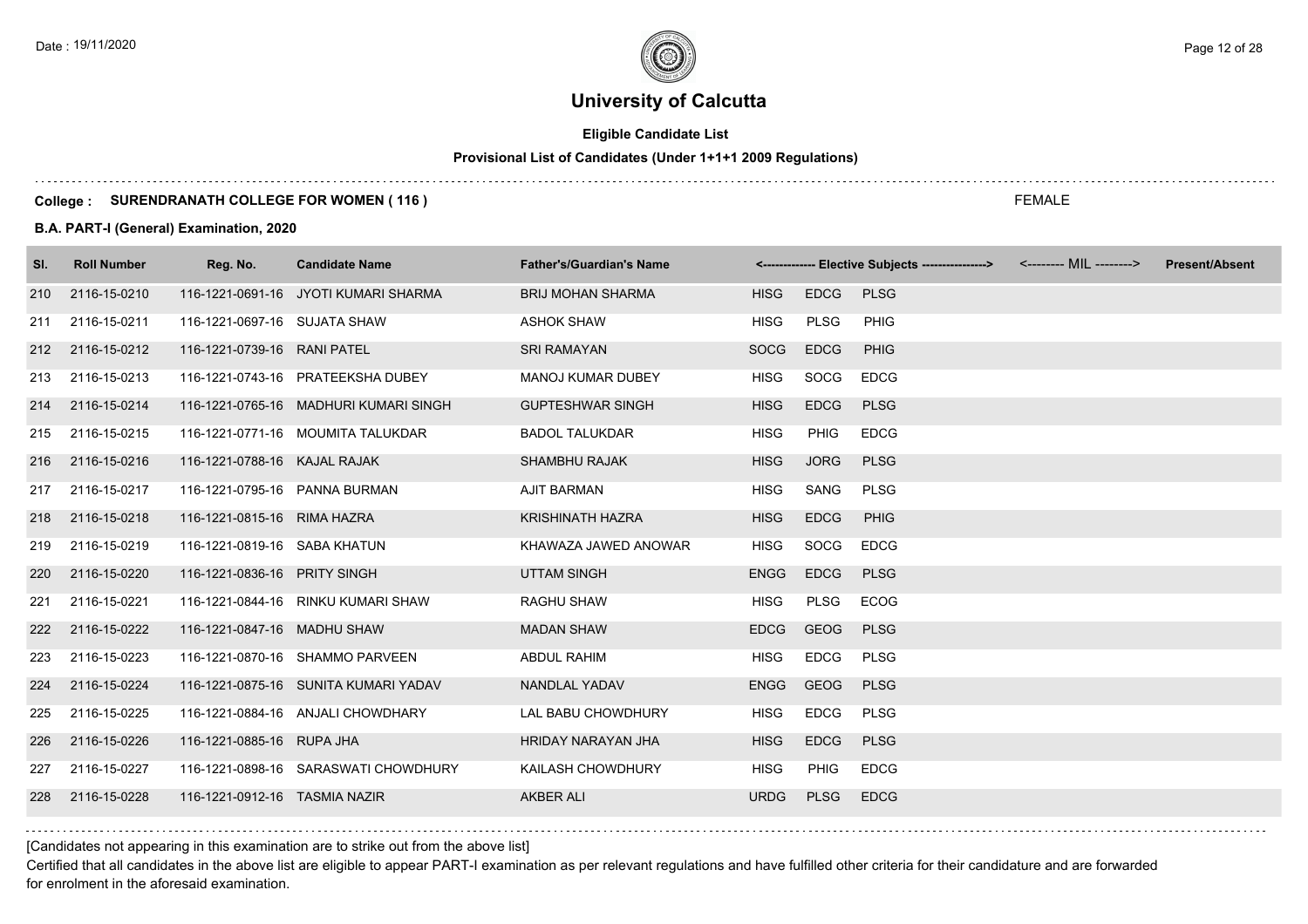# **Eligible Candidate List**

# **Provisional List of Candidates (Under 1+1+1 2009 Regulations)**

### **College : SURENDRANATH COLLEGE FOR WOMEN ( 116 )**

### **B.A. PART-I (General) Examination, 2020**

| SI. | <b>Roll Number</b> | Reg. No.                      | <b>Candidate Name</b>                 | <b>Father's/Guardian's Name</b> |             |             | <------------- Elective Subjects ----------------> <-------- MIL --------> | <b>Present/Absent</b> |
|-----|--------------------|-------------------------------|---------------------------------------|---------------------------------|-------------|-------------|----------------------------------------------------------------------------|-----------------------|
| 229 | 2116-15-0229       |                               | 116-1221-0917-16 AYESHA KHATOON       | MD JAMILUDDIN                   | URDG        | SOCG        | <b>EDCG</b>                                                                |                       |
| 230 | 2116-15-0230       |                               | 116-1221-0969-16 NANDITA SARKAR       | <b>NARAYAN SARKAR</b>           | <b>ENGG</b> | SOCG        | <b>PHIG</b>                                                                |                       |
| 231 | 2116-15-0231       |                               | 116-1221-0990-16 SIMRAN KHATOON       | <b>SK PARVEZ</b>                | <b>ENGG</b> | SOCG        | <b>PHIG</b>                                                                |                       |
| 232 | 2116-15-0232       |                               | 116-1221-0991-16 GULAPSA PARVEEN      | <b>AKBAR ALI</b>                | <b>ENGG</b> | <b>PLSG</b> | <b>PHIG</b>                                                                |                       |
| 233 | 2116-15-0233       |                               | 116-1221-1072-16 MANISHA KUMARI SINGH | PAPPU SINGH                     | <b>PLSG</b> | <b>HISG</b> | <b>EDCG</b>                                                                |                       |
| 234 | 2116-15-0234       |                               | 116-1221-1082-16 TAUSIN PARVEEN       | <b>MD AKHTAR</b>                | <b>HISG</b> | <b>PLSG</b> | <b>EDCG</b>                                                                |                       |
| 235 | 2116-15-0235       | 116-1221-1088-16 PUJA MONDAL  |                                       | <b>BHADRA KANTO MONDAL</b>      | SANG        | PHIG        | <b>EDCG</b>                                                                |                       |
| 236 | 2116-15-0236       | 116-1221-1105-16 PINKI SINGH  |                                       | <b>DHARAMEER SINGH</b>          | <b>ENGG</b> | <b>PLSG</b> | <b>EDCG</b>                                                                |                       |
| 237 | 2116-15-0237       |                               | 116-1221-1106-16 RINA KUMARI GUPTA    | <b>JAGDISH PRASAD GUPTA</b>     | <b>ENGG</b> | <b>PLSG</b> | <b>EDCG</b>                                                                |                       |
| 238 | 2116-15-0238       | 116-1221-1120-16 SEEMA YADAV  |                                       | PREM CHAND YADAV                | <b>HISG</b> | <b>PLSG</b> | <b>ECOG</b>                                                                |                       |
| 239 | 2116-15-0239       | 116-1221-1138-16 PRIYA DAS    |                                       | PRABHU DAS                      | <b>PLSG</b> | <b>HISG</b> | ECOG                                                                       |                       |
| 240 | 2116-15-0240       | 116-1221-1183-16 RANI KHATOON |                                       | <b>MD JALAL</b>                 | <b>HISG</b> | <b>PHIG</b> | <b>EDCG</b>                                                                |                       |
| 241 | 2116-15-0241       | 116-1221-1198-16 SAIJAL JAIN  |                                       | <b>DEVENDRA JAIN</b>            | <b>HISG</b> | <b>PHIG</b> | <b>EDCG</b>                                                                |                       |
|     | 242 2116-15-0242   | 116-1221-1234-16 KIRAN KURMI  |                                       | <b>SHANKAR PRASAD KURMI</b>     | <b>ENGG</b> | <b>PLSG</b> | <b>PHIG</b>                                                                |                       |
| 243 | 2116-15-0243       | 116-1221-1236-16 TUMPA DAS    |                                       | <b>DURGA DAS</b>                | <b>HISG</b> | <b>PHIG</b> | <b>PLSG</b>                                                                |                       |
| 244 | 2116-15-0244       |                               | 116-1221-1249-16 NOOR JAHAN KHATOON   | <b>MD MAINUDDIN</b>             | <b>ENGG</b> | <b>PLSG</b> | <b>EDCG</b>                                                                |                       |
| 245 | 2116-15-0245       |                               | 116-1221-1262-16 MUSKAN JAISWAL       | RAJENDRA JAISWAL                | <b>ENGG</b> | PHIG        | <b>PLSG</b>                                                                |                       |
| 246 | 2116-15-0246       | 116-1221-1335-16 ANJALI SHAW  |                                       | SOMNATH SHAW                    | <b>HISG</b> | <b>PLSG</b> | <b>EDCG</b>                                                                |                       |
| 247 | 2116-15-0247       | 116-1221-1402-16 ARSHI KHAN   |                                       | ZAFAR AHMED KHAN                | <b>ENGG</b> | SOCG        | <b>PHIG</b>                                                                |                       |

[Candidates not appearing in this examination are to strike out from the above list]

Certified that all candidates in the above list are eligible to appear PART-I examination as per relevant regulations and have fulfilled other criteria for their candidature and are forwarded for enrolment in the aforesaid examination.

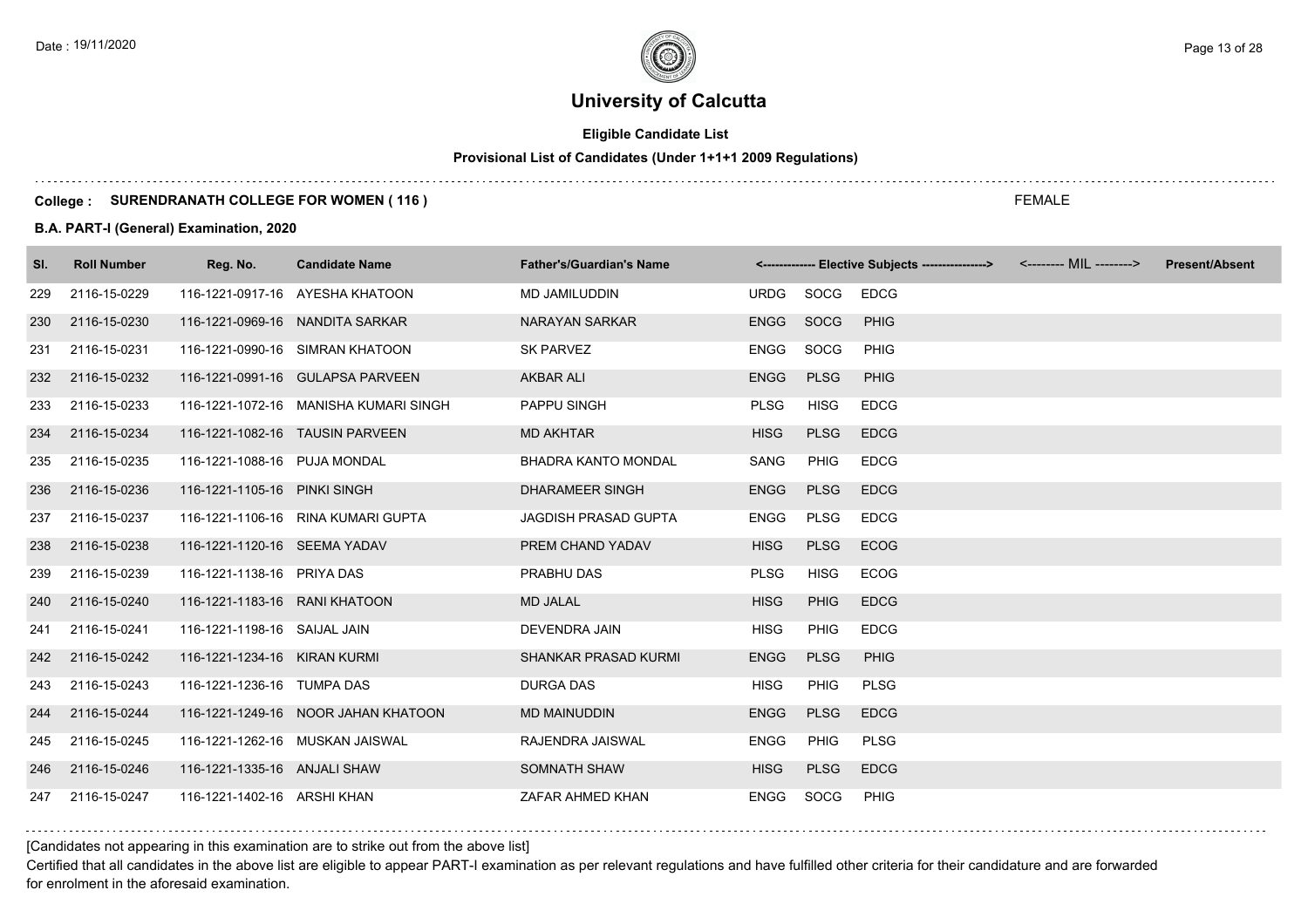# **Eligible Candidate List**

# **Provisional List of Candidates (Under 1+1+1 2009 Regulations)**

### **College : SURENDRANATH COLLEGE FOR WOMEN ( 116 )**

### **B.A. PART-I (General) Examination, 2020**

| SI. | <b>Roll Number</b> | Reg. No.                          | <b>Candidate Name</b>                  | <b>Father's/Guardian's Name</b> |             |             | <-------------- Elective Subjects ----------------> <-------- MIL --------> |             |             | <b>Present/Absent</b> |
|-----|--------------------|-----------------------------------|----------------------------------------|---------------------------------|-------------|-------------|-----------------------------------------------------------------------------|-------------|-------------|-----------------------|
| 248 | 2116-15-0248       | 116-1221-1403-16 SHAISTA WAHB     |                                        | ABDUL WAHAB RIZVI               | ENGG SOCG   |             | PHIG                                                                        |             |             |                       |
| 249 | 2116-15-0249       |                                   | 116-1221-1405-16 SUBI PRASAD MAHATO    | <b>BIJAY PRASAD MAHATO</b>      | <b>HISG</b> | <b>PLSG</b> | PHIG                                                                        |             |             |                       |
| 250 | 2116-15-0250       |                                   | 116-1221-1432-16 SUGANDHA KUMARI SINGH | <b>BIJAY SINGH</b>              | <b>SOCG</b> | <b>PHIG</b> | <b>ECOG</b>                                                                 | <b>HINM</b> | <b>ENGC</b> |                       |
| 251 | 2116-15-0251       | 116-1221-1438-16 ETI PODDER       |                                        | <b>ASIM PODDER</b>              | <b>BNGG</b> | SANG        | PHIG                                                                        |             |             |                       |
| 252 | 2116-15-0252       | 116-1221-1474-16 PINKY BHARATI    |                                        | <b>ASHOK BHARATI</b>            | <b>ENGG</b> | <b>PLSG</b> | <b>EDCG</b>                                                                 |             |             |                       |
| 253 | 2116-15-0253       |                                   | 116-1221-1475-16 SHALU KUMARI SINGH    | SANTOSH SINGH                   | <b>HISG</b> | <b>PLSG</b> | ECOG                                                                        |             |             |                       |
| 254 | 2116-15-0254       | 116-1221-1478-16 PINKY DUTTA      |                                        | RANJIT DUTTA                    | <b>ENGG</b> | SOCG        | <b>PHIG</b>                                                                 |             |             |                       |
| 255 | 2116-15-0255       |                                   | 116-1221-1500-16 MONIKA CHOWDHURY      | <b>LAKHAN CHOWDHURY</b>         | <b>SOCG</b> | <b>PHIG</b> | <b>ENGG</b>                                                                 |             |             |                       |
| 256 | 2116-15-0256       | 116-1221-1524-16 SAIMA TAZEEN     |                                        | MD JAVED AKHTAR                 | <b>HISG</b> | <b>EDCG</b> | <b>PLSG</b>                                                                 |             |             |                       |
| 257 | 2116-15-0257       | 116-1221-1525-16    FATMA PARVEEN |                                        | <b>MD ABU ZAFAR</b>             | <b>HISG</b> | <b>EDCG</b> | <b>PLSG</b>                                                                 |             |             |                       |
| 258 | 2116-15-0258       | 116-1221-1536-16 KAVITA YADAV     |                                        | <b>BIRJU YADAV</b>              | <b>ENGG</b> | PHIG        | <b>PLSG</b>                                                                 |             |             |                       |
| 259 | 2116-15-0259       |                                   | 116-1221-1543-16 SADHANA BHUIYA        | PIJUS KANTI BHUIYA              | SOCG        | <b>PHIG</b> | <b>EDCG</b>                                                                 |             |             |                       |
| 260 | 2116-15-0260       | 116-1221-1575-16 SNEHA DAS        |                                        | <b>BIKASH DAS</b>               | <b>ENGG</b> | <b>PHIG</b> | <b>EDCG</b>                                                                 |             |             |                       |
| 261 | 2116-15-0261       |                                   | 116-1221-1577-16 BANDANA BISWAS        | <b>MONIKISHOR BISWAS</b>        | <b>BNGG</b> | SANG        | <b>EDCG</b>                                                                 |             |             |                       |
| 262 | 2116-15-0262       | 116-1221-1587-16 PUJA SHAW        |                                        | SHIVALAK SHAW                   | <b>HISG</b> | <b>EDCG</b> | <b>PLSG</b>                                                                 |             |             |                       |
| 263 | 2116-15-0263       |                                   | 116-1221-1625-16 ANAMIKA SARKAR        | SWAPAN SARKAR                   | <b>HISG</b> | <b>PLSG</b> | PHIG                                                                        |             |             |                       |
| 264 | 2116-15-0264       |                                   | 116-1221-1651-16 PUJA RANI BHAGAT      | HARI NARAYAN BHAGAT             | <b>HISG</b> | SOCG        | <b>PHIG</b>                                                                 |             |             |                       |
| 265 | 2116-15-0265       | 116-1221-1661-16 PRIYANKA RAI     |                                        | SHYAM BAHADUR RAI               | <b>HISG</b> | <b>PHIG</b> | <b>PLSG</b>                                                                 |             |             |                       |
| 266 | 2116-15-0266       | 116-1221-1705-16 KOMAL SHAW       |                                        | <b>RAJ NATH SHAW</b>            | <b>ENGG</b> | <b>PLSG</b> | <b>EDCG</b>                                                                 |             |             |                       |

[Candidates not appearing in this examination are to strike out from the above list]

Certified that all candidates in the above list are eligible to appear PART-I examination as per relevant regulations and have fulfilled other criteria for their candidature and are forwarded for enrolment in the aforesaid examination.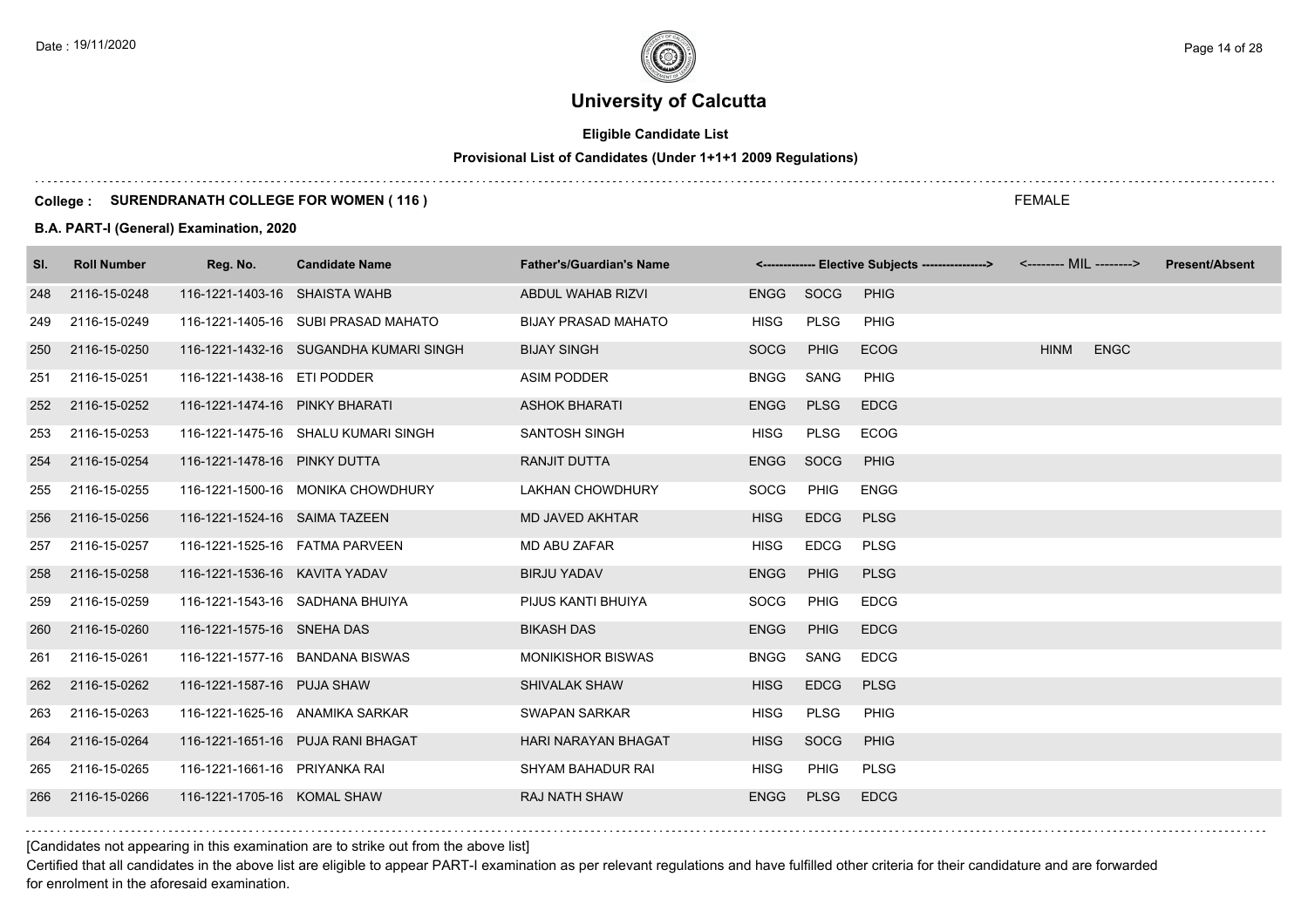# **Eligible Candidate List**

# **Provisional List of Candidates (Under 1+1+1 2009 Regulations)**

### **College : SURENDRANATH COLLEGE FOR WOMEN ( 116 )**

### **B.A. PART-I (General) Examination, 2020**

| SI. | <b>Roll Number</b> | Reg. No.                         | <b>Candidate Name</b>             | <b>Father's/Guardian's Name</b> |             |             | <------------- Elective Subjects ----------------> <-------- MIL --------> | <b>Present/Absent</b> |
|-----|--------------------|----------------------------------|-----------------------------------|---------------------------------|-------------|-------------|----------------------------------------------------------------------------|-----------------------|
| 267 | 2116-15-0267       | 116-1221-1706-16 JYOTI MONDAL    |                                   | SAMBHU MONDAL                   | HISG        | PLSG        | <b>PHIG</b>                                                                |                       |
| 268 | 2116-15-0268       | 116-1221-1720-16 RATNA GUPTA     |                                   | <b>BIJAY CHAND GUPTA</b>        | <b>ENGG</b> | SOCG        | <b>PHIG</b>                                                                |                       |
| 269 | 2116-15-0269       | 116-1221-1721-16 PUJA MONDAL     |                                   | KASHINATH MONDAL                | <b>BNGG</b> | <b>PHIG</b> | <b>PLSG</b>                                                                |                       |
| 270 | 2116-15-0270       |                                  | 116-1221-1732-16 SUMANA SARKAR    | <b>BIPLAB SARKAR</b>            | <b>ENGG</b> | <b>SOCG</b> | <b>PHIG</b>                                                                |                       |
| 271 | 2116-15-0271       | 116-1221-1767-16 MANISHA SINGH   |                                   | SANJEEV SINGH                   | <b>SOCG</b> | <b>PHIG</b> | <b>EDCG</b>                                                                |                       |
| 272 | 2116-15-0272       |                                  | 116-1221-1774-16 HAFIZA KHATOON   | MD JAWED ALI                    | <b>EDCG</b> | <b>HISG</b> | <b>URDG</b>                                                                |                       |
| 273 | 2116-15-0273       | 116-1221-1780-16 SUSMITA SHIT    |                                   | <b>RABINDRA NATH SHIT</b>       | <b>BNGG</b> | SOCG        | <b>PHIG</b>                                                                |                       |
| 274 | 2116-15-0274       | 116-1221-1788-16 JHUMPA SARKAR   |                                   | <b>SUKLAL SARKAR</b>            | <b>BNGG</b> | <b>EDCG</b> | SOCG                                                                       |                       |
| 275 | 2116-15-0275       | 116-1222-0316-16 TUMPA HALDAR    |                                   | <b>BHIM HALDAR</b>              | <b>HISG</b> | <b>PHIG</b> | <b>EDCG</b>                                                                |                       |
| 276 | 2116-15-0276       |                                  | 116-1222-0363-16 SUPARNA HALDER   | <b>KARTIK HALDER</b>            | <b>HISG</b> | <b>EDCG</b> | SOCG                                                                       |                       |
| 277 | 2116-15-0277       | 116-1222-0426-16 NIBEDITA BAIDYA |                                   | <b>MALIN BAIDYA</b>             | <b>BNGG</b> | PHIG        | <b>EDCG</b>                                                                |                       |
| 278 | 2116-15-0278       | 116-1222-0427-16 LIPIKA BAIDYA   |                                   | <b>SANKAR BAIDYA</b>            | <b>BNGG</b> | PHIG        | <b>EDCG</b>                                                                |                       |
| 279 | 2116-15-0279       |                                  | 116-1222-0443-16 SWAPNA MAHAJAN   | <b>BHUPAL MAHAJAN</b>           | SOCG        | <b>HISG</b> | <b>EDCG</b>                                                                |                       |
| 280 | 2116-15-0280       | 116-1222-0786-16 SUNITA MONDAL   |                                   | NARU GOPAL MONDAL               | <b>HISG</b> | <b>SANG</b> | <b>PHIG</b>                                                                |                       |
| 281 | 2116-15-0281       |                                  | 116-1222-1739-16 CHANDRIMA HALDAR | <b>ARUN HALDAR</b>              | <b>BNGG</b> | <b>EDCG</b> | <b>PLSG</b>                                                                |                       |
| 282 | 2116-15-0282       | 116-1223-1265-16 PRIYA ORAON     |                                   | <b>KHARIA ORAON</b>             | <b>HISG</b> | <b>GEOG</b> | <b>PLSG</b>                                                                |                       |
| 283 | 2116-15-0283       | 116-1223-1566-16 PUJA ORAON      |                                   | <b>GANESH ORAON</b>             | <b>ENGG</b> | SOCG        | <b>PHIG</b>                                                                |                       |
| 284 | 2116-15-0284       |                                  | 116-1224-0335-16 PRIYANKA PODDAR  | <b>SAMOL PODDAR</b>             | <b>ENGG</b> | <b>EDCG</b> | <b>PLSG</b>                                                                |                       |
| 285 | 2116-15-0285       | 116-1225-0269-16 ROSHAN ARA      |                                   | <b>FAROOQUE</b>                 | <b>HISG</b> | <b>EDCG</b> | <b>PLSG</b>                                                                |                       |

### [Candidates not appearing in this examination are to strike out from the above list]

Certified that all candidates in the above list are eligible to appear PART-I examination as per relevant regulations and have fulfilled other criteria for their candidature and are forwarded for enrolment in the aforesaid examination.

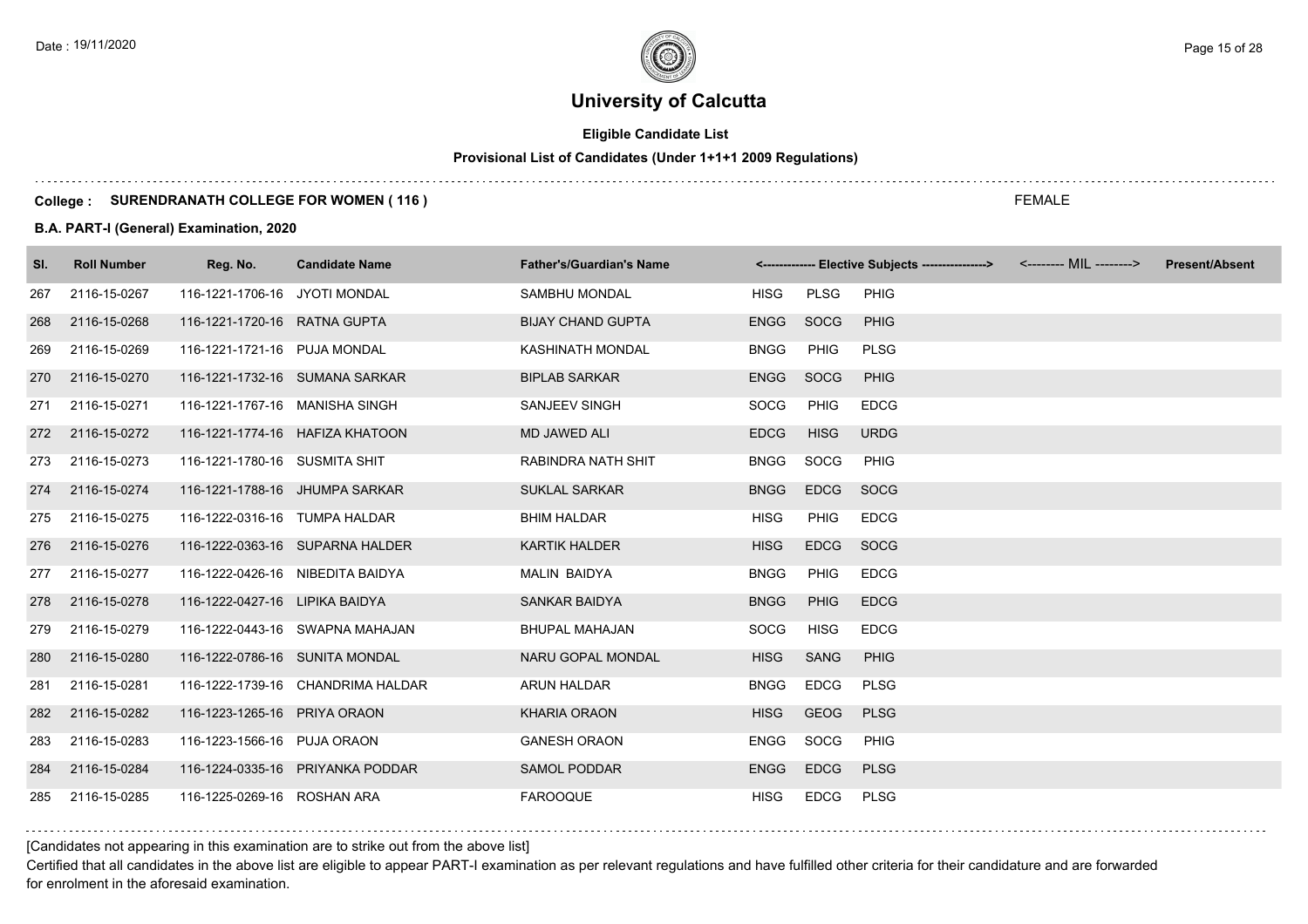# **Eligible Candidate List**

# **Provisional List of Candidates (Under 1+1+1 2009 Regulations)**

### **College : SURENDRANATH COLLEGE FOR WOMEN ( 116 )**

### **B.A. PART-I (General) Examination, 2020**

| SI. | <b>Roll Number</b> | Reg. No.                       | <b>Candidate Name</b>               | <b>Father's/Guardian's Name</b> |             |             | <------------- Elective Subjects ----------------> <-------- MIL --------> |             |             | <b>Present/Absent</b> |
|-----|--------------------|--------------------------------|-------------------------------------|---------------------------------|-------------|-------------|----------------------------------------------------------------------------|-------------|-------------|-----------------------|
| 286 | 2116-15-0286       |                                | 116-1225-0914-16 SHAGUFTA JABEEN    | <b>MD ISLAM</b>                 | <b>URDG</b> | SOCG        | <b>EDCG</b>                                                                |             |             |                       |
| 287 | 2116-15-0287       | 117-1221-1383-16 JYOTI YADAV   |                                     | PRADIP KUMAR YADAV              | <b>HISG</b> | <b>PLSG</b> | <b>EDCG</b>                                                                |             |             |                       |
| 288 | 2116-15-0288       | 116-1221-1810-16 PUTUL JAISWAL |                                     | CHHOTELAL JAISWAL               | <b>EDCG</b> | <b>PHIG</b> | SOCG                                                                       |             |             |                       |
| 289 | 2116-15-0289       | 116-1221-1963-15 PRITY SHAW    |                                     | <b>ASHOK SHAW</b>               | SOCG        | HISG        | <b>EDCG</b>                                                                |             |             |                       |
| 290 | 2116-15-0290       |                                | 116-1221-1971-15 PUJA KUMARI MANDAL | ANARSHI MANDAL                  | <b>ENGG</b> | <b>JORG</b> | <b>EDCG</b>                                                                | <b>HINM</b> | <b>ENGC</b> |                       |
| 291 | 2116-15-0291       | 116-1221-1973-15 RITU VERMA    |                                     | <b>HIRALAL VERMA</b>            | <b>ENGG</b> | <b>EDCG</b> | <b>JORG</b>                                                                |             |             |                       |
| 292 | 2116-15-0292       | 116-1221-1981-15 SONALI SINGH  |                                     | LATE SUNIL SINGH                | <b>HISG</b> | SOCG        | <b>PLSG</b>                                                                |             |             |                       |
| 293 | 2116-15-0293       |                                | 116-1221-1995-15 SAFIYA MUSHTAQUE   | MUSHTAQUE AHMED                 | <b>URDG</b> | PHIG        | <b>PLSG</b>                                                                |             |             |                       |
| 294 | 2116-15-0294       | 116-1221-2015-15 ANITA MAHATO  |                                     | LAXMI NARAYAN MAHATO            | <b>HISG</b> | PHIG        | <b>PLSG</b>                                                                |             |             |                       |
| 295 | 2116-15-0295       |                                | 116-1221-2035-15 MANISHA KUMARI     | MITHILESH KUMAR PRASAD          | <b>ENGG</b> | SOCG        | <b>PLSG</b>                                                                |             |             |                       |
| 296 | 2116-15-0296       | 116-1221-2043-15 DEEPTI BANIK  |                                     | <b>GOUTAM BANIK</b>             | <b>BNGG</b> | <b>SOCG</b> | <b>PLSG</b>                                                                |             |             |                       |
| 297 | 2116-15-0297       | 116-1221-2073-15 ALIYA KHATOON |                                     | MD SIRAJUDDIN ANSARI            | <b>ENGG</b> | GEOG        | <b>PLSG</b>                                                                |             |             |                       |
| 298 | 2116-15-0298       | 116-1221-2083-15 ANJALI RAJAK  |                                     | <b>SURESH RAJAK</b>             | <b>PHIG</b> | <b>HISG</b> | <b>PLSG</b>                                                                |             |             |                       |
| 299 | 2116-15-0299       | 116-1221-2109-15 PUJA PANDEY   |                                     | NARAYAN PANDEY                  | <b>ENGG</b> | SOCG        | <b>PLSG</b>                                                                |             |             |                       |
| 300 | 2116-15-0300       |                                | 116-1221-2119-15 FARHANA KHATOON    | <b>GHULAM MOHAMMED</b>          | <b>URDG</b> | <b>JORG</b> | <b>PLSG</b>                                                                |             |             |                       |
| 301 | 2116-15-0301       |                                | 116-1221-2121-15 MAHJABEEN PARVEEN  | AKBAR HUSSAIN                   | <b>URDG</b> | JORG        | <b>PLSG</b>                                                                |             |             |                       |
| 302 | 2116-15-0302       | 116-1221-2171-15 AFREEN GHAZAL |                                     | <b>SHAKEEL AHMED</b>            | <b>URDG</b> | <b>JORG</b> | <b>PLSG</b>                                                                |             |             |                       |
| 303 | 2116-15-0303       |                                | 116-1221-2181-15 SHAHINA QUAMER     | <b>MANIR UDDIN</b>              | URDG        | SOCG        | PLSG                                                                       |             |             |                       |
| 304 | 2116-15-0304       | 116-1221-2183-15 JHUMA GHOSH   |                                     | <b>NARAYAN GHOSH</b>            | <b>EDCG</b> | <b>HISG</b> | <b>PHIG</b>                                                                |             |             |                       |

[Candidates not appearing in this examination are to strike out from the above list]

Certified that all candidates in the above list are eligible to appear PART-I examination as per relevant regulations and have fulfilled other criteria for their candidature and are forwarded for enrolment in the aforesaid examination.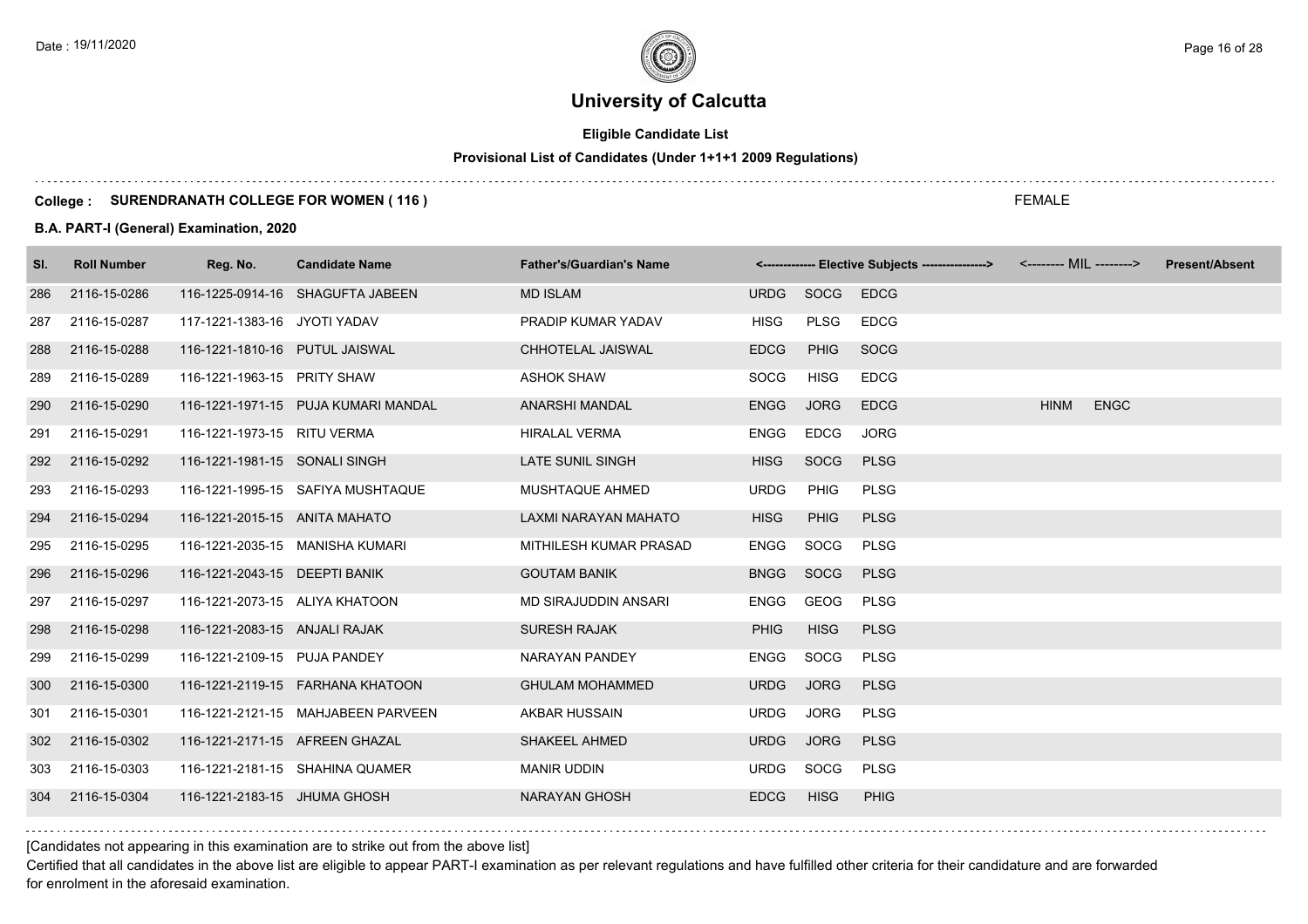# **Eligible Candidate List**

# **Provisional List of Candidates (Under 1+1+1 2009 Regulations)**

### **College : SURENDRANATH COLLEGE FOR WOMEN ( 116 )**

### **B.A. PART-I (General) Examination, 2020**

| SI. | <b>Roll Number</b> | Reg. No.                       | <b>Candidate Name</b>                | <b>Father's/Guardian's Name</b> |             |             | <-------------- Elective Subjects ----------------> | <-------- MIL --------> | <b>Present/Absent</b> |  |
|-----|--------------------|--------------------------------|--------------------------------------|---------------------------------|-------------|-------------|-----------------------------------------------------|-------------------------|-----------------------|--|
| 305 | 2116-15-0305       | 116-1221-2189-15 KABITA SHAW   |                                      | <b>SHAMBHU SHAW</b>             | <b>HISG</b> | PLSG        | SOCG                                                | HINM                    | <b>ENGC</b>           |  |
| 306 | 2116-15-0306       | 116-1221-2191-15 NIRAJ KUMARI  |                                      | <b>MADAN GOND</b>               | <b>PHIG</b> | <b>HISG</b> | SOCG                                                | <b>HINM</b>             | <b>ENGC</b>           |  |
| 307 | 2116-15-0307       | 116-1221-2211-15 SABIA KHATOON |                                      | <b>MD ANWAR</b>                 | <b>ENGG</b> | <b>PHIG</b> | <b>PLSG</b>                                         |                         |                       |  |
| 308 | 2116-15-0308       |                                | 116-1221-2453-15 SANGEETA PANDEY     | <b>UMESH PANDEY</b>             | <b>ECOG</b> | <b>HISG</b> | <b>PHIG</b>                                         |                         |                       |  |
| 309 | 2116-15-0309       |                                | 116-1221-2505-15 KARISHMA SHARMA     | <b>BIPIN PRASAD SHARMA</b>      | <b>HISG</b> | PHIG        | <b>PLSG</b>                                         |                         |                       |  |
| 310 | 2116-15-0310       | 116-1221-2531-15 RITIKA SHAW   |                                      | <b>MANOJ SHAW</b>               | <b>ENGG</b> | GEOG        | <b>PLSG</b>                                         | <b>HINM</b>             | <b>ENGC</b>           |  |
| 311 | 2116-15-0311       |                                | 116-1221-2645-15 CHANDRAKANTA PANDIT | <b>BANARSHI PANDIT</b>          | SOCG        | <b>PHIG</b> | <b>ENGG</b>                                         |                         |                       |  |
| 312 | 2116-15-0312       |                                | 116-1221-2647-15 PRIYA KUMARI SINGH  | <b>SUJIT KUMAR SINGH</b>        | <b>SOCG</b> | <b>PHIG</b> | <b>ENGG</b>                                         |                         |                       |  |
| 313 | 2116-15-0313       | 116-1221-2649-15 MILI SHAW     |                                      | <b>DILIP SHAW</b>               | SOCG        | <b>PHIG</b> | <b>ENGG</b>                                         |                         |                       |  |
| 314 | 2116-15-0314       | 116-1221-2697-15 SHALU SHAW    |                                      | <b>BISHWANATH PRASAD SHAW</b>   | <b>HISG</b> | <b>SOCG</b> | <b>PLSG</b>                                         |                         |                       |  |
| 315 | 2116-15-0315       | 116-1221-2757-15 NISHA SONKAR  |                                      | LATE RAJ KUMAR SONKAR           | <b>HISG</b> | <b>PLSG</b> | SOCG                                                |                         |                       |  |
| 316 | 2116-15-0316       | 116-1221-2763-15 ANITA PRASAD  |                                      | <b>GOPAL PRASAD</b>             | <b>HISG</b> | <b>PLSG</b> | <b>GEOG</b>                                         |                         |                       |  |
| 317 | 2116-15-0317       |                                | 116-1222-2021-15 MOUSUMI NASKAR      | <b>BASUDEB NASKAR</b>           | <b>BNGG</b> | <b>PLSG</b> | <b>PHIG</b>                                         |                         |                       |  |
| 318 | 2116-15-0318       | 116-1222-2053-15 RAMA MAJHI    |                                      | <b>GOUR CHANDRA MAJHI</b>       | <b>BNGG</b> | <b>PLSG</b> | <b>PHIG</b>                                         | <b>BNGM</b>             | <b>ENGC</b>           |  |
| 319 | 2116-15-0319       | 116-1222-2057-15 TISA MONDAL   |                                      | <b>TIMIR MONDAL</b>             | <b>PHIG</b> | <b>PLSG</b> | <b>BNGG</b>                                         | <b>BNGM</b>             | <b>ENGC</b>           |  |
| 320 | 2116-15-0320       | 116-1222-2061-15 NAYAN SAHA    |                                      | <b>DILIP SAHA</b>               | <b>BNGG</b> | <b>PLSG</b> | <b>EDCG</b>                                         |                         |                       |  |
| 321 | 2116-15-0321       |                                | 116-1222-2147-15 MUKTI HOWLADER      | <b>NIKHIL HOWLADER</b>          | <b>BNGG</b> | SOCG        | <b>PHIG</b>                                         |                         |                       |  |
| 322 | 2116-15-0322       |                                | 116-1221-3008-15 NEHA KUMARI SINGH   | <b>MOTILAL SINGH</b>            | <b>ENGG</b> | <b>SOCG</b> | <b>PHIG</b>                                         |                         |                       |  |
| 323 | 2116-15-0323       | 116-1221-3087-15 AFROZA        |                                      | <b>ABDUL GANI</b>               | <b>HISG</b> | PHIG        | <b>PLSG</b>                                         |                         |                       |  |

### [Candidates not appearing in this examination are to strike out from the above list]

Certified that all candidates in the above list are eligible to appear PART-I examination as per relevant regulations and have fulfilled other criteria for their candidature and are forwarded for enrolment in the aforesaid examination.

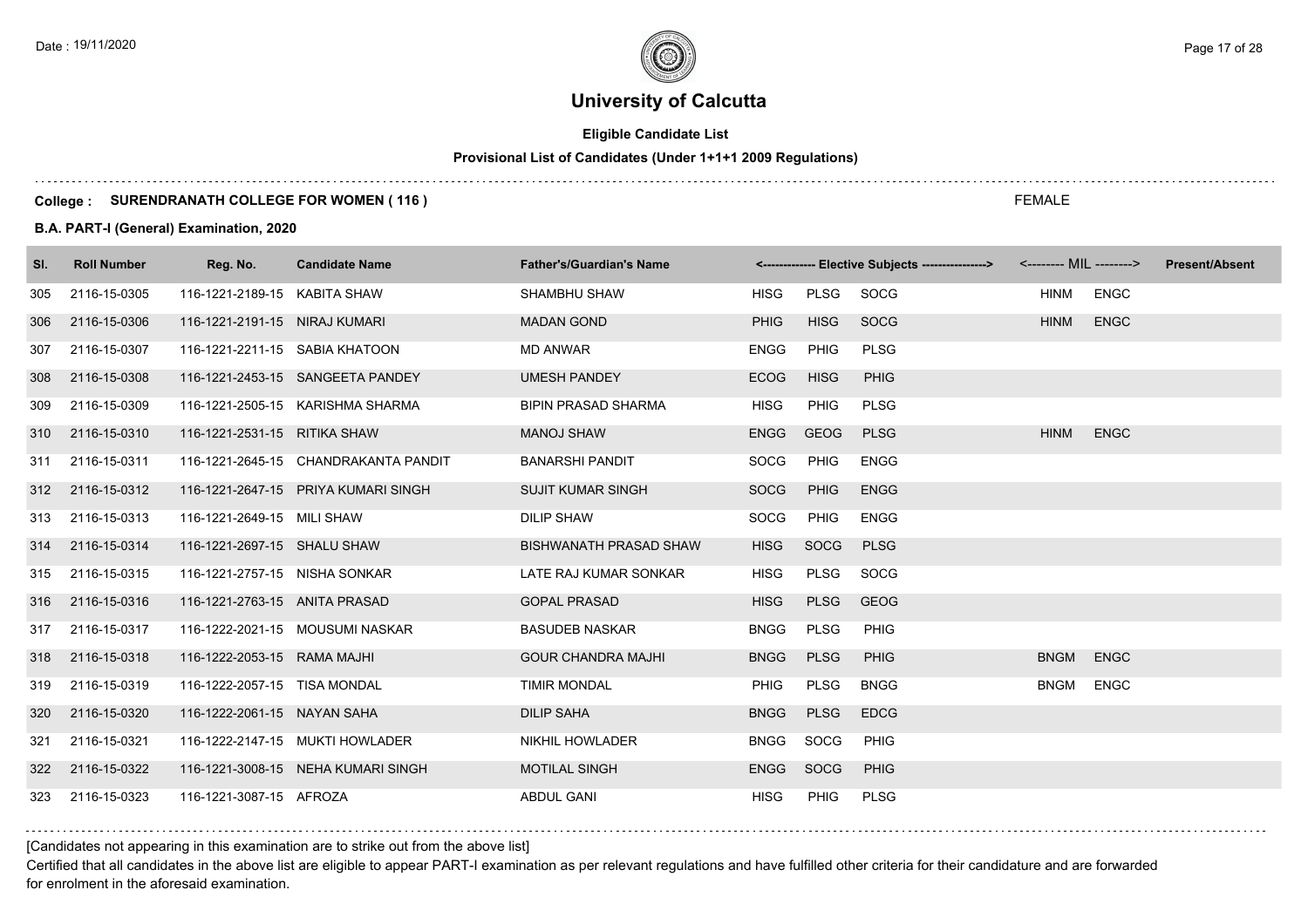# **Eligible Candidate List**

# **Provisional List of Candidates (Under 1+1+1 2009 Regulations)**

### **College : SURENDRANATH COLLEGE FOR WOMEN ( 116 )**

### **B.A. PART-I (General) Examination, 2020**

| SI. | <b>Roll Number</b> | Reg. No.                       | <b>Candidate Name</b>               | <b>Father's/Guardian's Name</b> |             |             | <-------------- Elective Subjects ----------------> <-------- MIL --------> |             |             | <b>Present/Absent</b> |
|-----|--------------------|--------------------------------|-------------------------------------|---------------------------------|-------------|-------------|-----------------------------------------------------------------------------|-------------|-------------|-----------------------|
| 324 | 2116-15-0324       |                                | 116-1221-3022-15 HUMA NAJNEEN ANWAR | <b>MD ANWAR HUSSAIN</b>         | <b>HISG</b> | <b>PHIG</b> | <b>EDCG</b>                                                                 |             |             |                       |
| 325 | 2116-15-0325       |                                | 116-1222-3048-15 LIPIKA PRAMANIK    | KRISHNA CHANDRA PRAMANIK        | <b>PHIG</b> | PLSG        | <b>HISG</b>                                                                 |             |             |                       |
| 326 | 2116-15-0326       | 116-1221-0985-14 APARNA GHOSH  |                                     | <b>GOUTAM GHOSH</b>             | <b>PLSG</b> | <b>ENGG</b> | <b>SOCG</b>                                                                 |             |             |                       |
| 327 | 2116-15-0327       |                                | 116-1221-1034-14 NABARUPA BISWAS    | <b>ASOKE BISWAS</b>             | <b>PLSG</b> | <b>PHIG</b> | SANG                                                                        |             |             |                       |
| 328 | 2116-15-0328       | 116-1221-1035-14 PINKI CHOWHAN |                                     | HARI CHARAN CHOWHAN             | <b>PHIG</b> | <b>EDCG</b> | <b>HISG</b>                                                                 | <b>BNGM</b> | <b>ENGC</b> |                       |
| 329 | 2116-15-0329       |                                | 116-1221-1041-14 ROSHNI KUMARI RAM  | <b>MEGHNATH RAM</b>             | <b>ENGG</b> | <b>PLSG</b> | SOCG                                                                        | HINM        | <b>ENGC</b> |                       |
| 330 | 2116-15-0330       | 116-1221-1045-14 KAJAL SINHA   |                                     | <b>NUKALESH SINHA</b>           | <b>ENGG</b> | <b>PLSG</b> | <b>JORG</b>                                                                 |             |             |                       |
| 331 | 2116-15-0331       | 116-1221-1053-14 SUNITA THAPA  |                                     | <b>DHANI RAM THAPA</b>          | <b>ENGG</b> | <b>EDCG</b> | <b>JORG</b>                                                                 |             |             |                       |
| 332 | 2116-15-0332       | 116-1221-1118-14 PAROMITA KAR  |                                     | <b>ASHIM KAR</b>                | <b>PHIG</b> | <b>ENGG</b> | <b>PLSG</b>                                                                 | <b>BNGM</b> | <b>ENGC</b> |                       |
| 333 | 2116-15-0333       |                                | 116-1221-1220-14 PUJA KUMARI THAKUR | <b>DINESH THAKUR</b>            | <b>PLSG</b> | HISG        | GEOG                                                                        |             |             |                       |
| 334 | 2116-15-0334       | 116-1221-1226-14 JUHI SINGH    |                                     | <b>SHYAMAL SINGH</b>            | <b>ENGG</b> | SOCG        | <b>PLSG</b>                                                                 |             |             |                       |
| 335 | 2116-15-0335       | 116-1221-1681-15 DEBLINA ROY   |                                     | <b>RANJIT KUMAR ROY</b>         | <b>EDCG</b> | <b>PHIG</b> | <b>HISG</b>                                                                 |             |             |                       |
| 336 | 2116-15-0336       | 116-1222-1793-15 SONALI ROY    |                                     | <b>SUSHIL KUMAR ROY</b>         | <b>HISG</b> | <b>EDCG</b> | <b>PHIG</b>                                                                 |             |             |                       |
| 337 | 2116-15-0337       | 116-1221-2029-15 RITIKA SAHA   |                                     | RADHABINOD SAHA                 | <b>HISG</b> | SOCG        | <b>JORG</b>                                                                 |             |             |                       |
| 338 | 2116-15-0338       | 116-1221-2123-15 SIDRA ASHRAF  |                                     | <b>MD ASHRAF</b>                | <b>SOCG</b> | <b>ENGG</b> | <b>JORG</b>                                                                 |             |             |                       |
| 339 | 2116-15-0339       |                                | 116-1221-2143-15 RUKSAR KHATOON     | LATE ABDUL ROUF                 | <b>BNGG</b> | SOCG        | <b>PLSG</b>                                                                 |             |             |                       |
| 340 | 2116-15-0340       | 116-1221-2145-15 NASRIN ARA    |                                     | <b>MD AJIMULLA</b>              | <b>SOCG</b> | <b>HISG</b> | <b>PLSG</b>                                                                 |             |             |                       |
| 341 | 2116-15-0341       |                                | 116-1221-2155-15 TARANNUM FIRDOUS   | <b>MD AKRAM ANSARI</b>          | HISG        | GEOG        | <b>PLSG</b>                                                                 |             |             |                       |
| 342 | 2116-15-0342       | 116-1221-2157-15 SANA KAUSAR   |                                     | <b>ABDUL SAMAD</b>              | <b>HISG</b> | <b>PHIG</b> | <b>PLSG</b>                                                                 |             |             |                       |

[Candidates not appearing in this examination are to strike out from the above list]

Certified that all candidates in the above list are eligible to appear PART-I examination as per relevant regulations and have fulfilled other criteria for their candidature and are forwarded for enrolment in the aforesaid examination.

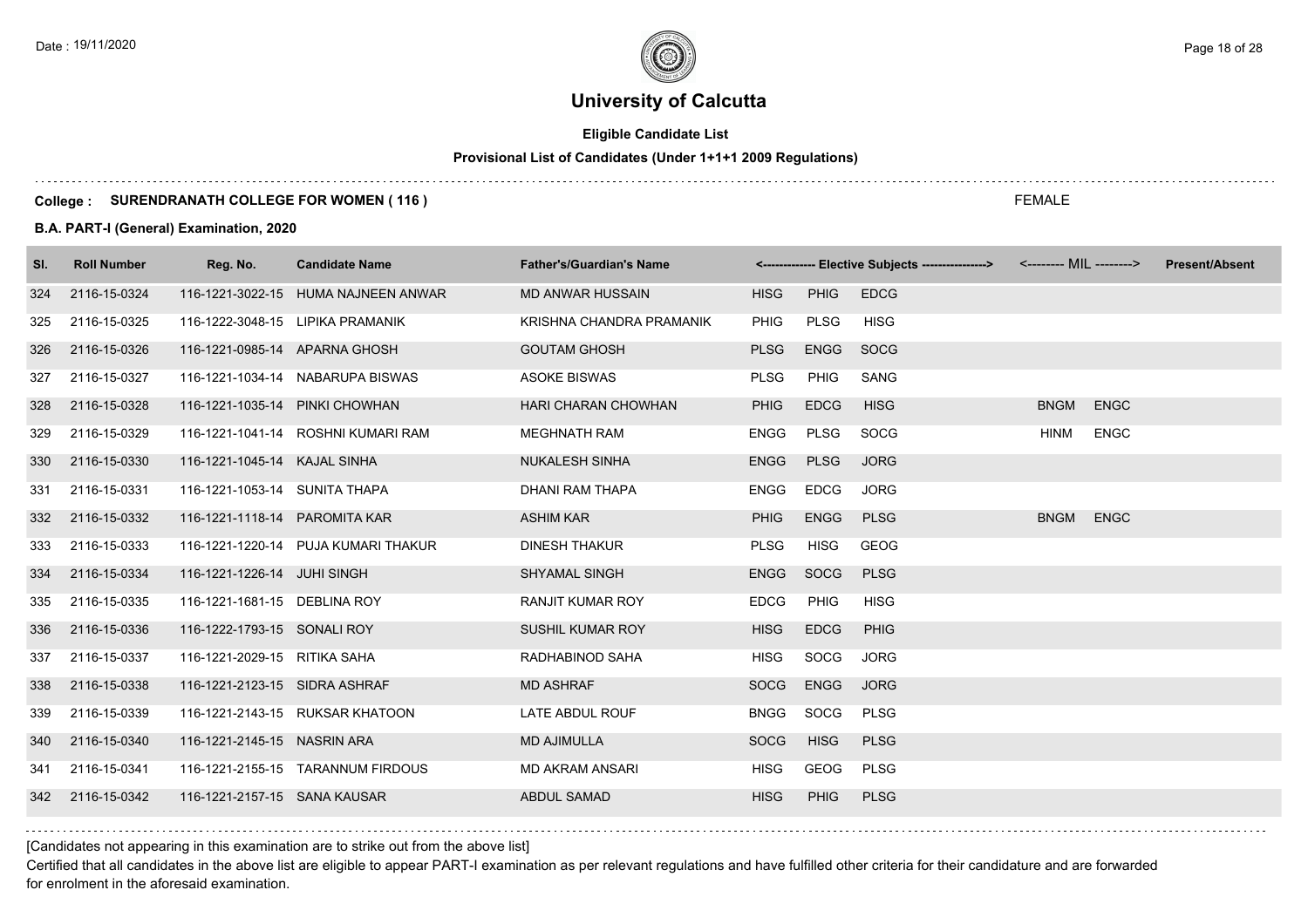# **Eligible Candidate List**

# **Provisional List of Candidates (Under 1+1+1 2009 Regulations)**

### **College : SURENDRANATH COLLEGE FOR WOMEN ( 116 )**

### **B.A. PART-I (General) Examination, 2020**

| SI. | <b>Roll Number</b> | Reg. No.                       | <b>Candidate Name</b>              | <b>Father's/Guardian's Name</b> |             |             | <------------- Elective Subjects ----------------> <-------- MIL --------> | <b>Present/Absent</b> |
|-----|--------------------|--------------------------------|------------------------------------|---------------------------------|-------------|-------------|----------------------------------------------------------------------------|-----------------------|
| 343 | 2116-15-0343       | 116-1221-2161-15 NAGMA FIRDOUS |                                    | <b>SABNAM KHATOON</b>           | HISG        | GEOG        | PLSG                                                                       |                       |
| 344 | 2116-15-0344       | 116-1221-2195-15 JUI BANERJEE  |                                    | LATE MAHADEB BANERJEE           | <b>BNGG</b> | SOCG        | <b>JORG</b>                                                                |                       |
| 345 | 2116-15-0345       |                                | 116-1221-2207-15 CHANDRA CHOWDHURY | KHOKAN CHOWDHURY                | SANG        | <b>PHIG</b> | <b>HISG</b>                                                                |                       |
| 346 | 2116-15-0346       |                                | 116-1221-2219-15 SAYEDA ARSHI AYUB | SAYED AYUB HOSSAIN              | <b>SOCG</b> | <b>JORG</b> | <b>PLSG</b>                                                                |                       |
| 347 | 2116-15-0347       | 116-1221-2251-15 SABENTI GHOSH |                                    | <b>CHIRORANJAN GHOSH</b>        | <b>HISG</b> | <b>PHIG</b> | <b>PLSG</b>                                                                |                       |
| 348 | 2116-15-0348       | 116-1221-2503-15 BINITA PANDEY |                                    | <b>HRIDAY NARAYAN PANDEY</b>    | <b>HISG</b> | <b>PHIG</b> | <b>PLSG</b>                                                                |                       |
| 349 | 2116-15-0349       | 116-1221-2529-15 MONI JHA      |                                    | PARMANAND JHA                   | <b>HISG</b> | GEOG        | <b>PLSG</b>                                                                |                       |
| 350 | 2116-15-0350       | 116-1221-2609-15 RUPA MANNA    |                                    | <b>ACHINTA MANNA</b>            | <b>HISG</b> | <b>PHIG</b> | <b>PLSG</b>                                                                |                       |
| 351 | 2116-15-0351       |                                | 116-1221-2725-15 JAYABATI NASKAR   | <b>RANAJIT NASKAR</b>           | ENGG        | <b>EDCG</b> | PHIG                                                                       |                       |
| 352 | 2116-15-0352       | 116-1221-2801-15 SUSMITA MANNA |                                    | <b>DILIP MANNA</b>              | <b>ENGG</b> | <b>JORG</b> | SOCG                                                                       |                       |
| 353 | 2116-15-0353       | 116-1221-2893-15 PRATIMA DAS   |                                    | <b>BHARAT DAS</b>               | <b>ENGG</b> | SOCG        | PHIG                                                                       |                       |
| 354 | 2116-15-0354       | 116-1221-2895-15 KRITIKA SHAW  |                                    | <b>KARTIK SHAW</b>              | <b>ENGG</b> | <b>SOCG</b> | PHIG                                                                       |                       |
| 355 | 2116-15-0355       |                                | 116-1221-2897-15 ANNU KM SHARMA    | <b>RAM NARESH SHARMA</b>        | ENGG        | SOCG        | PHIG                                                                       |                       |
| 356 | 2116-15-0356       | 116-1221-2909-15 SANAKA MUNDA  |                                    | LATE CHARAN MUNDA               | <b>BNGG</b> | SOCG        | <b>EDCG</b>                                                                |                       |
| 357 | 2116-15-0357       | 116-1221-2911-15 LAXMI DEBNATH |                                    | SWAPAN DEBNATH                  | <b>PHIG</b> | ENGG        | SOCG                                                                       |                       |
| 358 | 2116-15-0358       |                                | 116-1221-2967-15 QURAISHA KHATOON  | <b>SAHAJAD ALI</b>              | ENGG        | <b>SOCG</b> | PHIG                                                                       |                       |
| 359 | 2116-15-0359       | 116-1222-1985-15 SUNITA BAURI  |                                    | JOYPRAKASH BAURI                | <b>BNGG</b> | SANG        | <b>EDCG</b>                                                                |                       |
| 360 | 2116-15-0360       |                                | 116-1222-1991-15 SARMISTHA MONDAL  | <b>DILIP KR MONDAL</b>          | <b>BNGG</b> | SOCG        | PHIG                                                                       |                       |
| 361 | 2116-15-0361       | 116-1222-1999-15 SAHELIDAS     |                                    | CHITTARANJANDAS                 | SOCG        | GEOG        | <b>BNGG</b>                                                                |                       |

[Candidates not appearing in this examination are to strike out from the above list]

Certified that all candidates in the above list are eligible to appear PART-I examination as per relevant regulations and have fulfilled other criteria for their candidature and are forwarded for enrolment in the aforesaid examination.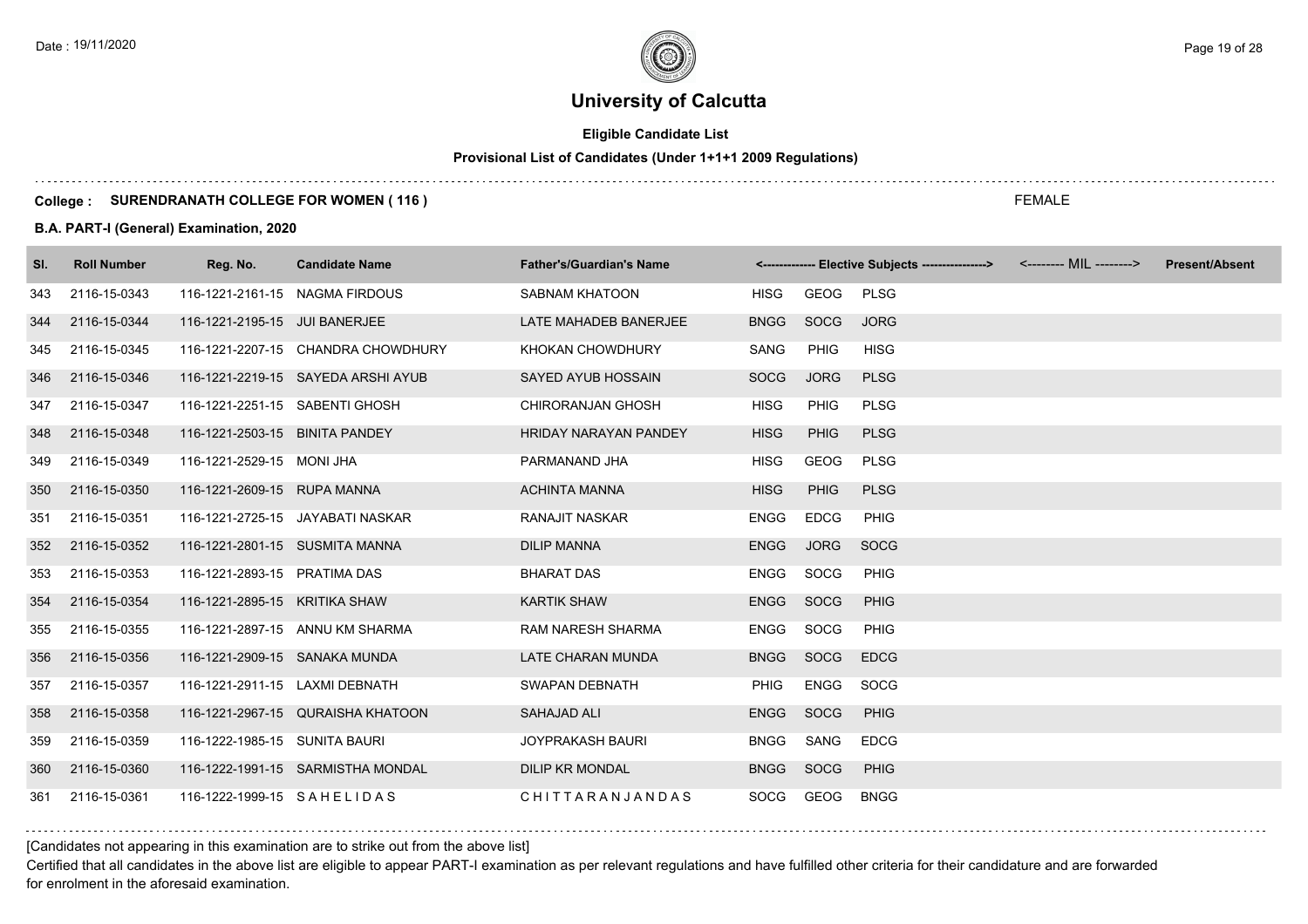# **Eligible Candidate List**

# **Provisional List of Candidates (Under 1+1+1 2009 Regulations)**

### **College : SURENDRANATH COLLEGE FOR WOMEN ( 116 )**

### **B.A. PART-I (General) Examination, 2020**

| SI. | <b>Roll Number</b> | Reg. No.                        | <b>Candidate Name</b>             | <b>Father's/Guardian's Name</b> |             |             | <------------- Elective Subjects ---------------> <-------- MIL --------> | <b>Present/Absent</b> |
|-----|--------------------|---------------------------------|-----------------------------------|---------------------------------|-------------|-------------|---------------------------------------------------------------------------|-----------------------|
| 362 | 2116-15-0362       | 116-1222-2001-15 PUJA HALDER    |                                   | PRAKASH HALDER                  | <b>BNGG</b> | <b>PHIG</b> | <b>EDCG</b>                                                               |                       |
| 363 | 2116-15-0363       | 116-1222-2209-15 SUSMITA DAS    |                                   | <b>SHYAM DAS</b>                | <b>HISG</b> | <b>PLSG</b> | <b>EDCG</b>                                                               |                       |
| 364 | 2116-15-0364       | 116-1222-2807-15 MAMATA DAS     |                                   | LATE UTTAM DAS                  | <b>BNGG</b> | SOCG        | <b>PHIG</b>                                                               |                       |
| 365 | 2116-15-0365       | 116-1223-1977-15 BABY MUNDA     |                                   | SANTOSH MUNDA                   | <b>HISG</b> | SOCG        | <b>PHIG</b>                                                               |                       |
| 366 | 2116-15-0366       |                                 | 116-1223-2141-15 SHAMPA MAHATO    | KALIPADA MAHATO                 | <b>HISG</b> | SOCG        | <b>EDCG</b>                                                               |                       |
| 367 | 2116-15-0367       | 116-1221-3046-15 UMME HABIBA    |                                   | <b>SABIR HUSSAIN</b>            | <b>URDG</b> | GEOG        | <b>PLSG</b>                                                               |                       |
| 368 | 2116-15-0368       |                                 | 116-1221-0860-14 ROOKAIYA KHATOON | <b>MD ALI</b>                   | <b>PLSG</b> | <b>HISG</b> | <b>PHIG</b>                                                               |                       |
| 369 | 2116-15-0369       | 116-1221-0861-14 SOMA MONDAL    |                                   | <b>SANTU MONDAL</b>             | <b>HISG</b> | SOCG        | <b>EDCG</b>                                                               |                       |
| 370 | 2116-15-0370       | 116-1221-0919-14 PAYAL NANDY    |                                   |                                 | <b>BNGG</b> | <b>PHIG</b> | <b>SOCG</b>                                                               |                       |
| 371 | 2116-15-0371       | 116-1221-0942-14 SANGITA GHOSH  |                                   | KHOKAN GHOSH                    | <b>ENGG</b> | <b>PHIG</b> | SANG                                                                      |                       |
| 372 | 2116-15-0372       |                                 | 116-1221-0957-14 RESHMA PARVEEN   | F ALAM                          | <b>PLSG</b> | <b>HISG</b> | <b>GEOG</b>                                                               |                       |
| 373 | 2116-15-0373       |                                 | 116-1221-0959-14 FARHEEN BEGUM    | <b>ABDUL GAFFAR</b>             | <b>HISG</b> | EDCG        | SOCG                                                                      |                       |
| 374 | 2116-15-0374       | 116-1221-0976-14 KIRAN SINGH    |                                   | <b>MAHESH SINGH</b>             | <b>PLSG</b> | <b>HISG</b> | <b>SOCG</b>                                                               |                       |
| 375 | 2116-15-0375       | 116-1221-1039-14 NANDINI SINGH  |                                   | <b>LALAN SINGH</b>              | <b>ENGG</b> | <b>PLSG</b> | <b>PHIG</b>                                                               |                       |
| 376 | 2116-15-0376       | 116-1221-1040-14 PRIYA SONKAR   |                                   | AMRIT LAL SONKAR                | <b>PHIG</b> | <b>EDCG</b> | <b>ENGG</b>                                                               |                       |
| 377 | 2116-15-0377       | 116-1221-1047-14 BIJALI GHATA   |                                   | SANJIB GHATA                    | <b>BNGG</b> | PHIG        | SOCG                                                                      |                       |
| 378 | 2116-15-0378       | 116-1221-1064-14 RIMJHIM PATHAK |                                   | <b>MANOJ PATHAK</b>             | <b>SOCG</b> | <b>EDCG</b> | <b>HISG</b>                                                               |                       |
| 379 | 2116-15-0379       | 116-1221-1092-14 DEBLINA BAKSHI |                                   | LATE BUDDHADEB BAKSHI           | <b>HISG</b> | <b>EDCG</b> | <b>JORG</b>                                                               |                       |
| 380 | 2116-15-0380       | 116-1221-1095-14 SAINI DAS      |                                   | <b>SWAPAN DAS</b>               | <b>BNGG</b> | <b>PLSG</b> | PHIG                                                                      |                       |

[Candidates not appearing in this examination are to strike out from the above list]

Certified that all candidates in the above list are eligible to appear PART-I examination as per relevant regulations and have fulfilled other criteria for their candidature and are forwarded for enrolment in the aforesaid examination.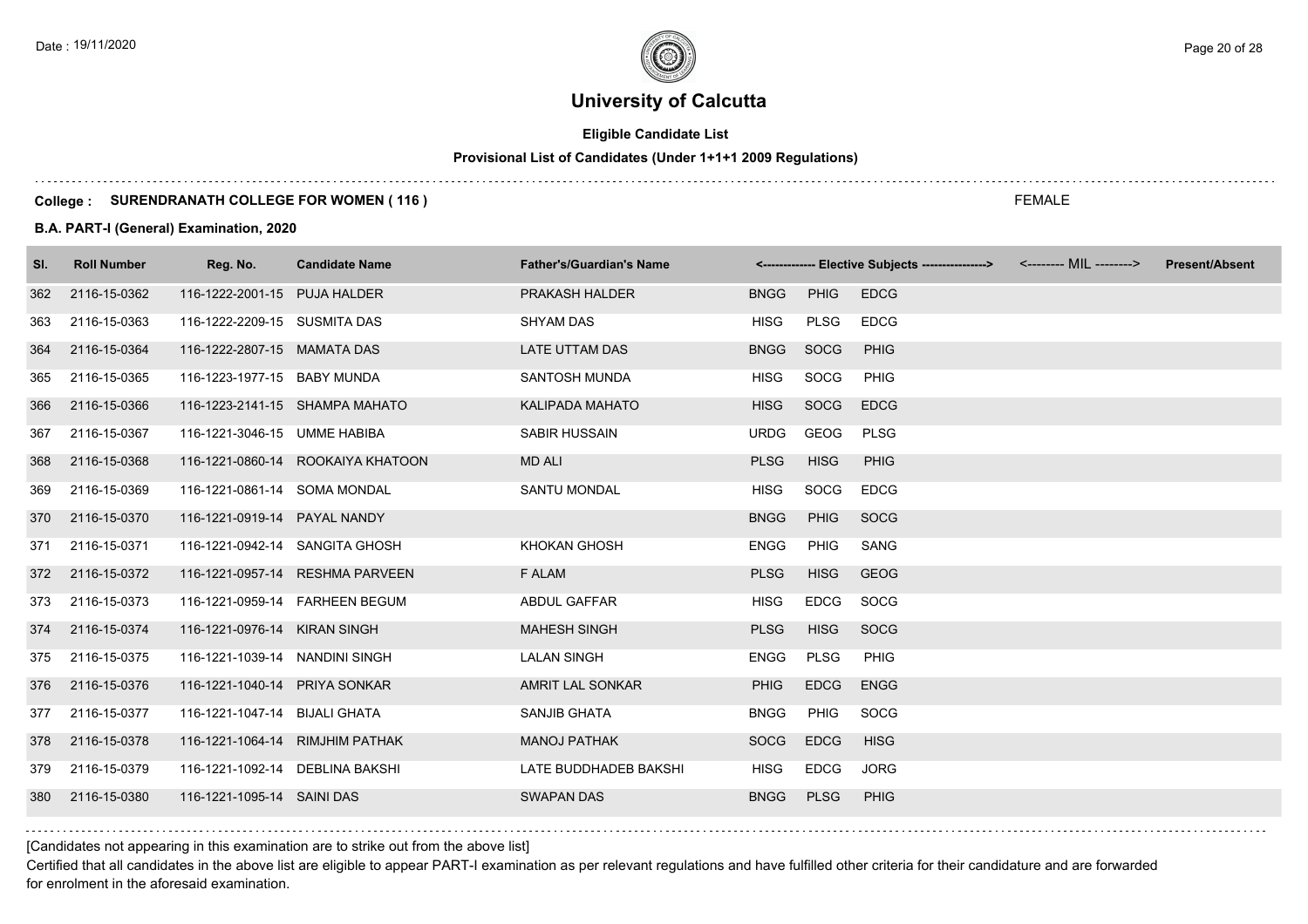# **Eligible Candidate List**

# **Provisional List of Candidates (Under 1+1+1 2009 Regulations)**

### **College : SURENDRANATH COLLEGE FOR WOMEN ( 116 )**

### **B.A. PART-I (General) Examination, 2020**

| SI. | <b>Roll Number</b> | Reg. No.                        | <b>Candidate Name</b>                 | <b>Father's/Guardian's Name</b> |             |             | <-------------- Elective Subjects ----------------> | <b>Present/Absent</b> |
|-----|--------------------|---------------------------------|---------------------------------------|---------------------------------|-------------|-------------|-----------------------------------------------------|-----------------------|
| 381 | 2116-15-0381       | 116-1221-1107-14 SHARMILA JANA  |                                       | <b>GANESH JANA</b>              | SANG        | PHIG        | <b>EDCG</b>                                         |                       |
| 382 | 2116-15-0382       | 116-1221-1122-14 JANISAR BANO   |                                       | AFTABUZZAMAN                    | <b>ENGG</b> | <b>PLSG</b> | <b>PHIG</b>                                         |                       |
| 383 | 2116-15-0383       |                                 | 116-1221-1154-14 SHAGUFTA PARVEEN     | MD MUSHTAQUE KHAN               | <b>HISG</b> | <b>EDCG</b> | SOCG                                                |                       |
| 384 | 2116-15-0384       |                                 | 116-1221-1171-14 TASNEEM GAUHAR       | <b>MD SABIR ALI</b>             | <b>ENGG</b> | <b>PLSG</b> | PHIG                                                |                       |
| 385 | 2116-15-0385       | 116-1221-1175-14 DEBJANI GHOSH  |                                       | DEBPRASAD GHOSH                 | <b>ENGG</b> | <b>EDCG</b> | <b>JORG</b>                                         |                       |
| 386 | 2116-15-0386       | 116-1221-1181-14 RIYA MITRA     |                                       | <b>GOUTAM MITRA</b>             | <b>HISG</b> | <b>PHIG</b> | SOCG                                                |                       |
| 387 | 2116-15-0387       |                                 | 116-1221-1198-14 MANOWARA KHATUN      | KAZI SANOWAR HOSSAIN            | <b>ENGG</b> | <b>PHIG</b> | SOCG                                                |                       |
| 388 | 2116-15-0388       | 116-1221-1203-14 RAJ LAXMI SHAW |                                       | <b>BABLOO KUMAR SHAW</b>        | <b>PLSG</b> | <b>HISG</b> | <b>JORG</b>                                         |                       |
| 389 | 2116-15-0389       | 116-1222-0886-14 SHILPA MANDAL  |                                       | UTTAM MANDAL                    | <b>HISG</b> | <b>PHIG</b> | <b>EDCG</b>                                         |                       |
| 390 | 2116-15-0390       |                                 | 116-1222-0932-14 VINITA KUMARI RAM    | <b>KRISHNA KUMAR RAM</b>        | <b>PLSG</b> | <b>HISG</b> | <b>PHIG</b>                                         |                       |
| 391 | 2116-15-0391       | 116-1222-1070-14 SOVA MISTRY    |                                       | <b>MRINAL MISTRY</b>            | <b>BNGG</b> | PHIG        | <b>PLSG</b>                                         |                       |
| 392 | 2116-15-0392       |                                 | 116-1222-1219-14 SUPARNA ADHIKARI     | <b>NETAI ADHIKARI</b>           | <b>ENGG</b> | <b>PLSG</b> | <b>PHIG</b>                                         |                       |
| 393 | 2116-15-0393       |                                 | 116-1223-0950-14 MOUSUMI SOREN        | SIBARAM SOREN                   | <b>BNGG</b> | <b>PHIG</b> | SOCG                                                |                       |
| 394 | 2116-15-0394       |                                 | 116-1221-0672-13 PUJA CHAKRABORTY     | <b>SUJIT CHAKRABORTY</b>        | <b>BNGG</b> | <b>PHIG</b> | <b>PLSG</b>                                         |                       |
| 395 | 2116-15-0395       |                                 | 116-1221-0723-13 ROSHANI KUMARI SINGH | PARVIND SINGH                   | <b>ENGG</b> | PLSG        | GEOG                                                |                       |
| 396 | 2116-15-0396       |                                 | 116-1221-0814-13 PUNAM KUMARI SINGH   | PARASH NATH SINGH               | <b>HISG</b> | SOCG        | <b>EDCG</b>                                         |                       |
| 397 | 2116-15-0397       | 116-1221-0821-13 KAVITA KUNWAR  |                                       | RAMJI KUNWAR                    | <b>HISG</b> | GEOG        | <b>PLSG</b>                                         |                       |
| 398 | 2116-15-0398       | 116-1221-0822-13 SUSMITA YADAV  |                                       | <b>MAHESH YADAV</b>             | <b>HISG</b> | <b>GEOG</b> | <b>PLSG</b>                                         |                       |
| 399 | 2116-15-0399       |                                 | 116-1221-0313-12 PRIYANKA CHOWDHURY   | PRADEEP CHOWDHURY               | <b>HISG</b> | PHIG        | <b>EDCG</b>                                         |                       |

[Candidates not appearing in this examination are to strike out from the above list]

Certified that all candidates in the above list are eligible to appear PART-I examination as per relevant regulations and have fulfilled other criteria for their candidature and are forwarded for enrolment in the aforesaid examination.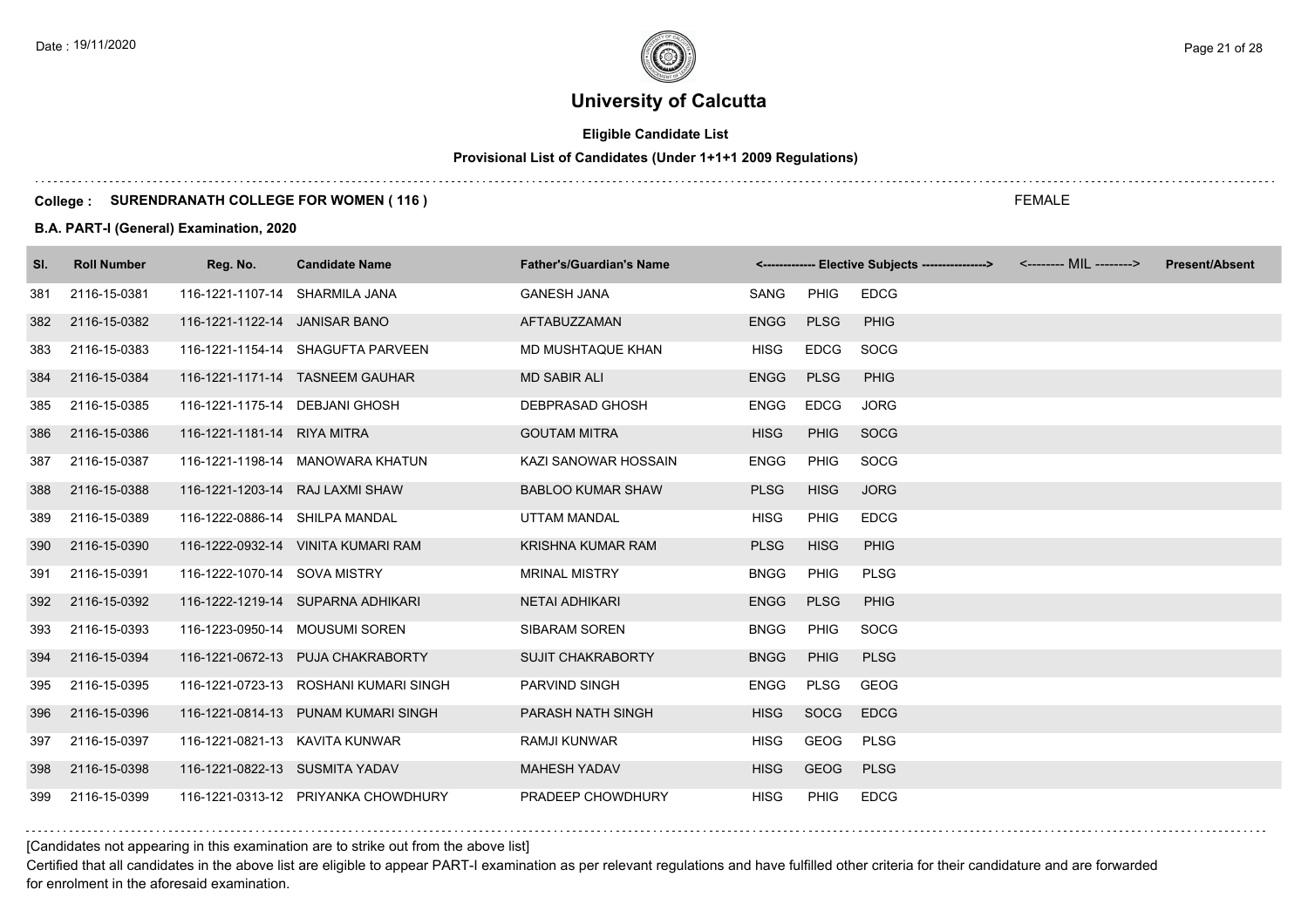# **Eligible Candidate List**

# **Provisional List of Candidates (Under 1+1+1 2009 Regulations)**

### **College : SURENDRANATH COLLEGE FOR WOMEN ( 116 )**

### **B.A. PART-I (General) Examination, 2020**

| SI. | <b>Roll Number</b> | Reg. No.                       | <b>Candidate Name</b>                | <b>Father's/Guardian's Name</b>      |             |             | <------------- Elective Subjects ----------------> <-------- MIL --------> | <b>Present/Absent</b> |
|-----|--------------------|--------------------------------|--------------------------------------|--------------------------------------|-------------|-------------|----------------------------------------------------------------------------|-----------------------|
| 400 | 2116-15-0401       |                                | 134-1221-0608-13 ROQUAIYA BEGUM      | <b>ABDUL QUAIYUM</b>                 | <b>HISG</b> | <b>PLSG</b> | <b>PHIG</b>                                                                |                       |
| 401 | 2116-15-0402       | 116-1222-0045-14 DIPIKA HALDER |                                      | SANJIT HALDER                        | <b>BNGG</b> | <b>HISG</b> | SANG                                                                       |                       |
| 402 | 2116-15-0403       | 116-1221-0112-14 SONIA ROY     |                                      | <b>UDAY SANKAR ROY</b>               | <b>ENGG</b> | <b>PLSG</b> | <b>JORG</b>                                                                |                       |
| 403 | 2116-15-0404       | 116-1221-0855-14 ZEENAT BEGUM  |                                      | <b>BECHU KHAN</b>                    | <b>PHIG</b> | EDCG        | SOCG                                                                       |                       |
| 404 | 2116-15-0405       | 116-1221-0858-14 SONAM SHAW    |                                      | LATE PANCHAM SHAW                    | <b>HISG</b> | SANG        | <b>EDCG</b>                                                                |                       |
| 405 | 2116-15-0406       |                                | 116-1221-0865-14 NAZMA KHATOON       | <b>BABUJAN</b>                       | PHIG        | <b>EDCG</b> | SOCG                                                                       |                       |
| 406 | 2116-15-0407       |                                | 116-1221-0866-14 RESHMI KHATOON      | <b>MD MUSTAKIM</b>                   | <b>PHIG</b> | SOCG        | <b>EDCG</b>                                                                |                       |
| 407 | 2116-15-0408       | 116-1221-0916-14 RINKU SARDAR  |                                      | <b>BISTU SARDAR</b>                  | PLSG        | <b>HISG</b> | SOCG                                                                       |                       |
| 408 | 2116-15-0409       | 116-1221-0941-14 RIA DEY       |                                      | <b>RANJAN DEY</b>                    | <b>HISG</b> | <b>PHIG</b> | <b>EDCG</b>                                                                |                       |
| 409 | 2116-15-0410       | 116-1221-0965-14 PRITI SINGH   |                                      | <b>HARINDAR SINGH</b>                | <b>PLSG</b> | <b>ENGG</b> | GEOG                                                                       |                       |
| 410 | 2116-15-0411       | 116-1221-0970-14 SAHEN PARVIN  |                                      | <b>MD SEKHAR</b>                     | <b>ENGG</b> | <b>EDCG</b> | <b>JORG</b>                                                                |                       |
| 411 | 2116-15-0412       | 116-1221-0974-14 POULAMI KOLEY |                                      | <b>MUKUL KOLEY</b>                   | <b>PHIG</b> | <b>EDCG</b> | HISG                                                                       |                       |
| 412 | 2116-15-0413       | 116-1221-0996-14 DEEPA HELA    |                                      | <b>ARJUN HELA</b>                    | <b>HISG</b> | <b>SOCG</b> | <b>EDCG</b>                                                                |                       |
| 413 | 2116-15-0414       | 116-1221-1016-14 NILAM SINGH   |                                      | <b>GAJADHER SINGH</b>                | <b>ENGG</b> | <b>PHIG</b> | <b>EDCG</b>                                                                |                       |
| 414 | 2116-15-0415       | 116-1221-1023-14 RUMPA DUTTA   |                                      | AJAY DUTTA                           | <b>EDCG</b> | <b>SOCG</b> | <b>HISG</b>                                                                |                       |
| 415 | 2116-15-0416       |                                | 116-1221-1027-14 NAFISAH TARANNUM    | <b>MD TAJUDDIN</b>                   | GEOG        | PLSG        | ENGG                                                                       |                       |
| 416 | 2116-15-0417       | 116-1221-1037-14 ANITA GUPTA   |                                      | <b>SHIV KUMAR GUPTA</b>              | <b>PHIG</b> | <b>EDCG</b> | <b>HISG</b>                                                                |                       |
| 417 | 2116-15-0418       |                                | 116-1221-1052-14 PRATIVA CHAKRABORTY | NRIPENDRA NATH<br><b>CHAKRABORTY</b> | <b>ENGG</b> | GEOG        | SOCG                                                                       |                       |

[Candidates not appearing in this examination are to strike out from the above list]

Certified that all candidates in the above list are eligible to appear PART-I examination as per relevant regulations and have fulfilled other criteria for their candidature and are forwarded for enrolment in the aforesaid examination.

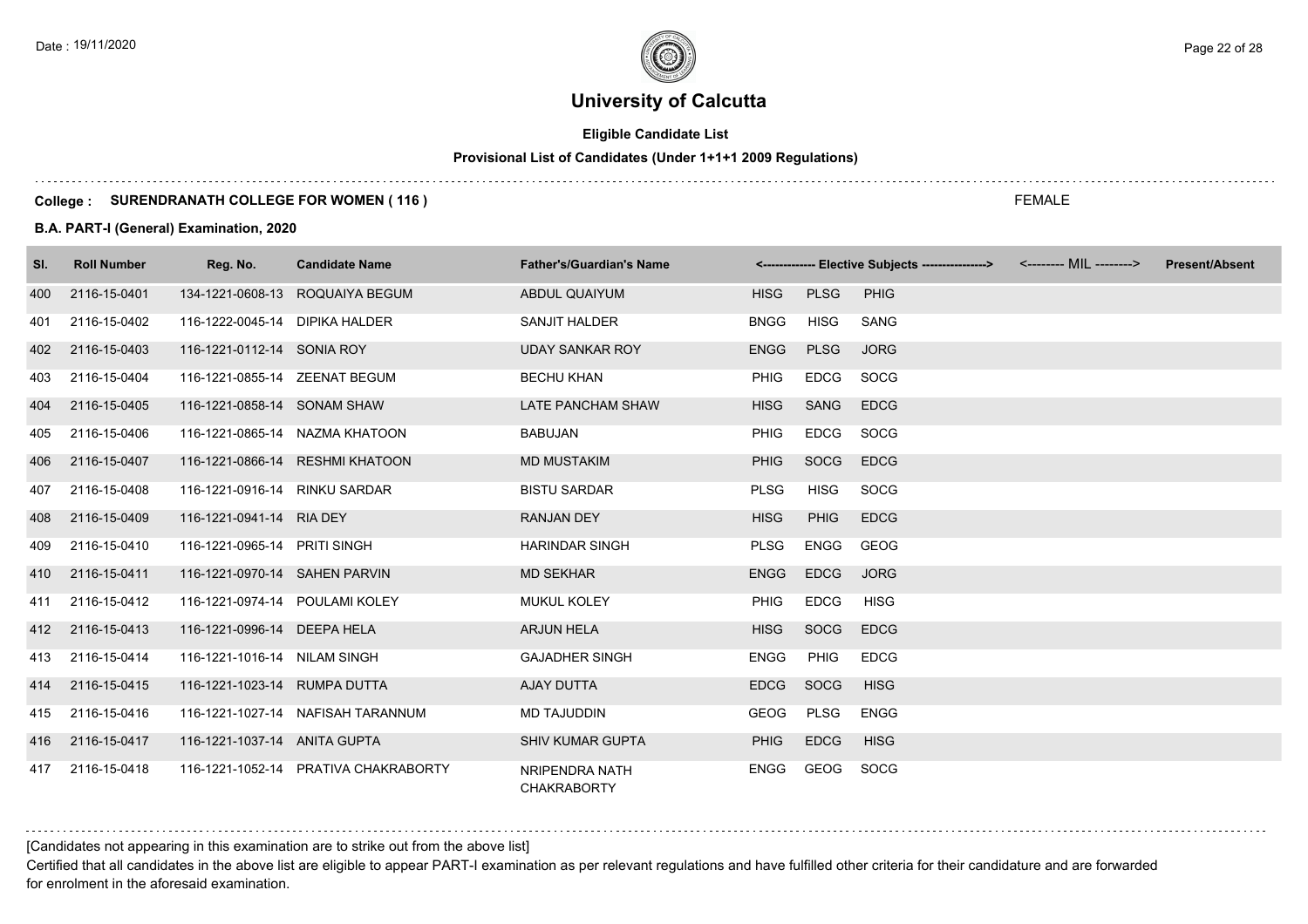# **Eligible Candidate List**

# **Provisional List of Candidates (Under 1+1+1 2009 Regulations)**

### **College : SURENDRANATH COLLEGE FOR WOMEN ( 116 )**

### **B.A. PART-I (General) Examination, 2020**

| SI. | <b>Roll Number</b> | Reg. No.                       | <b>Candidate Name</b>                | <b>Father's/Guardian's Name</b> |             |             | <------------- Elective Subjects ----------------> <-------- MIL --------> | <b>Present/Absent</b> |
|-----|--------------------|--------------------------------|--------------------------------------|---------------------------------|-------------|-------------|----------------------------------------------------------------------------|-----------------------|
| 418 | 2116-15-0419       | 116-1221-1057-14 SUMITRA DAS   |                                      | RAMSAMUJ DAS                    | <b>PLSG</b> | <b>HISG</b> | <b>JORG</b>                                                                |                       |
| 419 | 2116-15-0420       | 116-1221-1059-14 SUFIA PARWIN  |                                      | SK MD SHAMSUDDIN                | <b>PLSG</b> | <b>URDG</b> | <b>PHIG</b>                                                                |                       |
| 420 | 2116-15-0421       |                                | 116-1221-1061-14 MONALISHA MANNA     | <b>BIKASH BARAN MANNA</b>       | <b>BNGG</b> | <b>PHIG</b> | <b>SOCG</b>                                                                |                       |
| 421 | 2116-15-0422       | 116-1221-1066-14 ROQUIYA HAQUE |                                      | MD AINUL HAQUE                  | <b>HISG</b> | <b>EDCG</b> | <b>GEOG</b>                                                                |                       |
| 422 | 2116-15-0423       | 116-1221-1073-14 NEHA AKRAM    |                                      | <b>AKRAM HUSSAIN</b>            | <b>EDCG</b> | <b>JORG</b> | <b>ENGG</b>                                                                |                       |
| 423 | 2116-15-0424       |                                | 116-1221-1074-14 GAYTRI KUMARI SINGH | LATE ASHA SINGH                 | <b>PLSG</b> | PHIG        | <b>ENGG</b>                                                                |                       |
| 424 | 2116-15-0425       | 116-1221-1094-14 PRIYANKA DHAR |                                      | <b>TAPAS DHAR</b>               | <b>ENGG</b> | <b>PLSG</b> | <b>SOCG</b>                                                                |                       |
| 425 | 2116-15-0426       | 116-1221-1102-14 SNEHA SONAR   |                                      | SAJAN PRASAD SONAR              | <b>PLSG</b> | <b>HISG</b> | <b>PHIG</b>                                                                |                       |
| 426 | 2116-15-0427       | 116-1221-1104-14 SOFIA BANO    |                                      | <b>MD SHAUKAT ALI</b>           | <b>EDCG</b> | SOCG        | <b>HISG</b>                                                                |                       |
| 427 | 2116-15-0428       | 116-1221-1120-14 SIMA HELA     |                                      | <b>MANOJ HELA</b>               | <b>PLSG</b> | <b>HISG</b> | <b>GEOG</b>                                                                |                       |
| 428 | 2116-15-0429       | 116-1221-1141-14 PUJA SHARMA   |                                      | PAWAN KUMAR SHARMA              | <b>ENGG</b> | <b>EDCG</b> | GEOG                                                                       |                       |
| 429 | 2116-15-0430       | 116-1221-1149-14 SABINA KHATUN |                                      | SIRAJUL PIYADA                  | <b>ENGG</b> | <b>JORG</b> | SANG                                                                       |                       |
| 430 | 2116-15-0431       | 116-1221-1151-14 MUNMUN MANNA  |                                      | PRAVANSHU MANNA                 | <b>HISG</b> | <b>EDCG</b> | <b>SOCG</b>                                                                |                       |
| 431 | 2116-15-0432       | 116-1221-1153-14 SARIFA KHATUN |                                      | <b>RASID ALI</b>                | <b>ENGG</b> | <b>PHIG</b> | <b>EDCG</b>                                                                |                       |
| 432 | 2116-15-0433       | 116-1221-1155-14 JHUMA DAS     |                                      | <b>NEMAI DAS</b>                | <b>ENGG</b> | <b>PHIG</b> | <b>PLSG</b>                                                                |                       |
| 433 | 2116-15-0434       | 116-1221-1179-14 ROSHNI GUPTA  |                                      | <b>SURESH GUPTA</b>             | HISG        | JORG        | <b>SOCG</b>                                                                |                       |
| 434 | 2116-15-0435       | 116-1221-1186-14 ANJALI PRASAD |                                      | <b>KRISHNA PRASAD</b>           | <b>HISG</b> | <b>SOCG</b> | <b>EDCG</b>                                                                |                       |
| 435 | 2116-15-0436       | 116-1221-1191-14 MANDIRA DEY   |                                      | LATE ARUN DEY                   | <b>BNGG</b> | <b>EDCG</b> | SOCG                                                                       |                       |
| 436 | 2116-15-0437       | 116-1221-1193-14 PUJA SINGH    |                                      | <b>BIMLESH SINGH</b>            | <b>PLSG</b> | GEOG        | <b>ENGG</b>                                                                |                       |

FEMALE

[Candidates not appearing in this examination are to strike out from the above list]

Certified that all candidates in the above list are eligible to appear PART-I examination as per relevant regulations and have fulfilled other criteria for their candidature and are forwarded for enrolment in the aforesaid examination.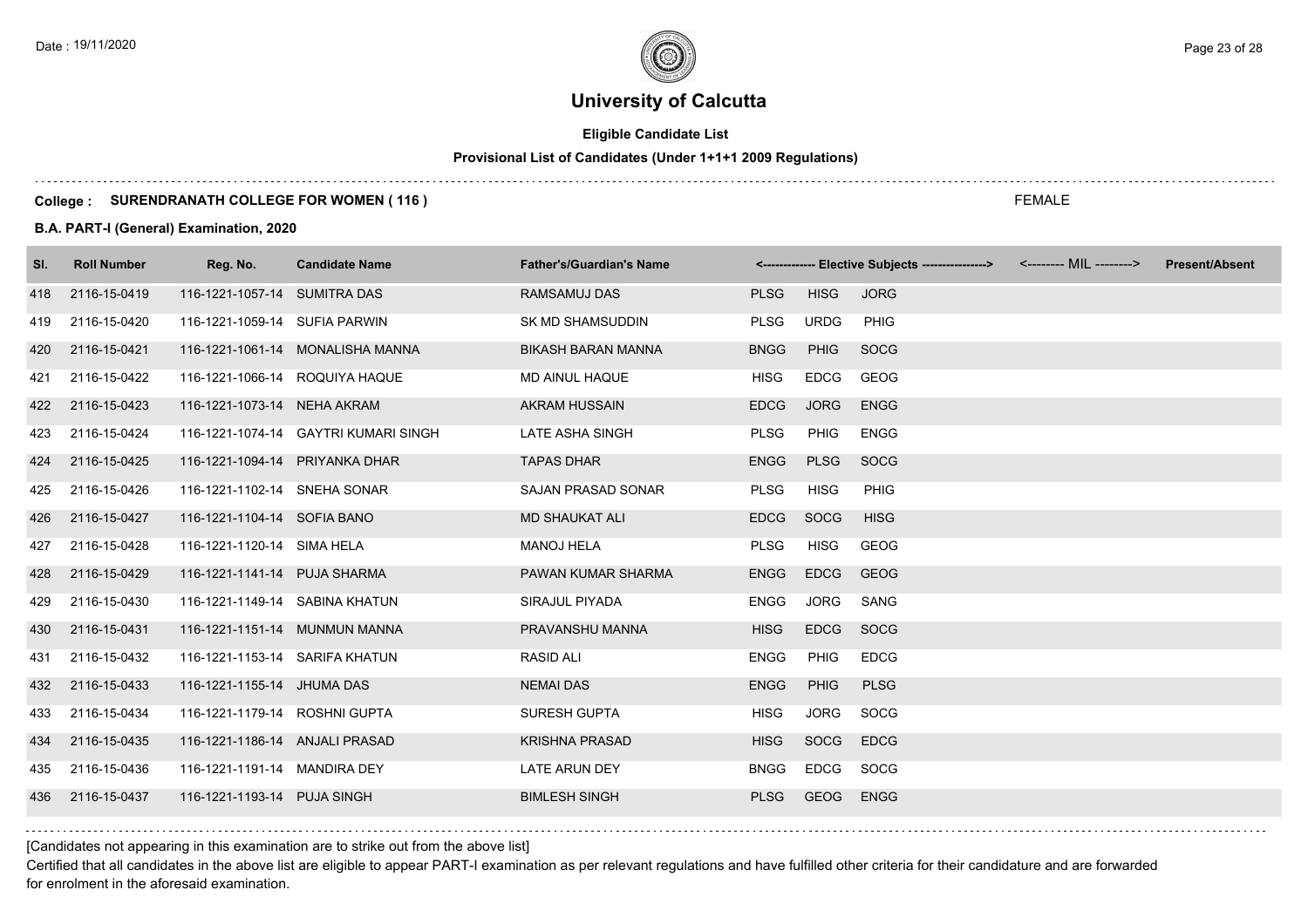# **Eligible Candidate List**

# **Provisional List of Candidates (Under 1+1+1 2009 Regulations)**

### **College : SURENDRANATH COLLEGE FOR WOMEN ( 116 )**

### **B.A. PART-I (General) Examination, 2020**

| SI. | <b>Roll Number</b> | Reg. No.                         | <b>Candidate Name</b>              | <b>Father's/Guardian's Name</b> |             |             | <------------- Elective Subjects ----------------> <-------- MIL --------> |  | <b>Present/Absent</b> |
|-----|--------------------|----------------------------------|------------------------------------|---------------------------------|-------------|-------------|----------------------------------------------------------------------------|--|-----------------------|
| 437 | 2116-15-0438       | 116-1221-1197-14 PRITY SHAW      |                                    | NAND LAL SHAW                   | <b>PLSG</b> | HISG        | SOCG                                                                       |  |                       |
| 438 | 2116-15-0439       |                                  | 116-1221-1207-14 SHAISTA SABA KHAN | <b>MD MANSOOR KHAN</b>          | <b>PLSG</b> | <b>JORG</b> | <b>ENGG</b>                                                                |  |                       |
| 439 | 2116-15-0440       | 116-1221-1225-14 PUJA SARKAR     |                                    | <b>JIBAN SARKAR</b>             | <b>EDCG</b> | HISG        | SOCG                                                                       |  |                       |
| 440 | 2116-15-0441       |                                  | 116-1221-1227-14 MAMTA CHOURASIA   | OM PRAKASH CHOURASIA            | <b>HISG</b> | <b>SOCG</b> | <b>EDCG</b>                                                                |  |                       |
| 441 | 2116-15-0442       | 116-1221-1230-14 NEHA DAS        |                                    | <b>BASUDEB DAS</b>              | <b>HISG</b> | <b>PHIG</b> | <b>PLSG</b>                                                                |  |                       |
| 442 | 2116-15-0443       |                                  | 116-1221-1234-14 KOMAL VISHWAKARMA | SHOBH NATH VISHWAKARMA          | <b>ENGG</b> | PHIG        | <b>PLSG</b>                                                                |  |                       |
| 443 | 2116-15-0444       | 116-1222-0952-14 SUPARNA SHOW    |                                    | <b>TAPASH KUMAR SHOW</b>        | <b>BNGG</b> | <b>EDCG</b> | SOCG                                                                       |  |                       |
| 444 | 2116-15-0445       | 116-1222-0979-14 PURBASHA DAS    |                                    | <b>DIPANKAR DAS</b>             | <b>BNGG</b> | <b>PLSG</b> | <b>JORG</b>                                                                |  |                       |
| 445 | 2116-15-0446       |                                  | 116-1222-0983-14 SAYANEE NASKAR    | KARUNA KARAN NASKAR             | <b>BNGG</b> | PHIG        | <b>EDCG</b>                                                                |  |                       |
| 446 | 2116-15-0447       | 116-1222-1111-14 NAMITA MANDAL   |                                    | <b>SRISTIDHAR MANDAL</b>        | <b>BNGG</b> | <b>PHIG</b> | <b>EDCG</b>                                                                |  |                       |
| 447 | 2116-15-0448       |                                  | 116-1222-1178-14 PRIYANKA MONDAL   | <b>SAGAR MONDAL</b>             | <b>PLSG</b> | <b>HISG</b> | PHIG                                                                       |  |                       |
| 448 | 2116-15-0449       | 116-1222-1221-14 RIMITA PASWAN   |                                    | SHIBCHARAN PASWAN               | <b>BNGG</b> | <b>PHIG</b> | <b>EDCG</b>                                                                |  |                       |
| 449 | 2116-15-0450       | 116-1224-1170-14 SABINAJ MOLLA   |                                    | MD MAHOTAB ALI MOLLA            | <b>ENGG</b> | PLSG        | PHIG                                                                       |  |                       |
| 450 | 2116-15-0451       |                                  | 116-1221-0674-13 RITUPARNA DUTTA   | <b>RATAN DUTTA</b>              | SANG        | <b>PHIG</b> | <b>EDCG</b>                                                                |  |                       |
| 451 | 2116-15-0452       | 116-1222-0681-13 PEU MONDAL      |                                    | <b>GOUR MONDAL</b>              | <b>PHIG</b> | <b>BNGG</b> | SANG                                                                       |  |                       |
| 452 | 2116-15-0453       | 116-1222-0700-13 SANJITA BAIRAGI |                                    | <b>GOUTAM BAIRAGI</b>           | <b>BNGG</b> | <b>PLSG</b> | <b>SANG</b>                                                                |  |                       |
| 453 | 2116-15-0454       |                                  | 116-1222-0705-13 MANISHA MONDAL    | MADHUSUDAN MONDAL               | <b>BNGG</b> | PHIG        | SANG                                                                       |  |                       |
| 454 | 2116-15-0455       | 116-1221-0758-13 SONAL JOSHI     |                                    | <b>VIJAY JOSHI</b>              | <b>ENGG</b> | SOCG        | <b>EDCG</b>                                                                |  |                       |
| 455 | 2116-15-0456       | 116-1221-0785-13 MOUSUMI DAS     |                                    | <b>MADAN DAS</b>                | <b>BNGG</b> | SANG        | <b>EDCG</b>                                                                |  |                       |

### [Candidates not appearing in this examination are to strike out from the above list]

Certified that all candidates in the above list are eligible to appear PART-I examination as per relevant regulations and have fulfilled other criteria for their candidature and are forwarded for enrolment in the aforesaid examination.

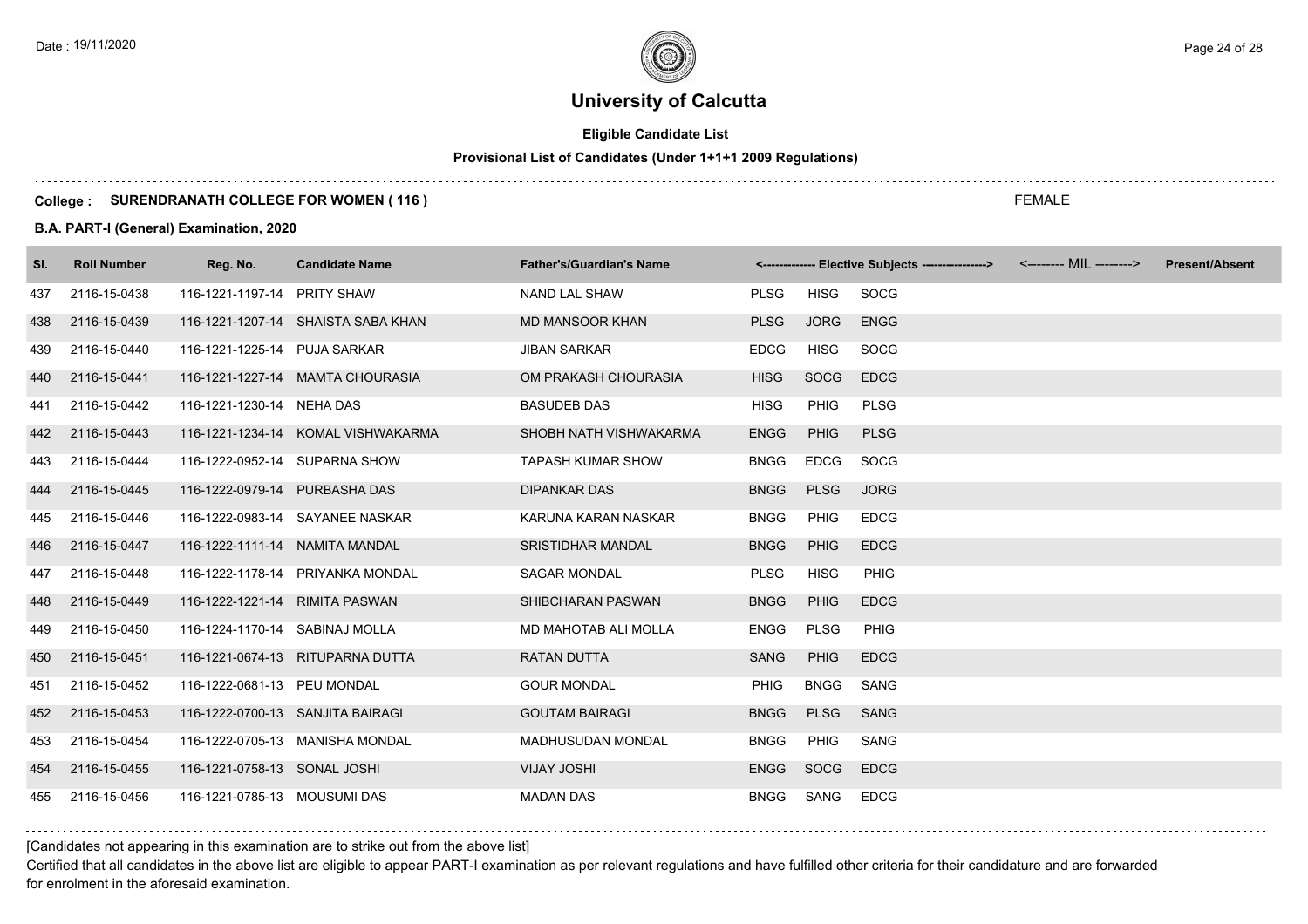# **Eligible Candidate List**

# **Provisional List of Candidates (Under 1+1+1 2009 Regulations)**

### **College : SURENDRANATH COLLEGE FOR WOMEN ( 116 )**

### **B.A. PART-I (General) Examination, 2020**

| SI. | <b>Roll Number</b> | Reg. No.                       | <b>Candidate Name</b>            | <b>Father's/Guardian's Name</b> |             |             | <------------- Elective Subjects ----------------> | <b>Present/Absent</b> |
|-----|--------------------|--------------------------------|----------------------------------|---------------------------------|-------------|-------------|----------------------------------------------------|-----------------------|
| 456 | 2116-15-0457       |                                | 116-1221-0792-13 TANUSREE DUTTA  | <b>TAPAS DUTTA</b>              | SANG        | <b>PHIG</b> | <b>PLSG</b>                                        |                       |
| 457 | 2116-15-0458       | 116-1224-0812-13 NIKHAT JAVED  |                                  | <b>JAVED ANSARI</b>             | HISG        | SOCG        | <b>PLSG</b>                                        |                       |
| 458 | 2116-15-0459       | 116-1221-0850-13 HENA AFSAREEN |                                  | <b>MD MAZID</b>                 | <b>PLSG</b> | <b>SOCG</b> | <b>URDG</b>                                        |                       |
| 459 | 2116-15-0460       | 116-1221-0862-13 SHAGUFTA NAAZ |                                  | MD SALAHUDDIN SIDDIQUE          | <b>HISG</b> | <b>JORG</b> | <b>PLSG</b>                                        |                       |
| 460 | 2116-15-0461       | 116-1221-0237-12 DISHA SHIL    |                                  | SHIB SANKAR SHIL                | <b>HISG</b> | <b>JORG</b> | <b>PLSG</b>                                        |                       |
| 461 | 2116-15-0462       |                                | 116-1221-0242-12 SHAHIN KHATOON  | <b>MDISRAIL KHAN</b>            | <b>HISG</b> | <b>JORG</b> | <b>PLSG</b>                                        |                       |
| 462 | 2116-15-0463       |                                | 116-1221-0262-12 SHAHEEN PARVEEN | <b>LAL MOHAMMED</b>             | <b>PLSG</b> | <b>JORG</b> | <b>ENGG</b>                                        |                       |
| 463 | 2116-15-0464       | 116-1221-0580-12 AMRITA RAY    |                                  | <b>JOGENDRA RAY</b>             | HISG        | <b>PLSG</b> | GEOG                                               |                       |
| 464 | 2116-15-0465       |                                | 116-1221-0500-13 SANCHARI SARKAR | <b>ANANDA SARKAR</b>            | <b>EDCG</b> | <b>JORG</b> | <b>SOCG</b>                                        |                       |
| 465 | 2116-15-0466       |                                | 116-1221-0677-13 MANIKA PRAMANIK | <b>MANORANJAN PRAMANIK</b>      | <b>BNGG</b> | PHIG        | <b>PLSG</b>                                        |                       |
| 466 | 2116-15-0467       | 116-1221-0689-13 POMPY DAS     |                                  | <b>NITYA DAS</b>                | <b>EDCG</b> | PHIG        | <b>BNGG</b>                                        |                       |
| 467 | 2116-15-0468       | 116-1222-0692-13 AMRITA GARAI  |                                  | <b>LATE KISHOR GARAI</b>        | <b>BNGG</b> | <b>EDCG</b> | <b>PHIG</b>                                        |                       |
| 468 | 2116-15-0469       | 116-1221-0696-13 PAYEL MONDAL  |                                  | <b>BANABEHARI MONDAL</b>        | <b>HISG</b> | <b>SOCG</b> | <b>EDCG</b>                                        |                       |
| 469 | 2116-15-0470       | 116-1221-0732-13 SHUBHRA DAS   |                                  | LATE SANKAR DAS                 | <b>HISG</b> | <b>EDCG</b> | <b>PHIG</b>                                        |                       |
| 470 | 2116-15-0471       | 116-1221-0734-13 SOBITA DAS    |                                  | JITENDRANATH DAS                | <b>BNGG</b> | <b>SOCG</b> | <b>EDCG</b>                                        |                       |
| 471 | 2116-15-0472       | 116-1221-0737-13 SUMITA ORAON  |                                  | RANJIT ORAON                    | <b>EDCG</b> | GEOG        | <b>BNGG</b>                                        |                       |
| 472 | 2116-15-0473       | 116-1221-0765-13 SHWETA SHAW   |                                  | <b>KALYAN SHAW</b>              | <b>HISG</b> | <b>EDCG</b> | <b>SOCG</b>                                        |                       |
| 473 | 2116-15-0474       |                                | 116-1221-0778-13 SHAHINA PARVEEN | <b>MD SHAHID</b>                | <b>EDCG</b> | HISG        | SOCG                                               |                       |
| 474 | 2116-15-0475       | 116-1221-0782-13 TITHI SAHA    |                                  | <b>ANIL SAHA</b>                | <b>BNGG</b> | <b>EDCG</b> | <b>SOCG</b>                                        |                       |

[Candidates not appearing in this examination are to strike out from the above list]

Certified that all candidates in the above list are eligible to appear PART-I examination as per relevant regulations and have fulfilled other criteria for their candidature and are forwarded for enrolment in the aforesaid examination.

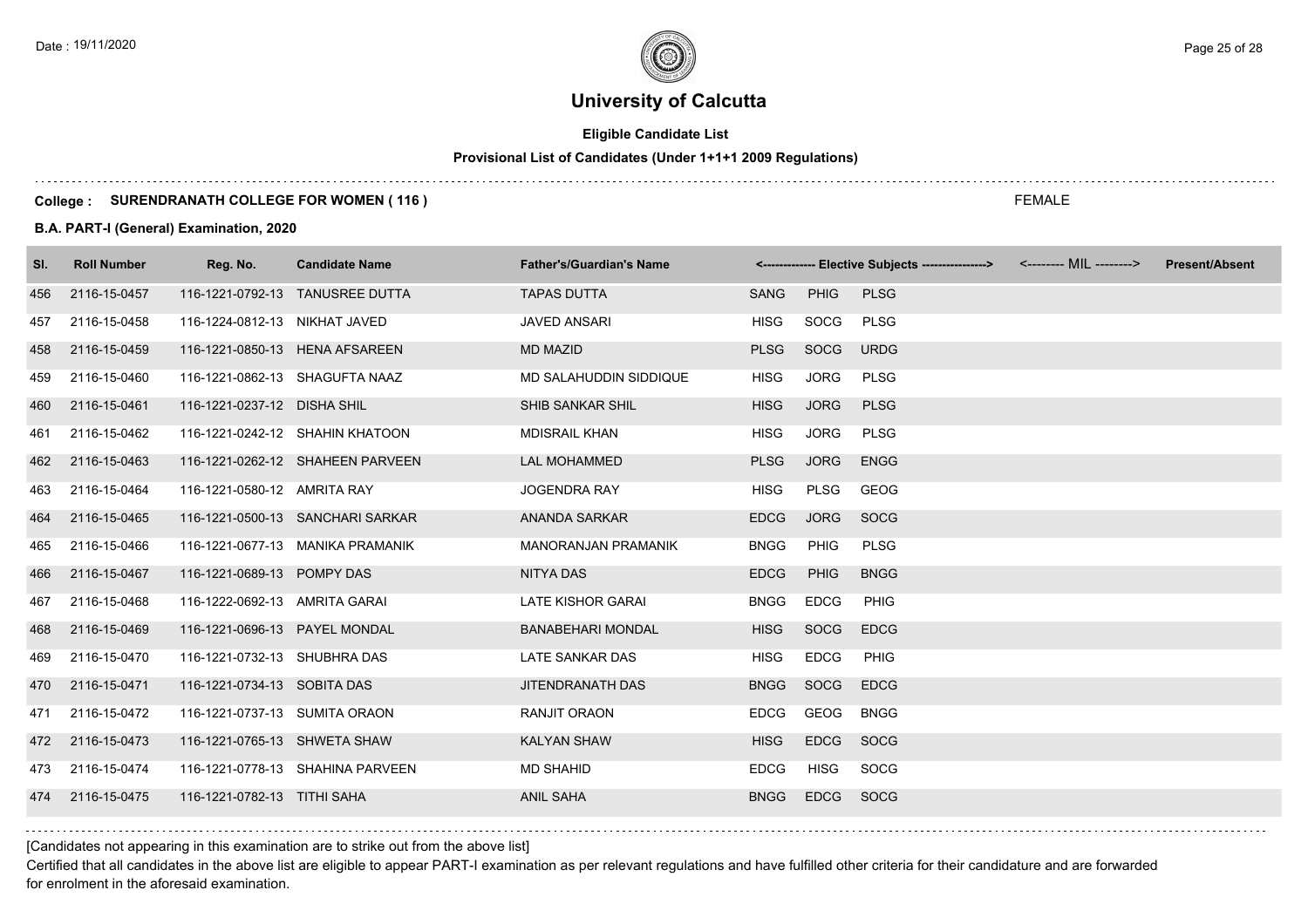# **Eligible Candidate List**

# **Provisional List of Candidates (Under 1+1+1 2009 Regulations)**

### **College : SURENDRANATH COLLEGE FOR WOMEN ( 116 )**

### **B.A. PART-I (General) Examination, 2020**

| SI. | <b>Roll Number</b> | Reg. No.                       | <b>Candidate Name</b>               | <b>Father's/Guardian's Name</b> |             |             | <------------- Elective Subjects ----------------> <-------- MIL --------> | <b>Present/Absent</b> |
|-----|--------------------|--------------------------------|-------------------------------------|---------------------------------|-------------|-------------|----------------------------------------------------------------------------|-----------------------|
| 475 | 2116-15-0476       | 116-1221-0794-13 PRITI GHOSH   |                                     | PARIMAL GHOSH                   | SANG        | PHIG        | <b>PLSG</b>                                                                |                       |
| 476 | 2116-15-0477       |                                | 116-1221-0796-13 BABITA KUMARI SHAW | <b>ASHOK SHAW</b>               | <b>ENGG</b> | GEOG        | <b>PLSG</b>                                                                |                       |
| 477 | 2116-15-0478       |                                | 116-1221-0811-13 SAMSHAD BEGUM      | SK MD HASSAN                    | <b>BNGG</b> | SOCG        | <b>PLSG</b>                                                                |                       |
| 478 | 2116-15-0479       | 116-1221-0815-13 MINU SINGH    |                                     | RANVIR KUMAR SINGH              | <b>SOCG</b> | <b>HISG</b> | <b>EDCG</b>                                                                |                       |
| 479 | 2116-15-0480       | 116-1221-0817-13 CHHAYA KUMARI |                                     | <b>SANJAY OJHA</b>              | HISG        | <b>SOCG</b> | <b>EDCG</b>                                                                |                       |
| 480 | 2116-15-0481       | 116-1221-0834-13 RINA SINGH    |                                     | <b>KRISHNA SINGH</b>            | <b>EDCG</b> | <b>HISG</b> | SOCG                                                                       |                       |
| 481 | 2116-15-0482       | 116-1221-0836-13 PUJA SINGH    |                                     | LATE DILIP SINGH                | <b>HISG</b> | <b>PLSG</b> | SOCG                                                                       |                       |
| 482 | 2116-15-0483       | 116-1221-0148-12 TANIYA ROY    |                                     | <b>KISHOR ROY</b>               | SANG        | <b>EDCG</b> | <b>HISG</b>                                                                |                       |
| 483 | 2116-15-0484       | 116-1221-0272-12 MOHINI SHAW   |                                     | PRAKASH SHAW                    | <b>HISG</b> | SOCG        | <b>EDCG</b>                                                                |                       |
| 484 | 2116-15-0485       | 116-1221-0302-12 SABIYA RASOOL |                                     | LATE GHULAM RASOOL              | <b>PHIG</b> | <b>PLSG</b> | <b>HISG</b>                                                                |                       |
| 485 | 2116-15-0486       | 116-1221-0373-12 PRIYANKA DAS  |                                     | LATE SANTI RANJAN DAS           | <b>BNGG</b> | <b>JORG</b> | <b>PLSG</b>                                                                |                       |
| 486 | 2116-15-0487       | 116-1221-0395-12 SAZIA BEGUM   |                                     | <b>MD GULAM NABI</b>            | <b>HISG</b> | <b>GEOG</b> | <b>PLSG</b>                                                                |                       |
| 487 | 2116-15-0488       | 116-1221-0419-12 REKHA BALMIKI |                                     | <b>VEDPRAKASH BALMIKI</b>       | <b>ENGG</b> | SOCG        | <b>PLSG</b>                                                                |                       |
| 488 | 2116-15-0489       | 116-1221-0611-12 TANIYA ROY    |                                     | <b>GOUTAM ROY</b>               | SANG        | <b>GEOG</b> | <b>PLSG</b>                                                                |                       |
| 489 | 2116-15-0490       | 116-1221-0129-12 BABY ORAWAN   |                                     | LATE BIRSHA ORAWAN              | <b>PLSG</b> | <b>JORG</b> | SANG                                                                       |                       |
| 490 | 2116-15-0491       | 116-1221-0141-12 TANIMA KUNDU  |                                     | <b>TARAK KUNDU</b>              | <b>HISG</b> | <b>PHIG</b> | <b>EDCG</b>                                                                |                       |
| 491 | 2116-15-0492       | 116-1221-0150-12 ARTI DUBEY    |                                     | OM PRAKASH DUBEY                | <b>HISG</b> | SOCG        | <b>EDCG</b>                                                                |                       |
| 492 | 2116-15-0493       | 116-1221-0160-12 PRIYANKA ROY  |                                     | PRANAB ROY                      | <b>ENGG</b> | SOCG        | <b>JORG</b>                                                                |                       |
| 493 | 2116-15-0494       | 116-1221-0244-12 BULA MONDAL   |                                     | PARITOSH MONDAL                 | <b>BNGG</b> | SANG        | <b>EDCG</b>                                                                |                       |

### [Candidates not appearing in this examination are to strike out from the above list]

Certified that all candidates in the above list are eligible to appear PART-I examination as per relevant regulations and have fulfilled other criteria for their candidature and are forwarded for enrolment in the aforesaid examination.

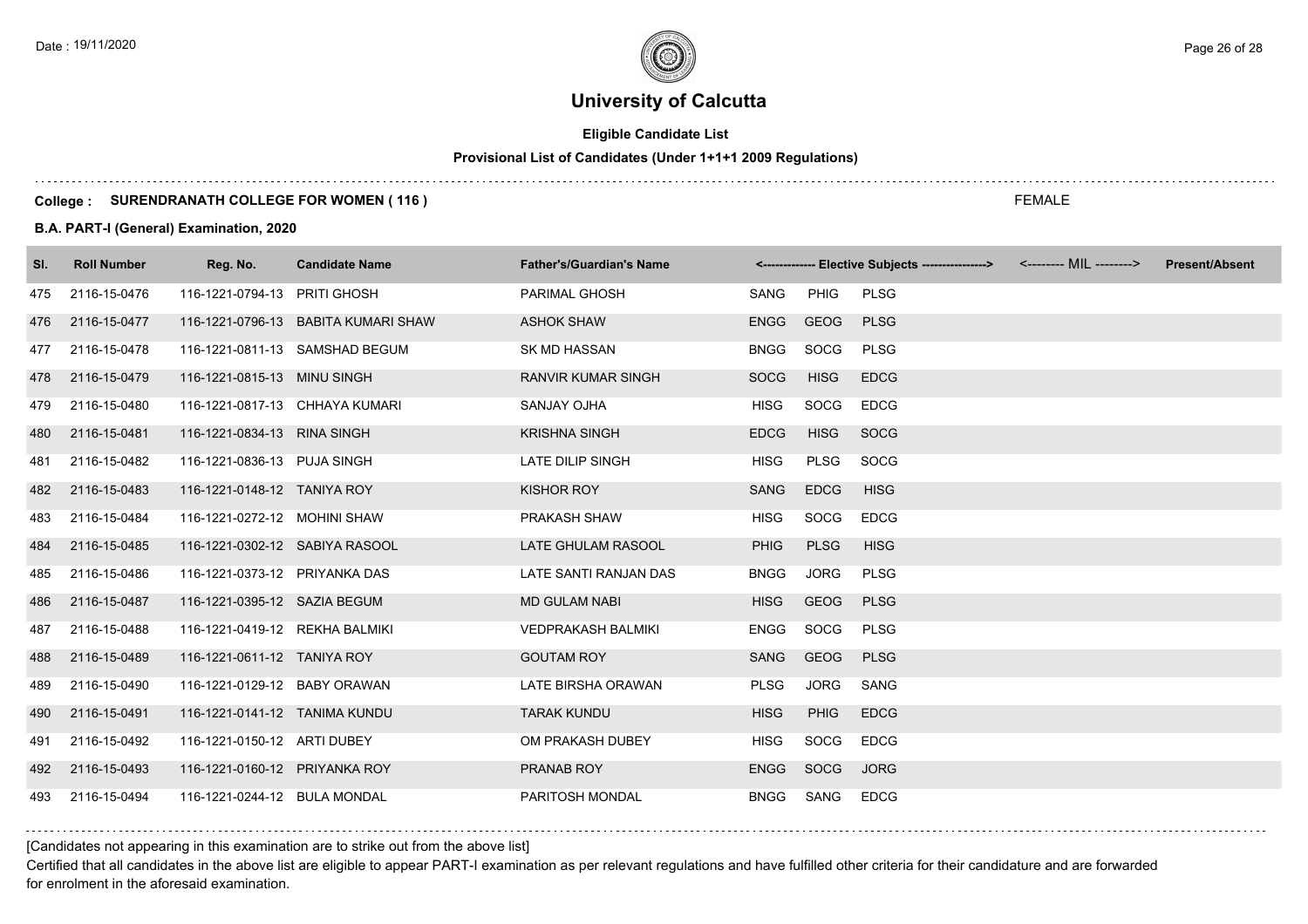# **Eligible Candidate List**

# **Provisional List of Candidates (Under 1+1+1 2009 Regulations)**

### **College : SURENDRANATH COLLEGE FOR WOMEN ( 116 )**

### **B.A. PART-I (General) Examination, 2020**

| SI. | <b>Roll Number</b> | Reg. No.                       | <b>Candidate Name</b>                  | <b>Father's/Guardian's Name</b> |             |             | <-------------- Elective Subjects ----------------> | <b>Present/Absent</b> |
|-----|--------------------|--------------------------------|----------------------------------------|---------------------------------|-------------|-------------|-----------------------------------------------------|-----------------------|
| 494 | 2116-15-0495       |                                | 116-1221-0248-12 TASLIMA NASRIN KHATUN | ABDUL KARIM KHAN                | <b>GEOG</b> | BNGG SOCG   |                                                     |                       |
| 495 | 2116-15-0496       |                                | 116-1221-0259-12 JAHANARA KHATOON      | <b>SK MAJNU</b>                 | <b>HISG</b> | GEOG        | <b>PLSG</b>                                         |                       |
| 496 | 2116-15-0497       |                                | 116-1221-0289-12 JYOTSNA MONDAL        | <b>MOHAN MONDAL</b>             | <b>HISG</b> | SOCG        | <b>PLSG</b>                                         |                       |
| 497 | 2116-15-0498       |                                | 116-1221-0394-12 SHAGUFPTA PARVEEN     | SYED MD AZHAR ALAM              | <b>HISG</b> | GEOG        | <b>PLSG</b>                                         |                       |
| 498 | 2116-15-0499       | 116-1221-0482-12 PRITY TIWARI  |                                        | <b>LATE SUBHASH TIWARI</b>      | <b>HISG</b> | SOCG        | <b>EDCG</b>                                         |                       |
| 499 | 2116-15-0500       | 116-1221-0486-12 ALKA CHOUBEY  |                                        | RAMESHWAR CHOUBEY               | HISG        | SOCG        | <b>EDCG</b>                                         |                       |
| 500 | 2116-15-0501       |                                | 116-1221-0487-12 KANCHAN SHARMA        | PREM CHAND SHARMA               | SOCG        | <b>JORG</b> | <b>PLSG</b>                                         |                       |
| 501 | 2116-15-0502       |                                | 116-1221-0519-12 PRIYANKA KUMARI       | <b>MAHESH PRASAD</b>            | GEOG        | <b>HISG</b> | <b>PLSG</b>                                         |                       |
| 502 | 2116-15-0503       | 116-1221-0532-12 SIMPAL PANDEY |                                        | <b>JK PANDEY</b>                | <b>ENGG</b> | <b>SOCG</b> | PHIG                                                |                       |
| 503 | 2116-15-0504       | 116-1221-0564-12 APARNA DAS    |                                        | <b>SHYMAL DAS</b>               | <b>EDCG</b> | <b>HISG</b> | SANG                                                |                       |
| 504 | 2116-15-0505       |                                | 116-1221-0463-11 NAGMA KHATOON         | <b>MD PARVEZ</b>                | <b>PHIG</b> | <b>PLSG</b> | <b>ENGG</b>                                         |                       |
| 505 | 2116-15-0508       |                                | 116-1221-0518-11 KHALDA PARVEEN        | <b>NABI AHMED</b>               | <b>PLSG</b> | <b>HISG</b> | <b>ECOG</b>                                         |                       |
| 506 | 2116-15-0509       |                                | 116-1221-0147-11 RUQIYIA KHATOON       | <b>AHMED HUSSAIN</b>            | <b>PLSG</b> | <b>HISG</b> | <b>GEOG</b>                                         |                       |
| 507 | 2116-15-0510       | 116-1221-0111-11 SANTOSHI RAY  |                                        | ANIL KUMAR RAY                  | <b>PLSG</b> | <b>HISG</b> | GEOG                                                |                       |
| 508 | 2116-15-0511       |                                | 116-1221-0081-11 SHAZIA KHATOON        | <b>SK SHAMSUDDIN</b>            | <b>EDCG</b> | <b>HISG</b> | <b>PHIG</b>                                         |                       |
| 509 | 2116-15-0512       | 116-1222-0084-11 ARCHANA MAKAL |                                        | <b>SAMAR MAKAL</b>              | <b>EDCG</b> | <b>JORG</b> | SOCG                                                |                       |
| 510 | 2116-15-0513       | 116-1221-0496-11 SANGEETA RAY  |                                        | <b>BUNILAL RAY</b>              | <b>HISG</b> | <b>PLSG</b> | <b>SOCG</b>                                         |                       |
|     | 511 2116-15-0514   | 116-1221-0523-11 RUBEDA KHATUN |                                        | <b>MD RASHID WARSI</b>          | <b>HISG</b> | PHIG        | <b>PLSG</b>                                         |                       |

[Candidates not appearing in this examination are to strike out from the above list]

Certified that all candidates in the above list are eligible to appear PART-I examination as per relevant regulations and have fulfilled other criteria for their candidature and are forwarded for enrolment in the aforesaid examination.